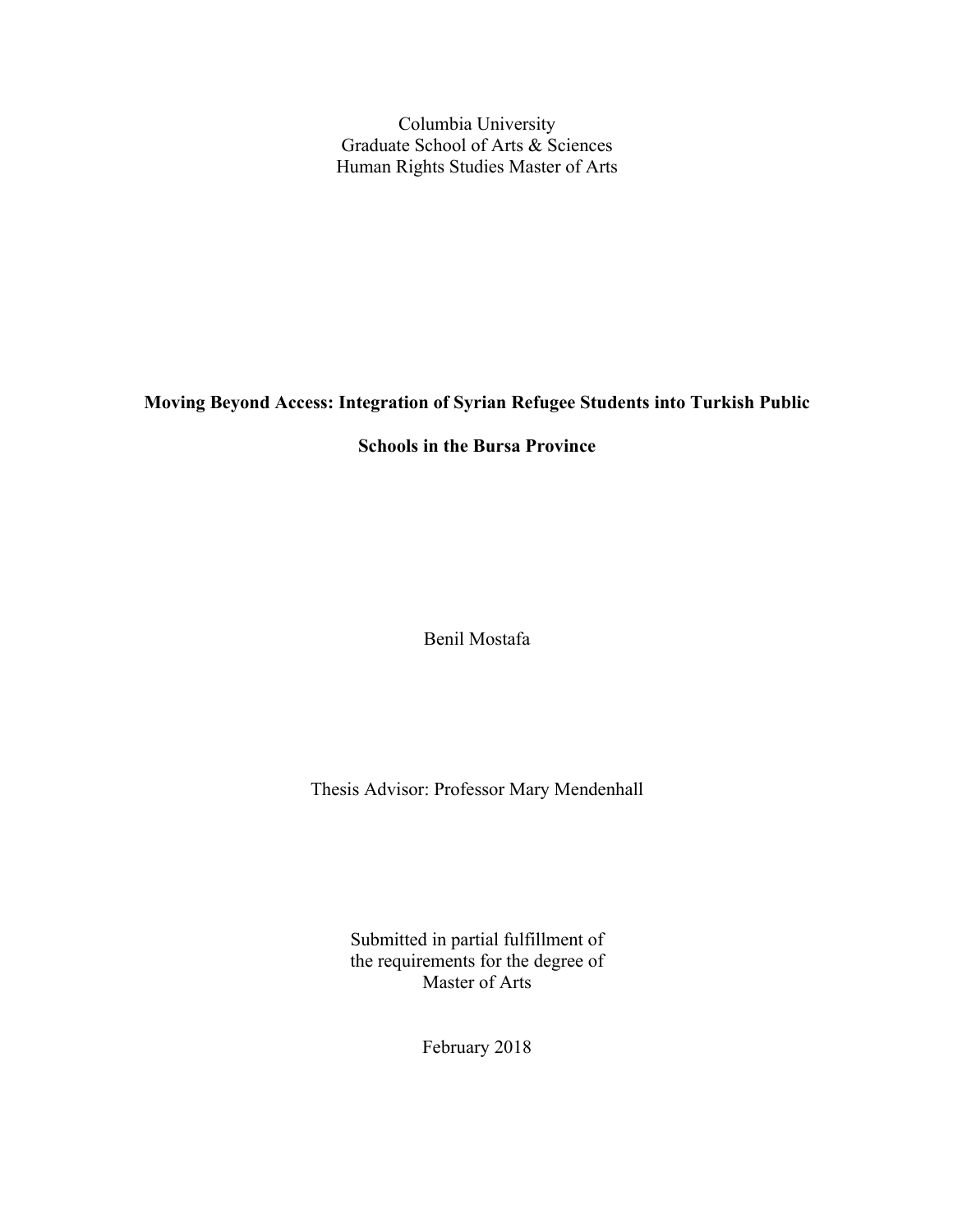© 2018 Benil Mostafa All rights reserved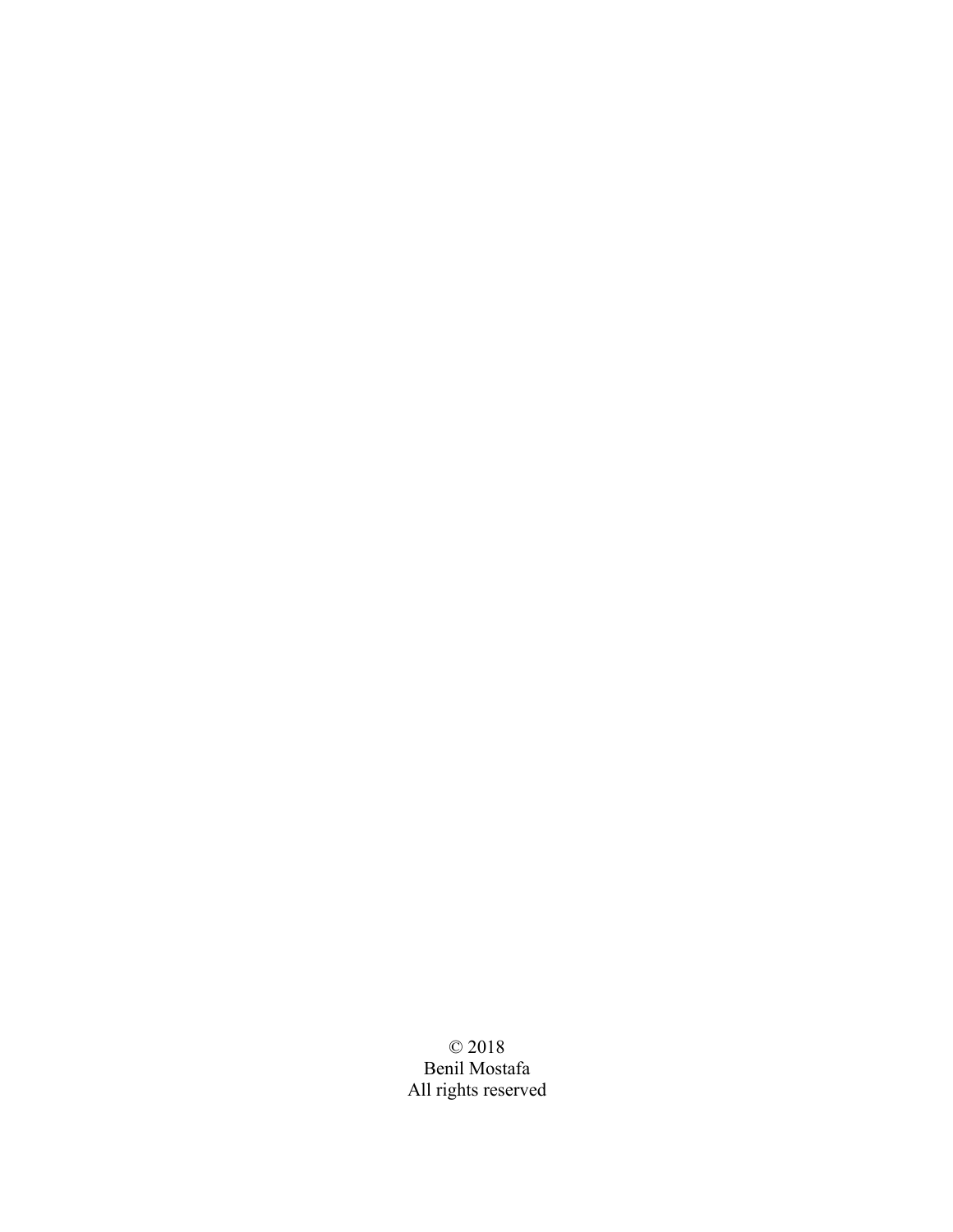# **ABSTRACT**

# Moving Beyond Access: Integration of Syrian Refugee Students into Turkish Public Schools

in the Bursa Province

# Benil Mostafa

In the context of contemplating the interplay between public education and refugee integration in a host country setting, this qualitative multi-site case study is designed to reveal the kinds of challenges and needs of the school staff regarding the inclusion of Syrian students in public schools, and the types of strategies they employed to overcome these challenges. By examining the practices and policies of three Turkish primary public schools located in the city center of Bursa province through 20 interviews and 11 classroom observations, the underlying goals of this study were to determine the preparedness of schools for meeting the needs of refugee learners and to contribute to the literature on education in emergencies. The study finds that the school staff were faced with multifaceted challenges that included: language, communication and socio-economic barriers; lack of support from the government; and behavioral challenges among Syrian students. Further, the findings document that teaching and learning approaches that respect a range of pedagogical practices, mixed seating arrangements, balanced grade placement, and group activities, all contribute to the socio-cultural integration of refugee students. The study provides evidence that even though the conditions were not given to provide smooth integration of refugee students into schools, strong school leaders together with caring and dedicated teachers and an engaged community can find ways to tackle challenges and create positive learning environments for all members of the school community that foster the larger integration process. Amidst the phasing out of the Temporary Education Centers (TECs) by the end of 2019, this study's findings point to the critical need for additional teacher training, particularly on second-language acquisition strategies, harmful practices in refugee education, psychosocial support, and inclusive classroom management skills.

**Key Terms**: refugee integration, local integration, inclusive policy, social cohesion, quality education, urban Syrian refugees, Turkish primary public schools, challenges of and strategies for inclusion.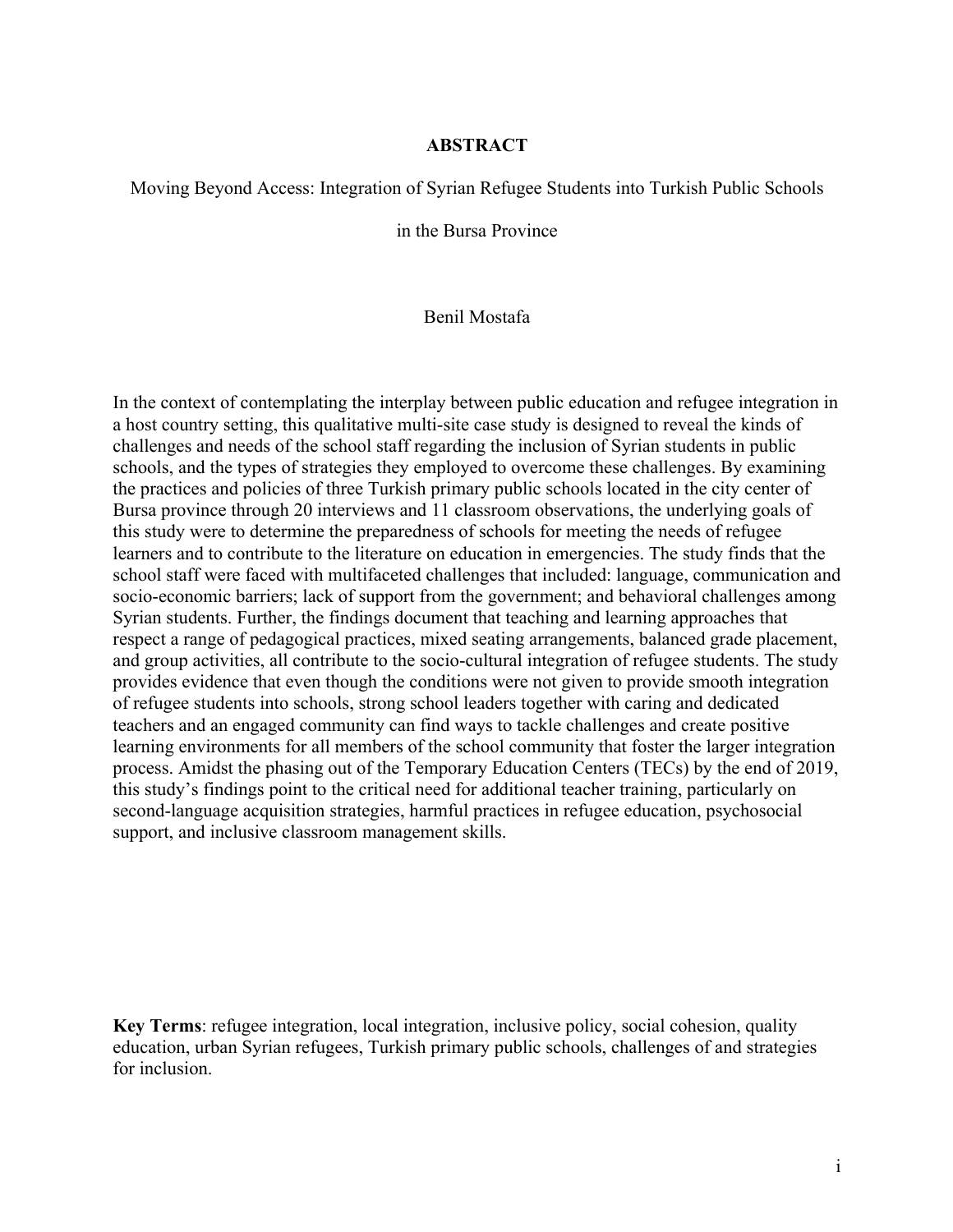#### **ACKNOWLEDGMENTS**

First and foremost, I would like to express my sincerest gratitude to my thesis advisor Dr. Mary Mendenhall, who offered unwavering emotional support and technical guidance on my research and writing throughout the completion of this thesis. Her motivation, positive comments, enthusiasm, affectionate hugs, and high expectations of me were sometimes all that kept me going. She consistently allowed this paper to be my own work, but steered me in the right the direction whenever she thought I needed it. This research project would not have been possible without her mentorship and expertise in refugee education and qualitative methods. I could not have imagined having a better advisor and mentor for my thesis.

I am also very grateful to Dr. Felisa Tibbitts and Lara Nettelfield for their rapid replies to my "one quick question" and for always being available whenever I needed their advice. I wish to thank all the amazing faculty members of the Institute for the Study of Human Rights at Columbia University for their guidance, giving me the tools to defend and promote human rights, and pushing my boundaries, especially Elazar Barkan, Inga Winkler, Jo Becker, Michael Bochenek and Mila Rosenthal. I also wish to thank Kristina Eberbach for helping me navigate the master's program and suggesting faculty members and courses at Teachers College. Additionally, I thank my friends Jihae Cha and Desiree Halpern at Teachers College for providing assistance during the data coding process.

I must thank Dean Brooks, the Director of the Inter-Agency Network for Education in Emergencies, for his guidance on my thesis topic, allowing me to work on diverse projects pertinent to the field of education in emergencies during the internship that broadened my knowledge, and always reminding me that my thesis should come first. I also thank Zeynep M. Turkmen-Sanduvac (Mavi Kalem Association), Marina Lopez-Anselme (Refugee Education

ii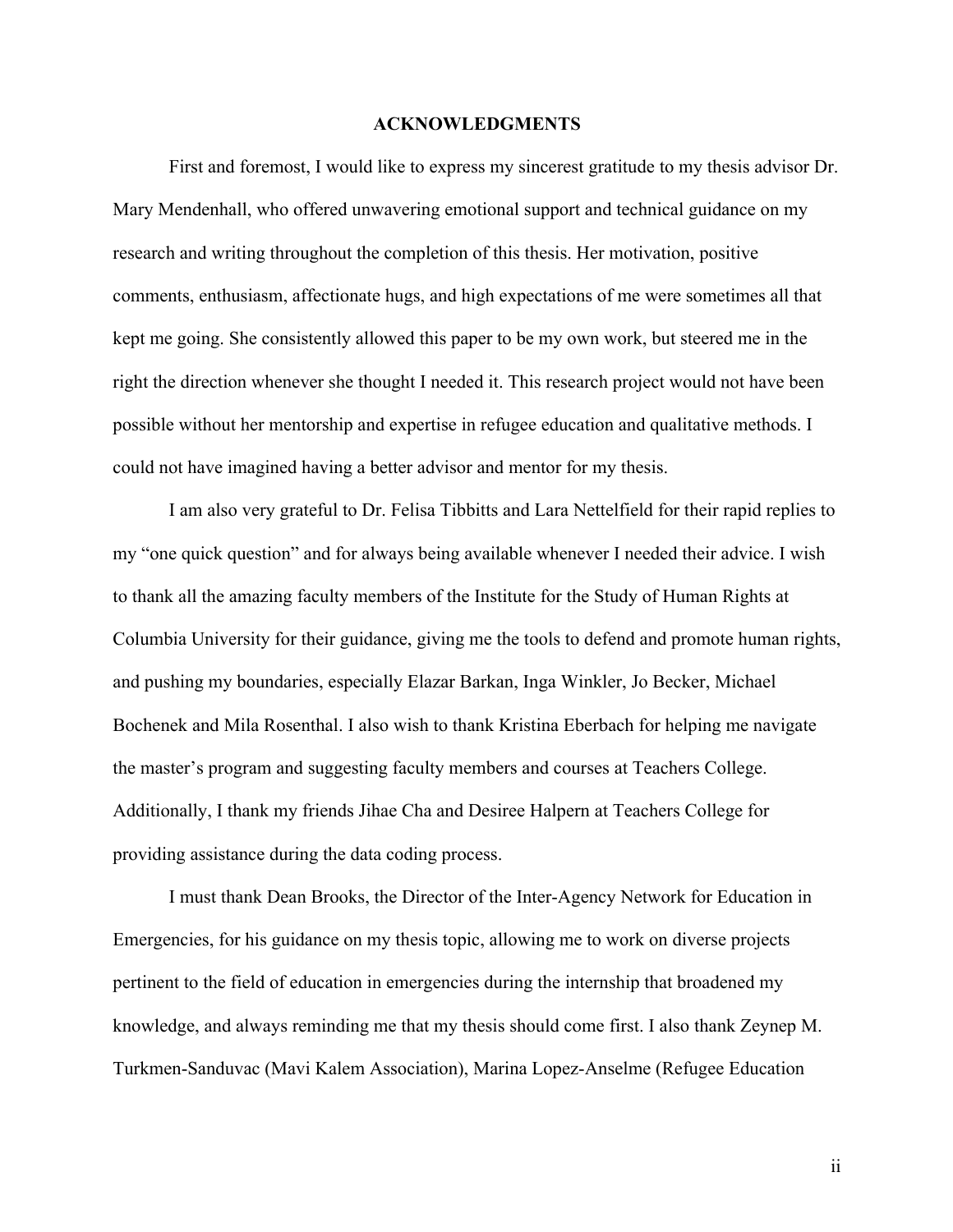Trust International) and Joel E. Reyes (World Bank) for providing feedback and invaluable insights on my research given their expertise in refugee education in Turkey.

I am also grateful to the Bursa Provincial Directorate of National Education for granting local permission in order to carry out the fieldwork. I offer my sincerest thanks to the participant administrators and teachers, who shared with me their experiences and perspectives. I am grateful for your insights, honesty, openness and hospitality.

Finally, I must thank my family for their enduring unconditional love, support and patience. Special thanks to my angel, role model, mother Bengu Ertuk for her selflessness and caring, providing ongoing support, taking the time off her busy schedule visiting the Provincial Directorate to gather information on the needed documents for the local permission and driving me to the research sites. I thank my little sister Ecem Ulucinar Ozsel first for being my sister, I would not have wished for a better one, and second for her patience as I was often busy and unavailable due to my schoolwork to offer my guidance or have typical sister talks. I thank my father Ilhan Ulucinar, who motivated me and kept a sense of humor when I had lost mine; my mother-in-law Faiza Mostafa, who kept cooking for us when I had no time even to eat; my loving husband Ali Mostafa, who gave me all the moral support and space I needed to finish my thesis. Without all of you, this thesis project would not have become a reality.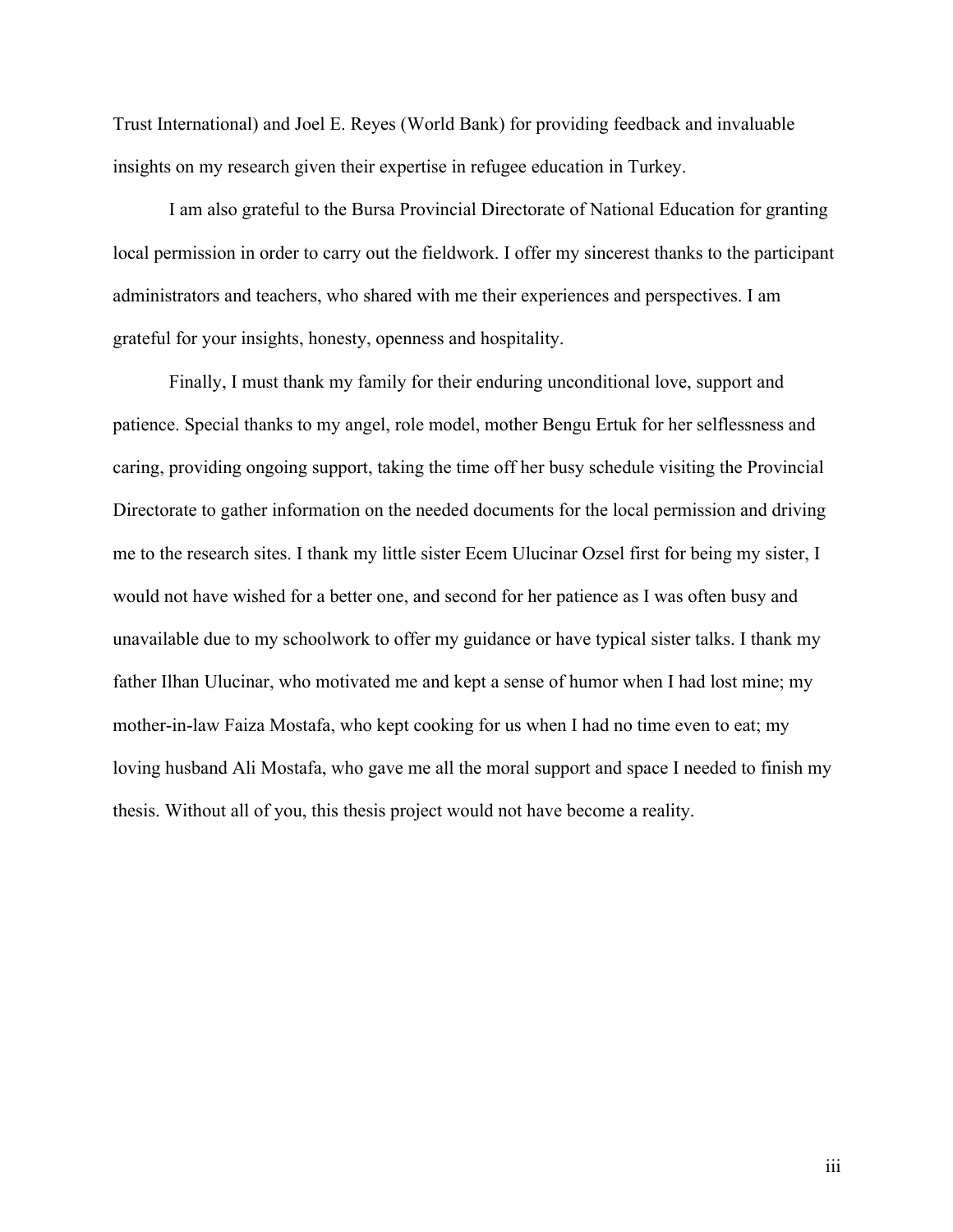| Refugee Education in Turkey: From Segregated Education to Mainstream Schooling 10 |  |
|-----------------------------------------------------------------------------------|--|
|                                                                                   |  |
|                                                                                   |  |
|                                                                                   |  |
|                                                                                   |  |
|                                                                                   |  |
|                                                                                   |  |
|                                                                                   |  |
|                                                                                   |  |
|                                                                                   |  |
| <b>CHAPTER IV: RESEARCH METHODS AND METHODOLOGY 21</b>                            |  |
|                                                                                   |  |
|                                                                                   |  |
|                                                                                   |  |
|                                                                                   |  |
|                                                                                   |  |
|                                                                                   |  |
|                                                                                   |  |
|                                                                                   |  |
|                                                                                   |  |
|                                                                                   |  |
|                                                                                   |  |
|                                                                                   |  |
|                                                                                   |  |
|                                                                                   |  |
|                                                                                   |  |
|                                                                                   |  |
|                                                                                   |  |

# **TABLE OF CONTENTS**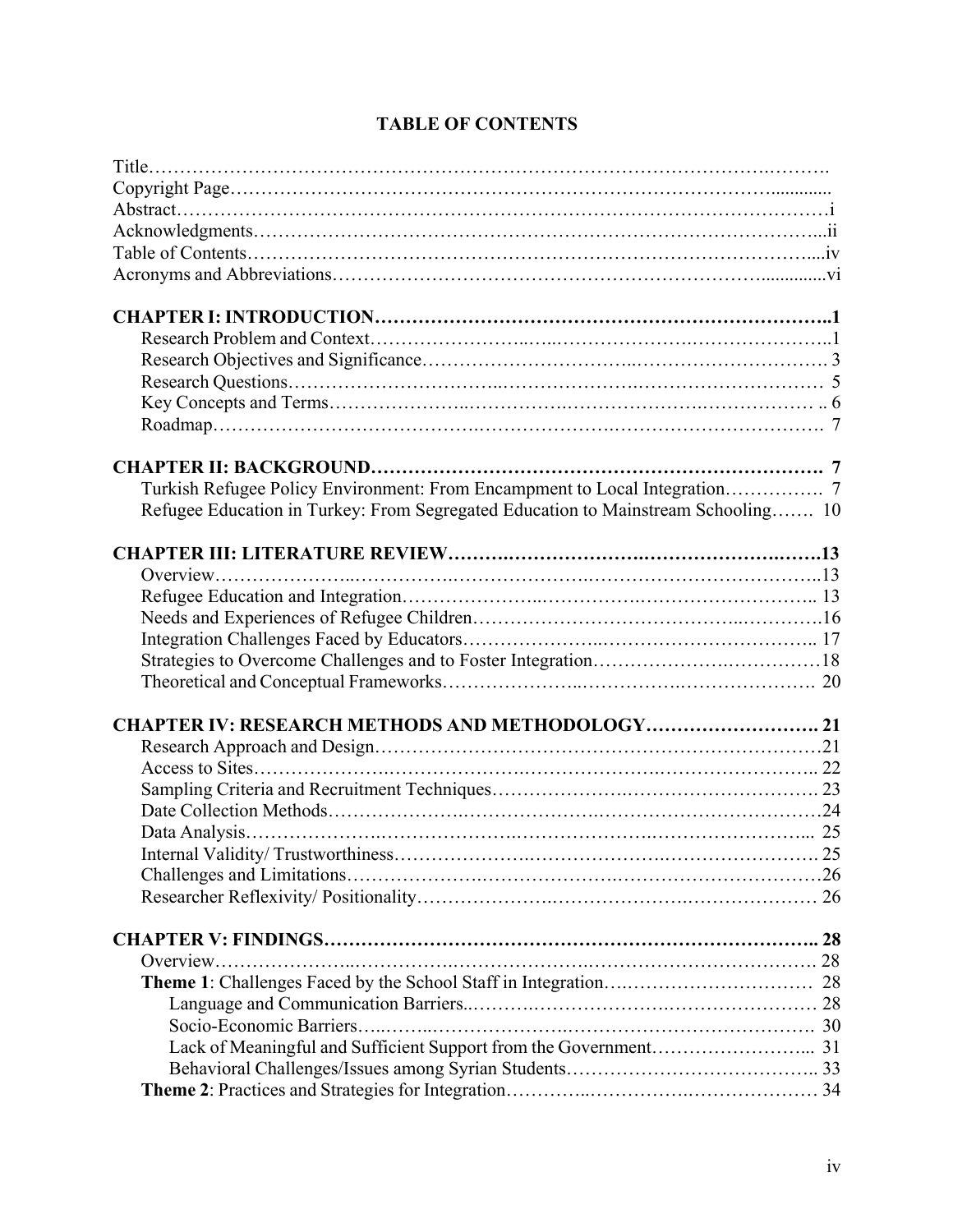| Rights-Based Approach: Creating Positive and Inclusive Classroom Climate 35            |  |
|----------------------------------------------------------------------------------------|--|
|                                                                                        |  |
|                                                                                        |  |
|                                                                                        |  |
|                                                                                        |  |
|                                                                                        |  |
|                                                                                        |  |
|                                                                                        |  |
|                                                                                        |  |
|                                                                                        |  |
|                                                                                        |  |
|                                                                                        |  |
|                                                                                        |  |
|                                                                                        |  |
|                                                                                        |  |
|                                                                                        |  |
|                                                                                        |  |
|                                                                                        |  |
|                                                                                        |  |
|                                                                                        |  |
| Appendix 1: A List of Human Rights Instruments that Guarantee the Right to Education57 |  |
|                                                                                        |  |
|                                                                                        |  |
|                                                                                        |  |
|                                                                                        |  |
|                                                                                        |  |
|                                                                                        |  |

# **TABLES**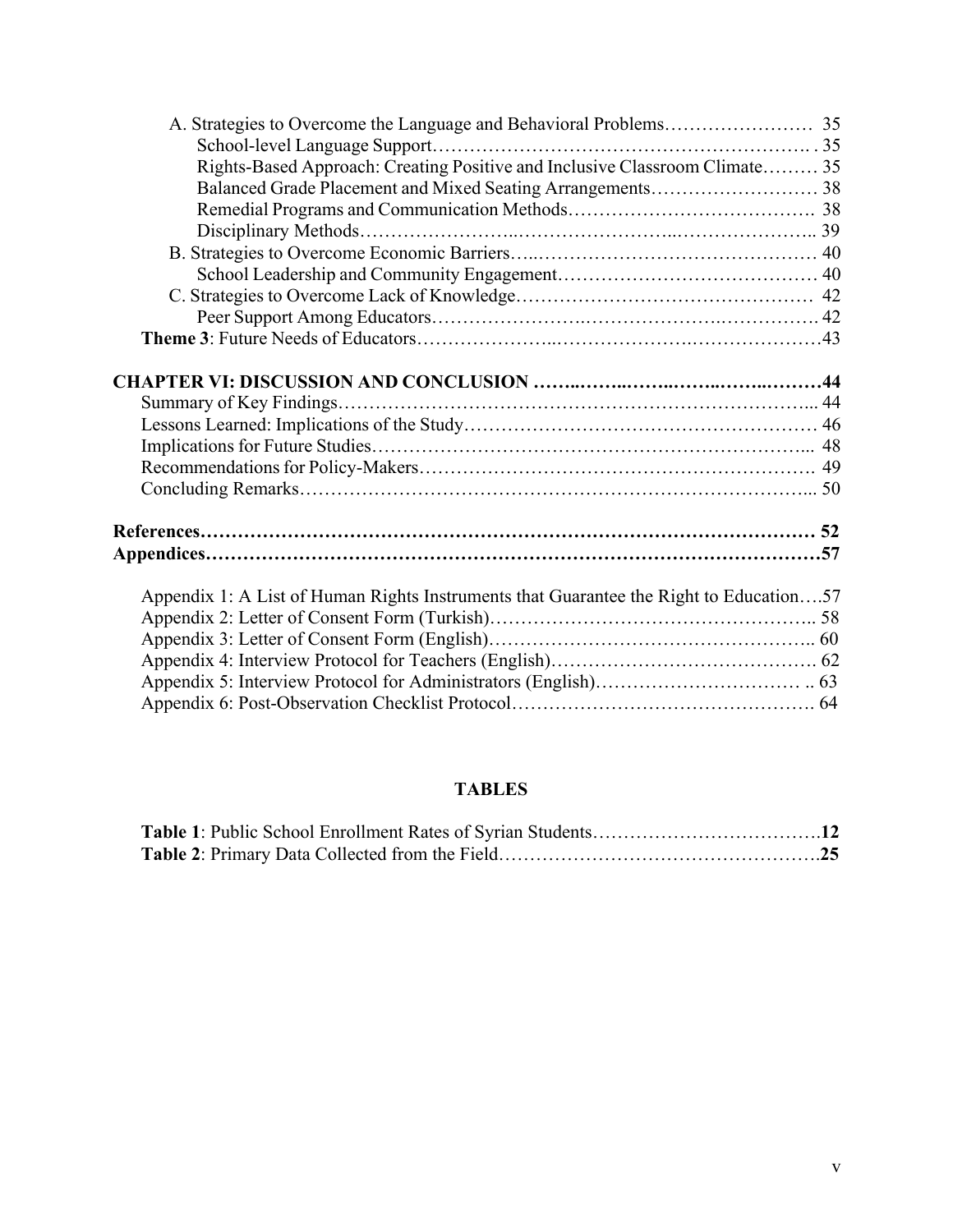# **ACRONYMNS AND ABBREVIATIONS**

| <b>APA</b>       | American Psychological Association                                         |
|------------------|----------------------------------------------------------------------------|
| EU               | European Union                                                             |
| <b>INEE</b>      | Inter-Agency Network for Education in Emergencies                          |
| <b>ISIS</b>      | Islamic State of Iraq and Syria                                            |
| <b>MoNE</b>      | Ministry of National Education                                             |
| NGO <sub>s</sub> | Non-Governmental Organizations                                             |
| <b>PDNE</b>      | Provincial Directorate of National Education                               |
| <b>PICTES</b>    | Promoting Integration of Syrian Children into the Turkish Education System |
| <b>TECs</b>      | <b>Temporary Education Centers</b>                                         |
| <b>UNESCO</b>    | United Nations Educational Scientific and Cultural Organization            |
| <b>UNHCR</b>     | United Nations High Commissioner for Refugees                              |
| <b>UNICEF</b>    | United Nations Children's Fund                                             |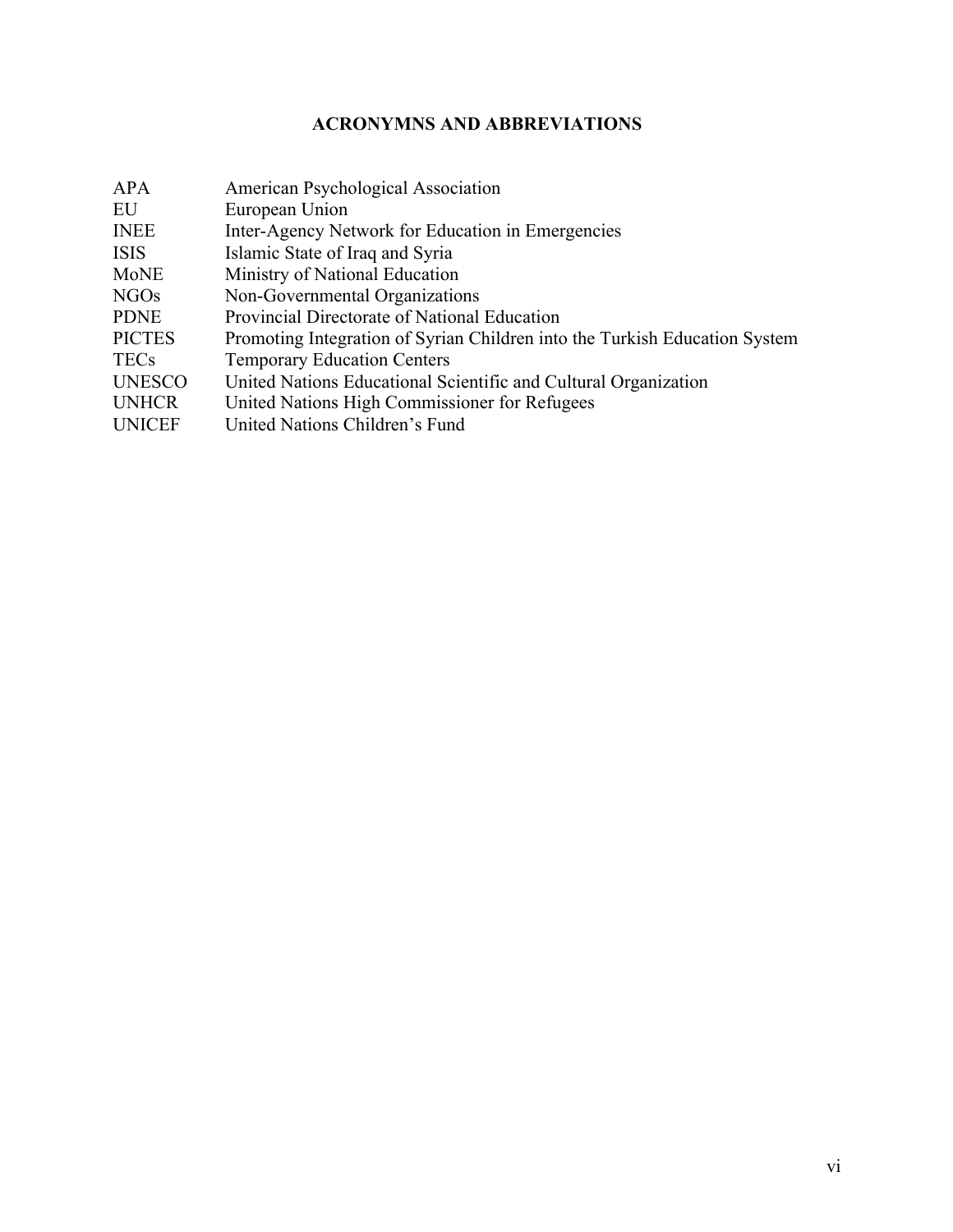## **Chapter I: Introduction**

#### **Research Problem and Context**

The Syrian crisis that began in March 2011 uprooted more than half of the Syrian population and externally displaced over 5.5 million Syrians, who primarily reside in the neighboring countries of Turkey, Lebanon, Jordan, Egypt and Iraq (UNHCR, 2017a). Now in its seventh year, the protracted Syrian refugee crisis has put an immense strain on all host countries but more so on the countries of first asylum with limited resources and infrastructure. Being the top refugee-hosting country in the world, Turkey to date hosts 3.3 million Syrian refugees (Ministry of Interior, 2017; UNHCR, 2017a). Turkey is the most affected country by the Syrian refugee crisis as the country so far has spent \$25 billion to address the needs of Syrians (Cupolo, 2017a). What is more challenging is the fact that over one million Syrians in Turkey are of school-going age (Ministry of Interior, 2017).

Given the magnitude of the Syrian crisis and ever-increasing numbers of Syrians pouring into the country, Turkey has faced multifaceted challenges to address their diverse needs. While only 228,000 Syrian refugees are accommodated in high-quality government-run camps, more than 93% are dispersed across the country and mixed with the local population (Ministry of Interior, 2017). Although urban refugees, who reside outside of refugee camps, may exercise the human right to freedom of movement and have better chances to find employment, they often become the target of xenophobia, and face social exclusion and harassment (Mendenhall et al., 2017a). Unfortunately, the situation in Turkey is no different. There is a noticeable climate of racism and heightened negative attitudes toward urban Syrian refugees that is fueled by Turkish society's strong attachment to the value of nationalism.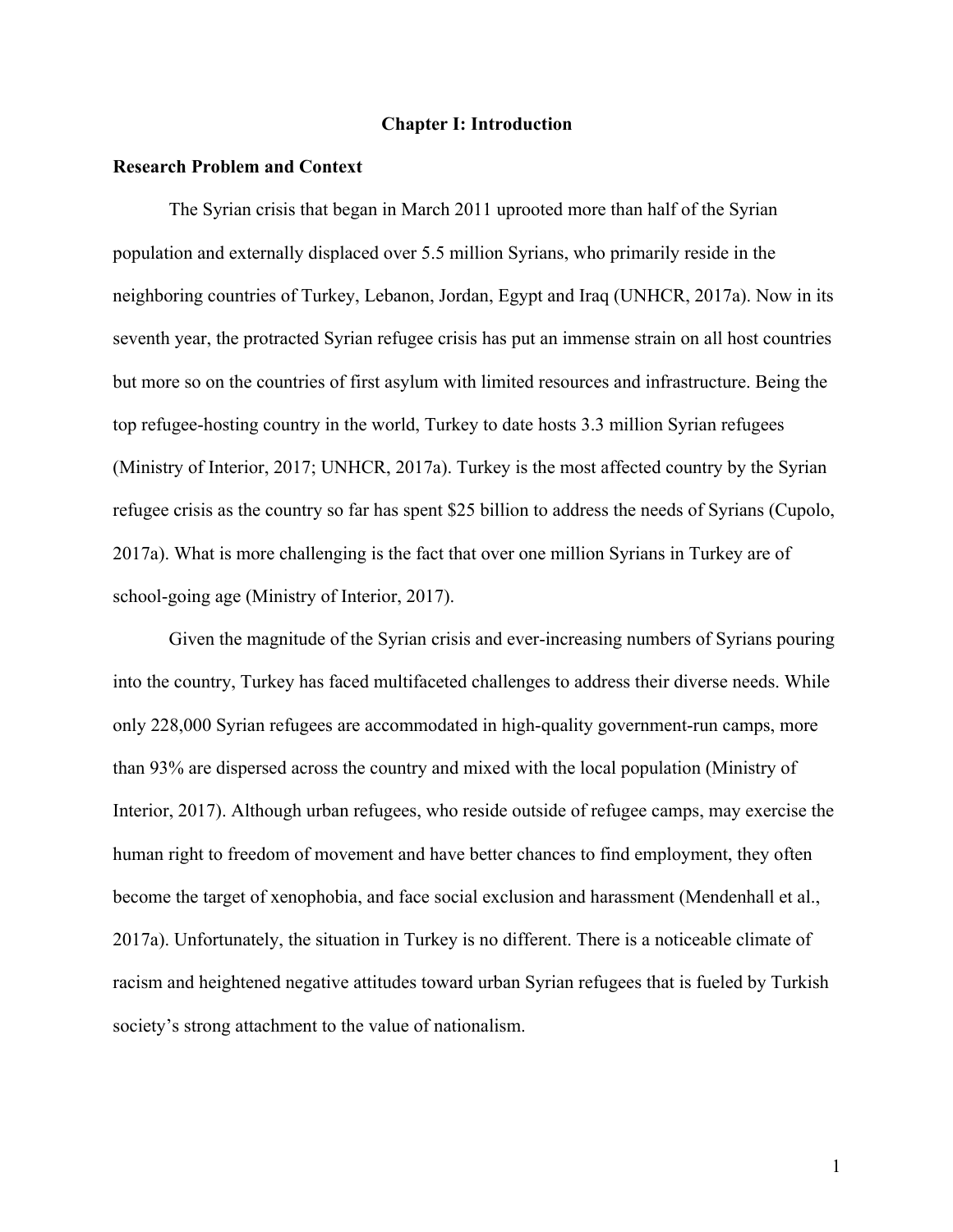Nonetheless, the Turkish case is unique for at least two reasons, which distinguish Turkey from other refugee-hosting asylum countries. First is the country's integration policy. In stark contrast to the policies of most countries of first asylum, Turkey opened the door, albeit slightly, to local integration as a durable solution<sup>1</sup> for its Syrian refugee population. Even though permanent settlement has historically been permitted either to European refugees, owing to the Turkish reservation to the 1951 Refugee Convention and the 1967 Protocol, or to foreigners and refugees of Turkish descent as stipulated by 1934 Law of Settlement (Council of Ministers, 1934), the government of Turkey officially initiated the local integration process for Syrian refugees in 2013 when it adopted the "6458: Law on Foreigners and International Protection" (Ministry of Interior, 2014; Icduygu & Simsek, 2016). It is important to stress the significance of this phenomenon in the history of the Republic of Turkey because even though Syrians do not meet either criterion mentioned above, they have been legally given a prospect to locally settle. Moreover, the Turkish president publicly announced in July 2016 that Syrians would eventually be granted citizenship, underscoring the political will for local integration (Aljazeera, 2016).

Second is the country's refugee education policy. On 23 September 2014, the Ministry of National Education (MoNE) issued a circular titled "Education Services for Foreigners 2014/21" that granted all school-aged Syrian children full-fledged access to enroll in Turkish public schools alongside Turkish peers in the same classrooms (MoNE, 2014).<sup>2</sup> To facilitate the integration of Syrian children into the Turkish society, the MoNE announced that all Temporary Education Centers (TECs; non-formal education programs that employ Syrian volunteer teachers who instruct courses in Arabic) will be phased out by the end of 2018-2019 academic year and

 $1$  UNHCR promotes three durable solutions to resolve refugee situations, namely, local integration in the country of asylum, voluntary repatriation to the country of origin, and third country resettlement.<br><sup>2</sup> The policy also granted access to public education for other asylum seeker and refugee children residing in Turkey.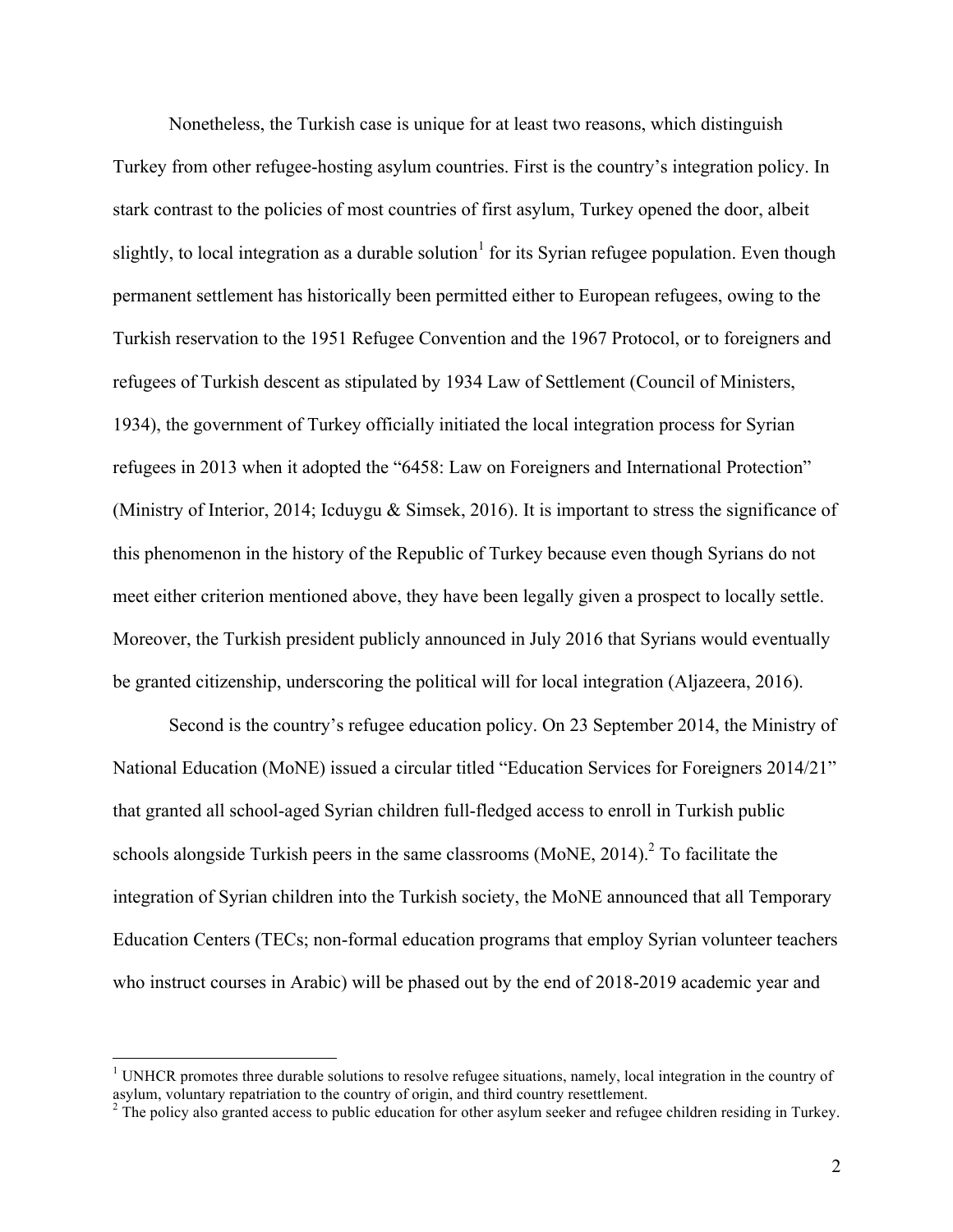that all school-aged Syrians will be gradually transitioned to public schools (MoNE, 2016b; Beyer, 2017). It is in this context that this paper examines the implementation of these integration policies at the school levels by focusing on the role that Turkish public schools play in the larger integration process, with a special emphasis on inclusive policies and practices in mainstream primary schools. This thesis argues that even though the conditions were not given to provide smooth integration of refugee students into schools, strong school leaders together with caring and dedicated teachers can find ways to foster the integration process.

### **Research Objectives and Significance**

With the arrival of Syrian refugees in Turkey, most discussions and academic interest have been around the periphery of refugee education and were oriented towards identifying barriers to access, assessing educational policies and programs, and examining the quality of education offered to Syrian students in camps, TECs and/or public school settings (see for example, Human Rights Watch, 2015; Bircan & Sunata 2015; Seydi, 2014; Aras & Yasun, 2016). At the global level, previous studies about refugee education and integration focus mostly on the African continent and/or in resettlement contexts. There has been to date little attention to the inclusion of refugee students in public schools and its implications on the integration process in the host country. This is most likely because the inclusion of refugees within national education systems is a relatively new policy, launched by UNHCR in 2012. Since the issuance of the 2014/21 circular, there has been a growing shift of attention from access to quality education for Syrian children in Turkey to the challenges of integration at public school levels (Seker & Sirkeci, 2015; Saritas et al., 2016; Er & Bayindir, 2015; Tosten et al., 2017).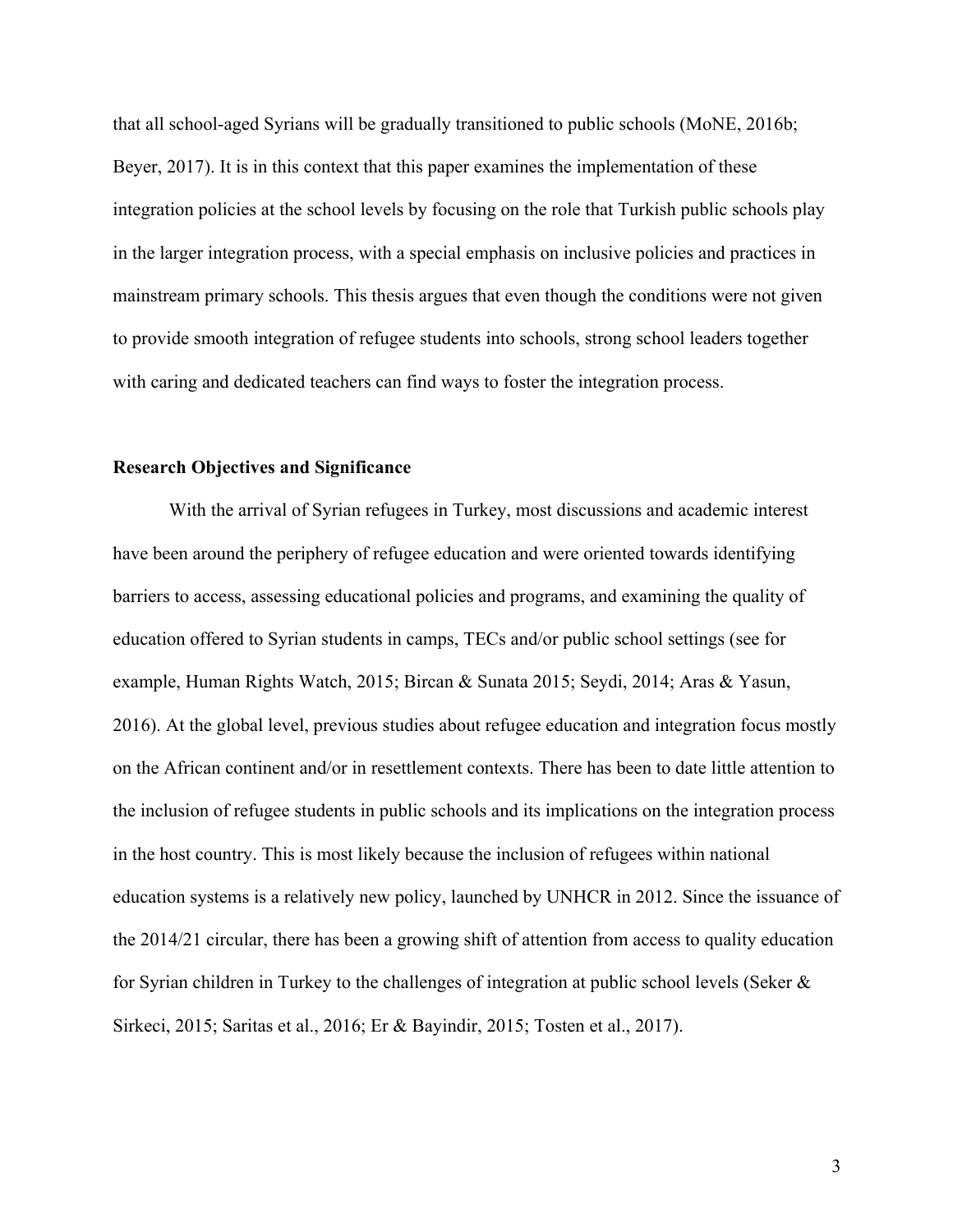Given that soon public schools will be the only formal educational option for over one million Syrian students, more research in the field of education in emergencies on the readiness levels of public schools, school practices, perceptions and experiences of the school staff are crucial simply because they are the frontline implementers of educational policies. Their practices determine the success of such policies, and their own identity, perceptions and attitudes towards refugees facilitate or impede the processes of socio-cultural integration, acculturation and adaptation (Seker and Sirkeci, 2015; Levine & Lezotte, 2001; Wrigley, 2000; Walker et. al., 2004; Mendenhall et al. 2017b).

That said, the objectives of this study are threefold. First, it aims to contribute to the knowledge in the evolving literature on the challenges, experiences, and needs of Turkish school staff about integrating refugee students from Syria into their schools. Although there is a growing interest in recent years about issues of refugee integration into national education systems, insufficient attention to date is paid regarding how schools and school staff overcome (or attempt to overcome) integration challenges and foster the socio-cultural integration of refugee students in the Turkey context. Second goal, is to fill this knowledge gap in the literature by highlighting classroom practices of teachers, practices of administrators and school policies. Third, is to voice the narratives of the school staff regarding the support they need from the authorities to better integrate refugee students into their schools and communities.

Overall, this type of research does not only have a significance for the Turkey context, it also has a larger global significance for the field of education in emergencies in terms of what we are learning from the Syrian crisis, and how the lessons learned would help policy makers, practitioners, and donors to scrutinize their priorities. It must be noted at the outset that this is an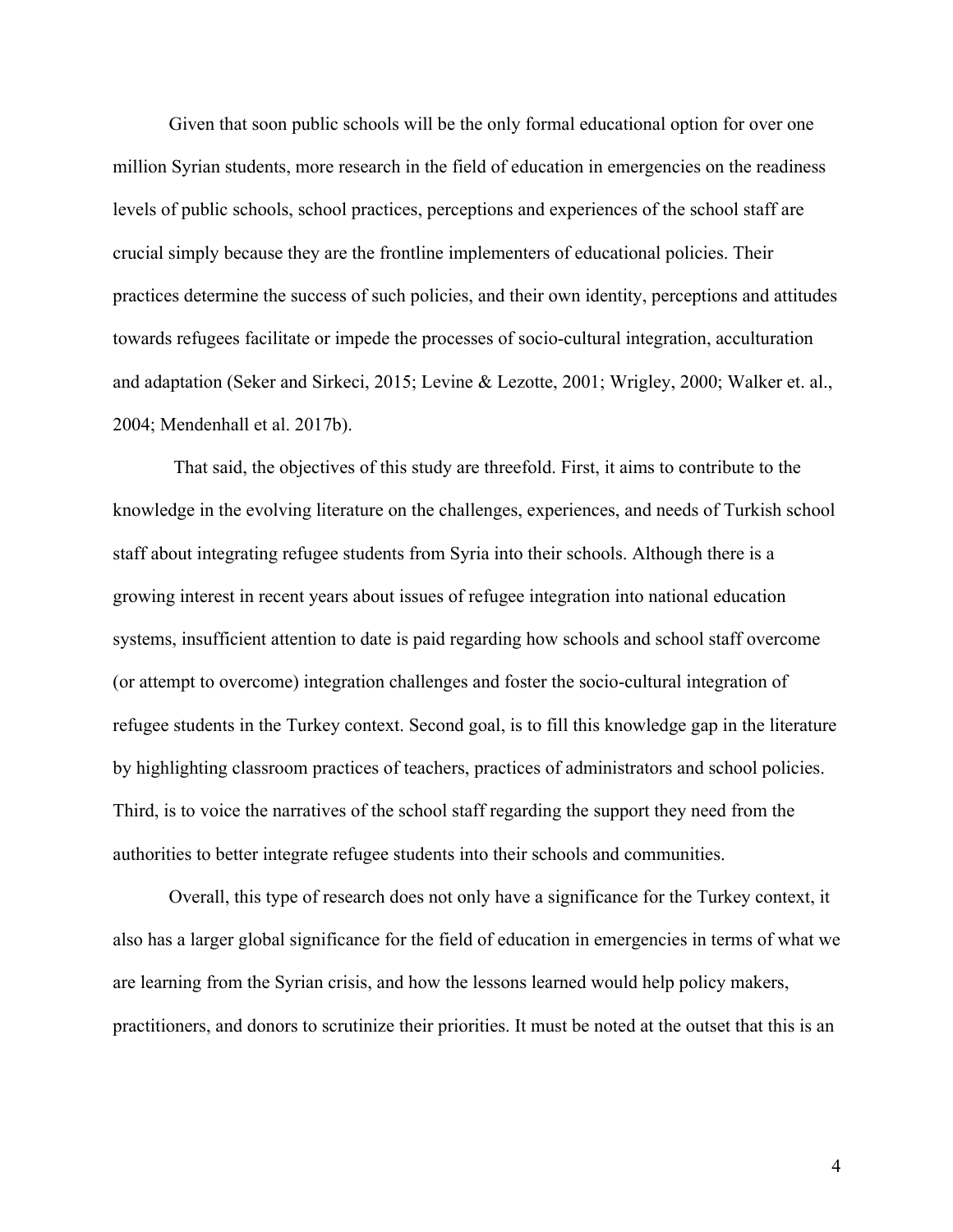advocacy-driven research project calling for better preparing schools, teachers and local communities for refugee integration.

## **Research Questions**

With these goals in mind, this research study seeks to answer the following research questions: *What kinds of challenges do educators face in integrating Syrian refugee students into their schools? What kinds of strategies do educators utilize to overcome these challenges and to foster the socio-cultural integration process? What kind of support do they need from the authorities in order to better integrate Syrian students into their schools and society?* To answer these questions, the province of Bursa located in the northwest was selected as a case study for three interconnected reasons. First, unlike other provinces with a dense refugee population, the city has not established any TECs but instead directed all school-aged Syrians towards national schools (Coskun & Emin, 2016). For that reason, the Bursa province has "the highest enrollment rate of Syrians in public schools" across the country (Coskun & Emin, 2016, p. 21). Second, despite having substantial numbers of Syrians (about 134,500 registered as of 21 December 2017) (Ministry of Interior, 2017), the city lacks the presence of international/ local educational non-governmental organizations (NGOs) operating to support and meet the needs of the local and refugee communities. Lacking such crucial actors on the ground means that the great bulk of responsibility is placed onto the school staff and local community, and that more support is needed from the government. And third, most studies have been conducted overwhelmingly in Istanbul or border provinces, whereas the Bursa province has not been a subject of academic research, to the best of my knowledge.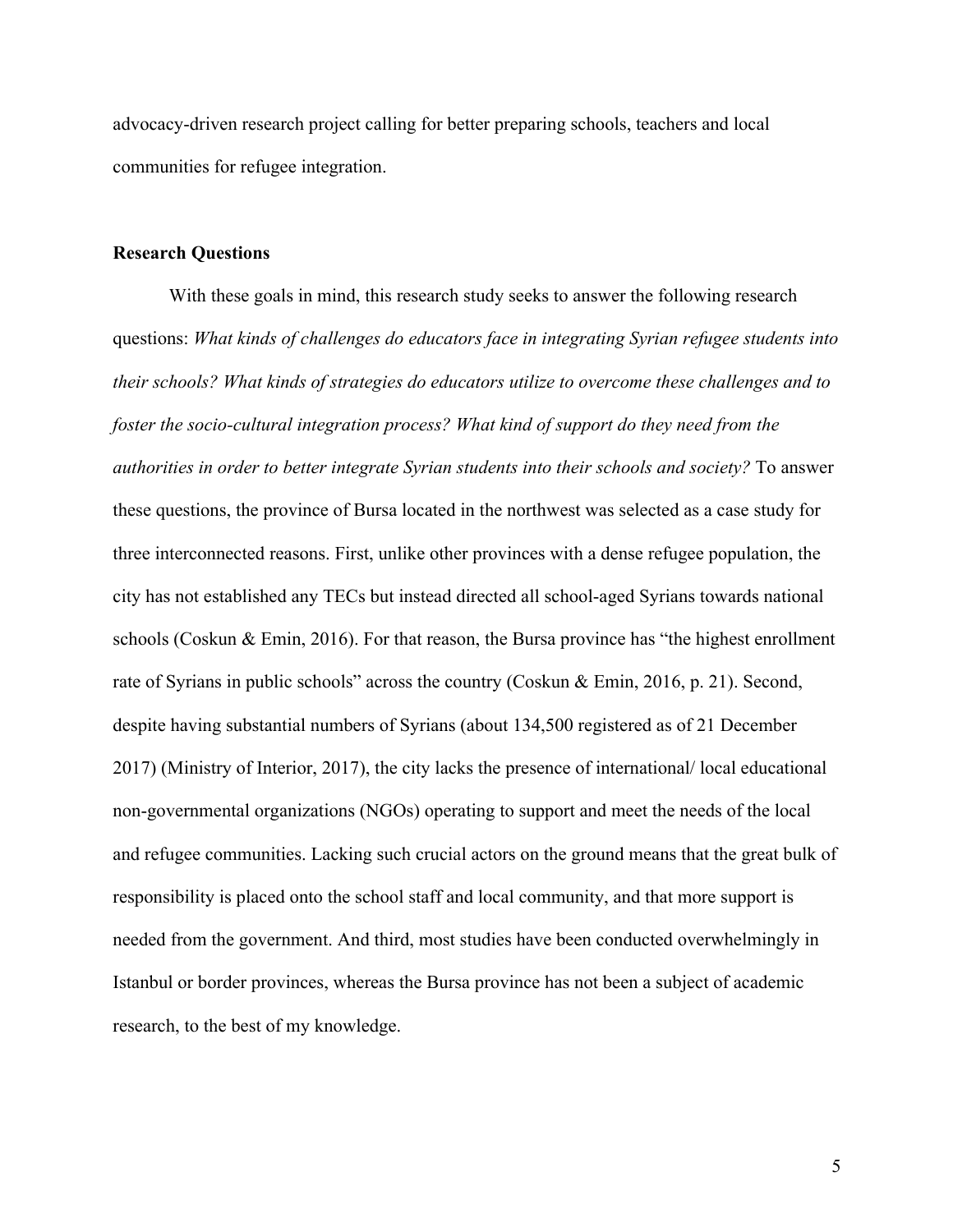# **Key Concepts and Terms**

In refugee integration literature, the main controversial issue has been the definition of integration itself. This complex situation is perhaps best described in the words of Robinson (1998): "integration is a chaotic concept: a word used by many but understood differently by most" (cited in Ager & Strang, 2008, p. 167). For the purposes of this study, refugee integration is conceptualized using UNHCR's definition of local integration as:

a dynamic and multifaceted *two-way process*, which requires efforts by all parties concerned, including *preparedness* on the part of refugees to adapt to the host society without having to forego their own cultural identity, and a corresponding *readiness* on the part of host communities and public institutions to welcome refugees and to meet the needs of a diverse population, comprising three distinct but inter-related legal, economic, and social and cultural dimensions (UNHCR, EXCOM, 2005, emphasis added).

At times, integration and inclusion may be used interchangeably in the context of national education systems to mean more than the physical inclusion of children in schools; it is the adaptation of students into their new environments and systems. When discussing school strategies and policies in the context of inclusive education, the focus will be exclusively on the inclusion of refugee learners.<sup>3</sup> Psychosocial support is defined as "processes and actions that promote the holistic well-being of people in their social world" (INEE, 2010, p. 121). While social integration broadly refers to the process in which refugees relate to and function in various spheres of the social environment in the host country, socio-cultural integration refers to "learning of culture, behavioral adequacy and exchanges," which is measured primarily by the degree of the fluency in the host language (Seker & Sirkeci, 2015, p. 124).

In the Turkish context, refugee integration is deliberately replaced by "harmonization," which is interpreted as a two-way process of adaptation, the one that focuses mainly on the

<sup>&</sup>lt;sup>3</sup> Inclusive (or mainstream) education is an umbrella term that refers to the inclusion of all learners, including children with disabilities and refugee backgrounds, and other vulnerable groups of children in national education systems.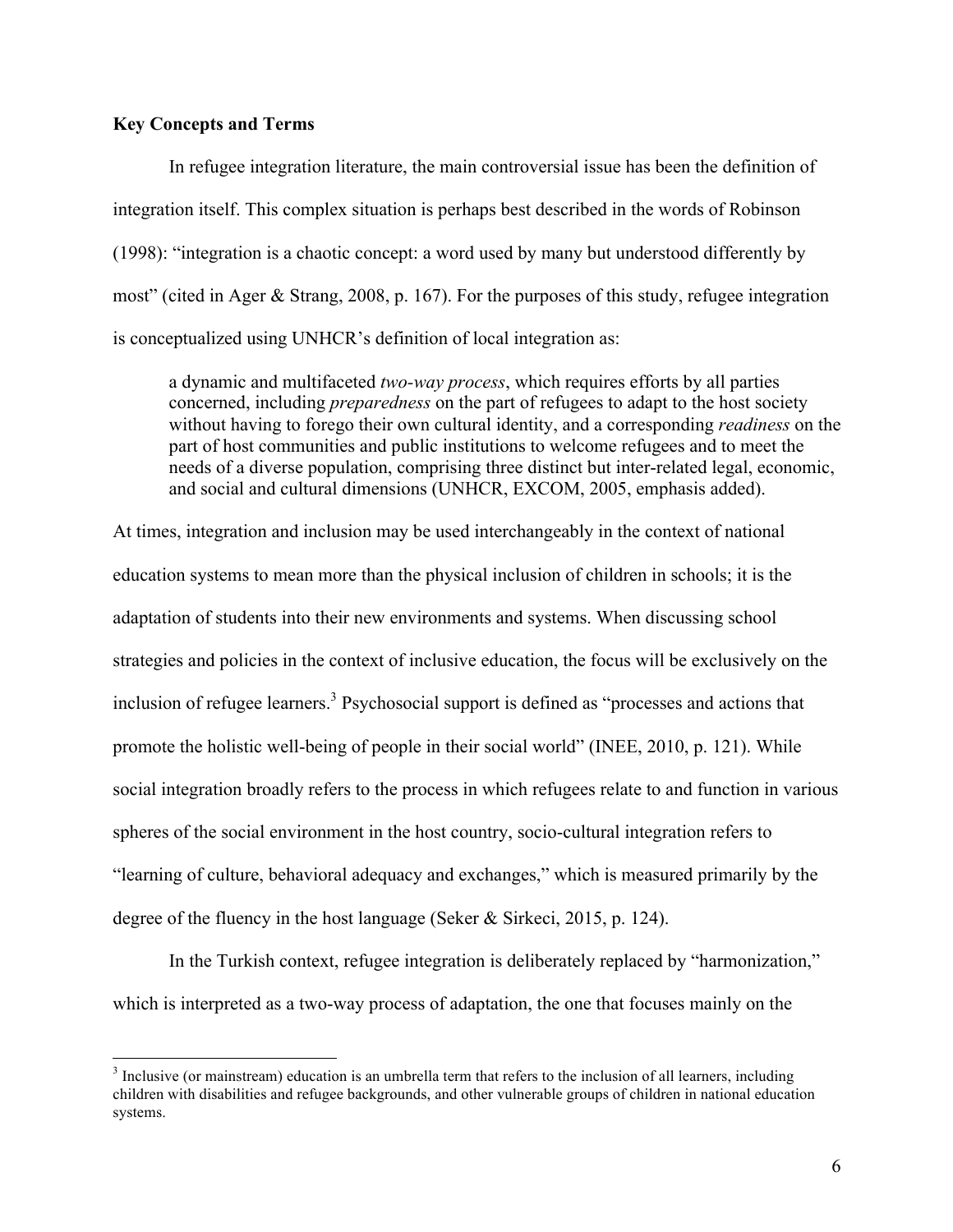socio-cultural dimension while excluding any guarantees for the prospects of naturalization (Ministry of Interior, 2015). The way to foster this adaptation process is, as outlined on the website for the Directorate General of Migration Management, through improving refugees' selfreliance by providing courses on "political structure, language, law system, culture and history" of the Turkish Republic (Ibid.).

#### **Roadmap**

The remainder of this thesis is divided into five sections. Chapter II provides a brief overview of the transition of Turkish refugee and education policies from segregation to integration. Chapter III presents a review of the literature on the linkage between education and integration, the predominant experiences and needs of refugee students at public schools, barriers to inclusive education and teacher practices that aim to overcome barriers. Chapter IV describes in detail the research methods and methodology employed to undertake the field research. Chapter V reports the findings from the primary data collected via classroom observations and interviews. Chapter VI concludes by summarizing the key findings, discussing the current shortfalls in public schools for the promotion of integration, and providing recommendations for policy makers and educators for future research.

#### **Chapter II: Background**

#### **Turkish Refugee Policy Environment: From Encampment to Local Integration**

Turkey has ratified the 1967 Protocol on the condition that the geographical limitation of the 1951 Refugee Convention will be maintained, meaning that the conventional protection is granted only to those from Europe (UNHCR, n.d.). In the face of a humanitarian crisis in neighboring Syria, Turkey immediately opened its doors to those fleeing from the war, based on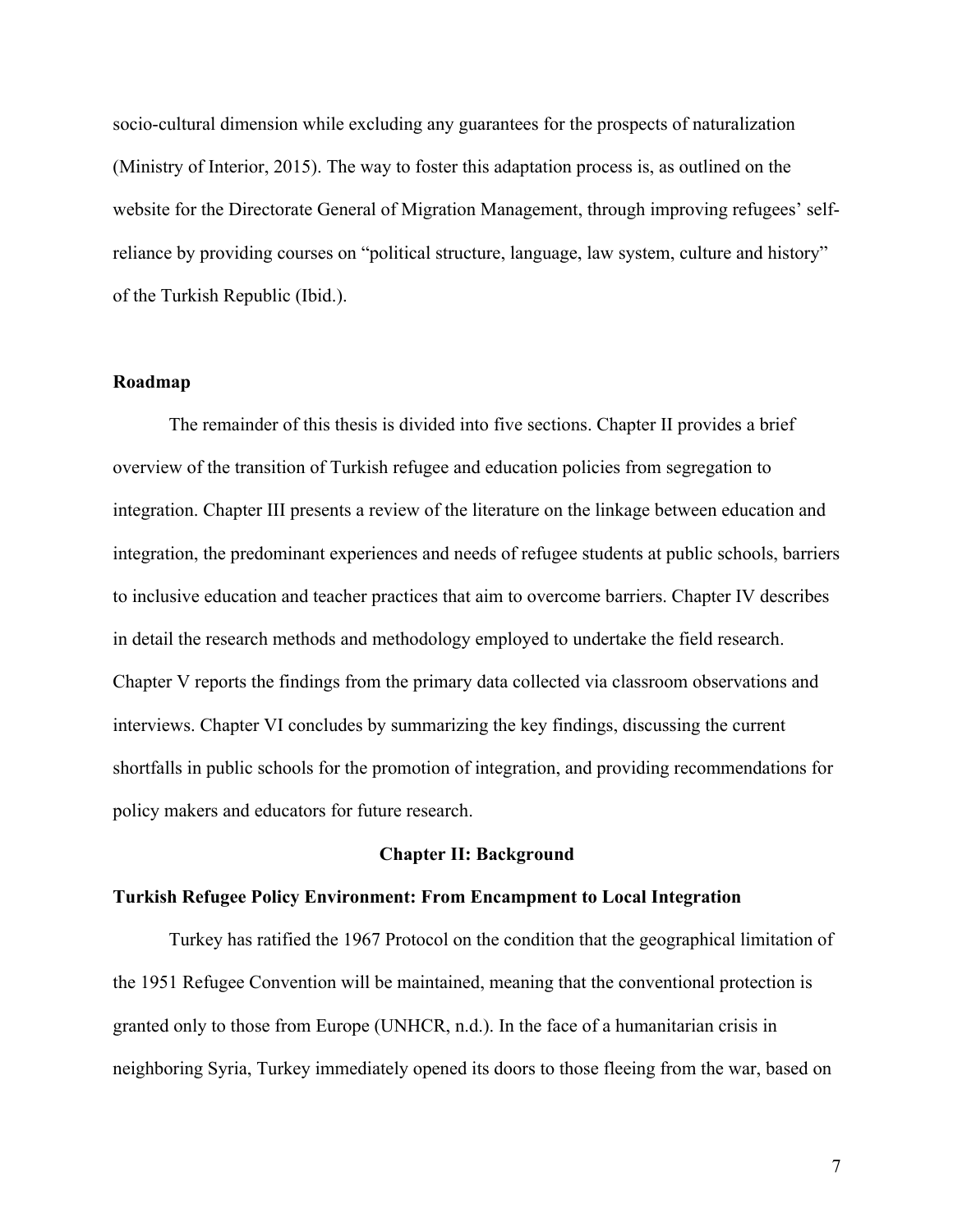the belief that the conflict would be ceased soon. The generous open-door policy, followed by the Turkish government's Syrian refugee crisis management raised its profile and made Turkey the pivotal actor in the international arena. Although at first refugees were contained in camps near the Syrian border, those who arrived by mid-2012 were allowed to settle in border provinces as the number of arrivals rapidly exceeded the capacity of the camps (Kirisci, 2014). Because Syrians were not from Europe, they were not classified as refugees, but instead referred to as guests or foreigners, thus lacking a legal identity and status. Despite the legal issues and for the purposes of this paper, Syrians will be regarded as refugees because they are in a refugee-like situation.

Following the open-door policy, the government of Turkey over time has taken progressive steps, albeit incrementally. The first short-term policy incorporating a rights-based approach to the arrivals of Syrians en masse was initiated in April of 2013, with the establishment of the Temporary Protection regime, which identified the scope and implementation of the international protection to non-European nationals. Under this regime, their legal status made them the beneficiaries of temporary protection. Conflicts in Aleppo in the course of 2013, however, generated a greater influx of Syrians into Turkey and led to a further increase in the numbers of urban and rural refugees (Icduygu  $&$  Simsek, 2016). From having six refugee camps to host 7,000 Syrian refugees in the course of 2011, Turkey established 22 camps by the end of 2014 to accommodate more than one million Syrians (Kirisci, 2014). Considering the ever-increasing refugee arrivals, the Turkish authorities realized that the nature of the Syrian crisis had become protracted and that Syrians would stay much longer than anticipated even if the war in Syria were to end tomorrow. Upon this realization and the UNHCR's shifted emphasis from repatriation to local integration (UNHCR, 2012), the government of Turkey began to adopt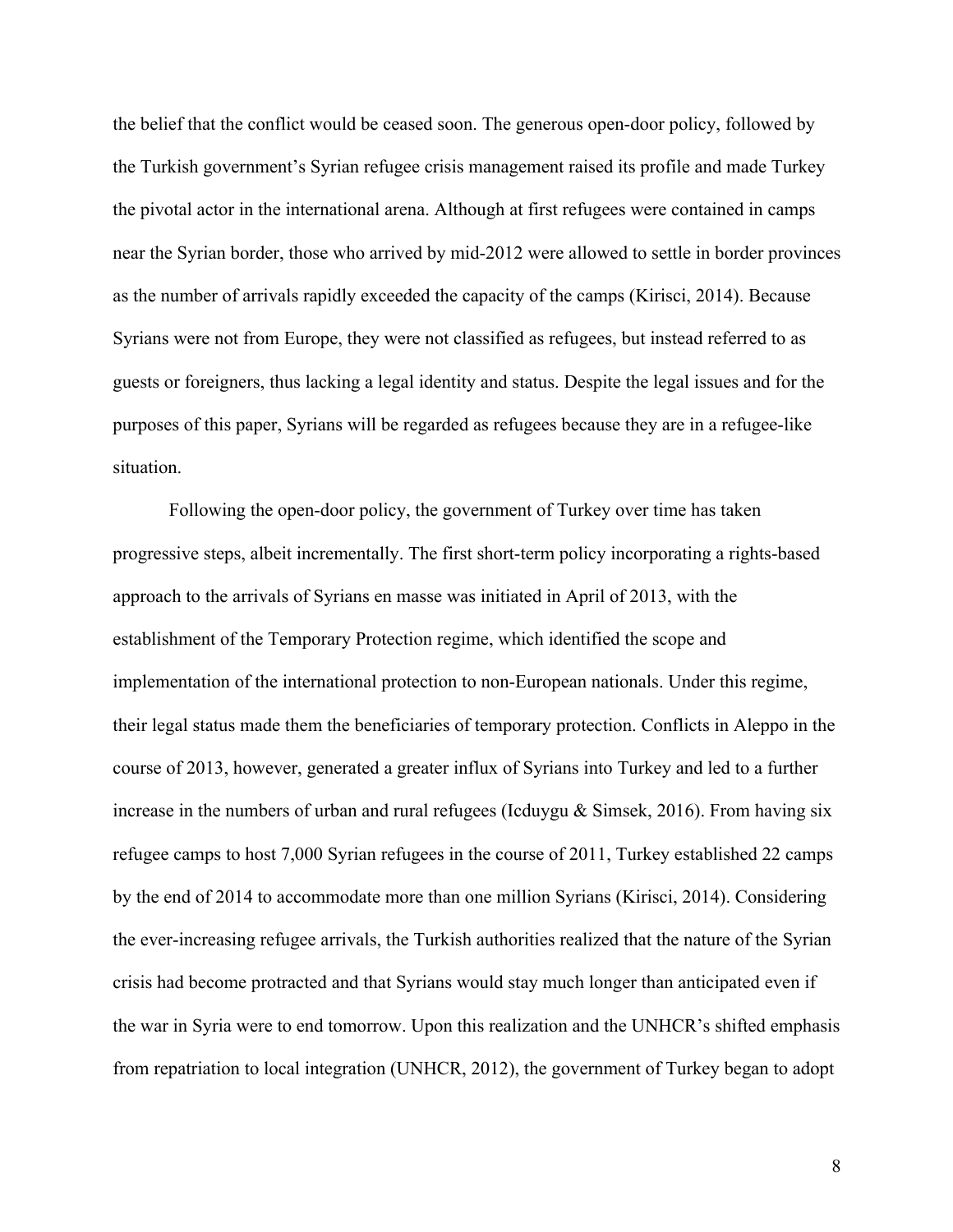medium-term integration policies, having its respective ministries issue decrees, circulars and regulations.

That said, Turkey's first integration policy was initiated in 2013 with the entry of aforementioned Law on Foreigners that took effect in October 2014 (Ministry of Interior, 2014). Based on Article 91 of the Law on Foreigners, Temporary Protection Regulation was established for Syrians that outlined their obligations and rights<sup>4</sup> (Ministry of Interior, 2014). However, the emergence of ISIS in summer 2014 not only caused another massive wave of Syrian refugees pouring onto Turkish soil (UNICEF, 2015) but also drove most of the educated and highly skilled Syrians to leave the country for Europe in the hopes of seeking better livelihoods (Kaymaz & Kadkoy, 2016). Hence, in order to prevent further brain drain of Syrians, to ameliorate their livelihoods and to facilitate their economic integration, the Turkish government decided to strengthen the temporary protection regime for Syrians by taking a longer-term policy stance.

To that end, the government adopted a harmonization framework to facilitate their integration in 2015. Although the framework explicitly removes any possible legal connotation or implication of local integration, recent statistics show that more than 12,000 Syrians, most of whom are highly educated, so far have been granted Turkish citizenship (Tafolar, 2017). This promising state practice signals that local integration through legal citizenship is indeed underway and that education for refugees has been used as a facilitating vehicle and predictor of the local integration process (Sabah, 2016). Last but not least, on 11 January 2016, "the Regulation on Work Permit of Refugees Under Temporary Protection" was adopted (Council of Ministers, 2016). This regulation, in principle, granted all working-age registered Syrians under

<sup>&</sup>lt;sup>4</sup> For example, the right to residence in provinces (Article 24), access to health, education and employment (Article 26, 27, 29, respectively), and other services.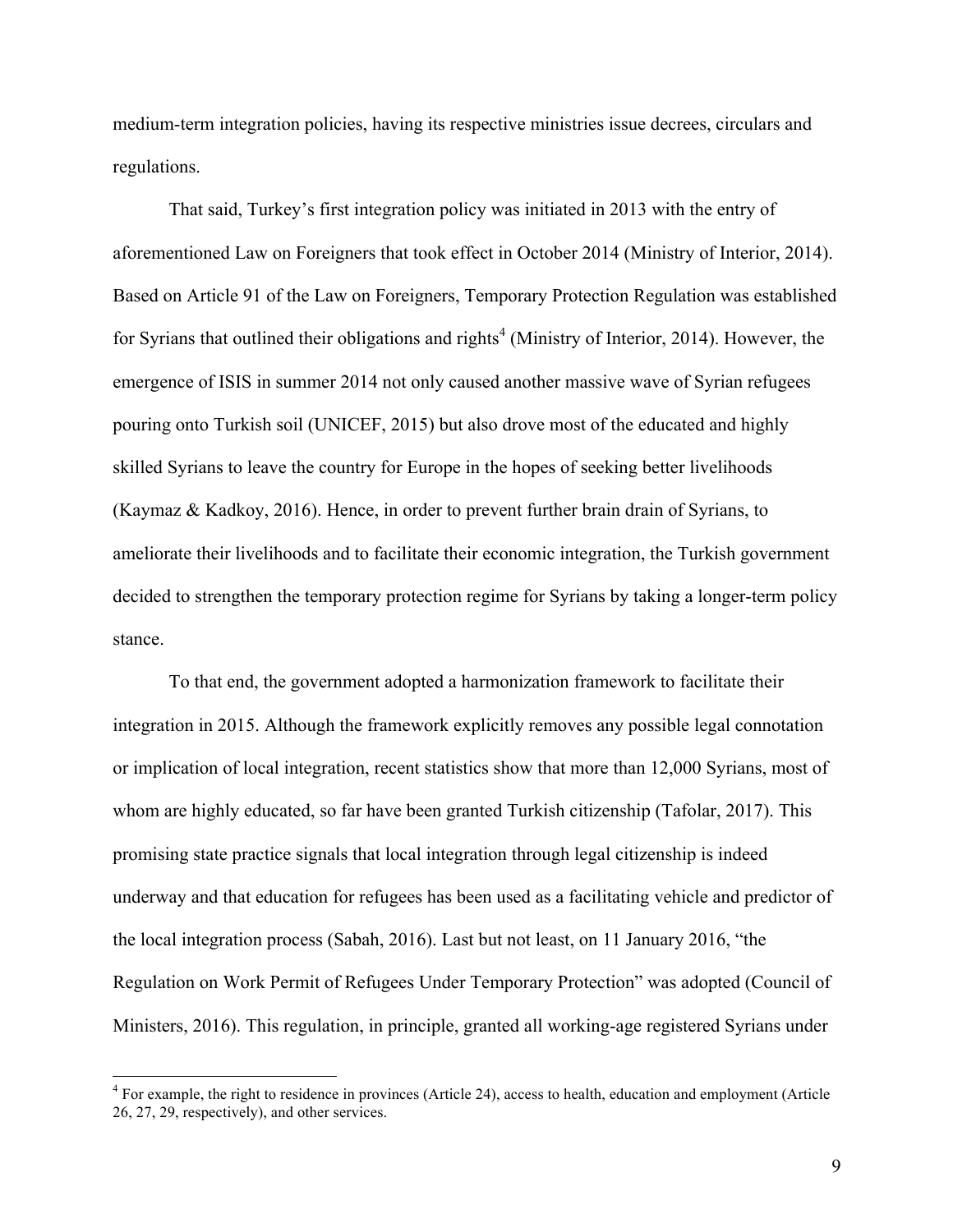temporary protection, who have been residing in Turkey for at least six months, legal access to the formal labor market in the provinces in which they are registered (Council of Ministers, 2016).

## **Refugee Education in Turkey: From Segregated Education to Mainstream Schooling**

Since early 2011 and until late 2013, refugee education for school-aged Syrians was mainly provided in or near Turkish refugee camps, with the sole aim of facilitating the repatriation process. In response to the question about education for Syrian refugees, the then-Minister Dincer explicitly stressed the purpose of the Turkish response to refugee education on 31 July 2012 as:

We are in further preparation to provide education in temporary education centers in containers. In the past years, they have been receiving education there also. In our plan, each course will be delivered in Arabic in accordance with our own curriculum. We are not neglecting their education, but we are trying to do this in a manner that is distant to fostering the stay of the families in Turkey (Dunya Bulteni, 2012 cited in Seydi, 2014, pg. 275).

On 3 October 2012, the former Minister Dincer further explained that the reason the MoNE "did not put effort into teaching Syrian children Turkish" and did not open the doors of public schools were based on the belief that Syrians would return to their education systems in the near future. (Seydi, 2014, pp. 275-76). Despite the plans, the increase in numbers of urban refugees demanded an adoption of a set of policies to meet the educational needs of Syrian children. On 26 September 2013, the MoNE issued a comprehensive circular outlining the provision of education for Syrians residing both in camps and outside (MoNE, 2013). The circular placed the responsibility to coordinate, supervise and provide educational opportunities on the MoNE, and provided a pathway for tertiary education for Syrian students who have passed the Baccalaureate exam in Syria to enroll in Turkish universities. Along with this circular, Turkish language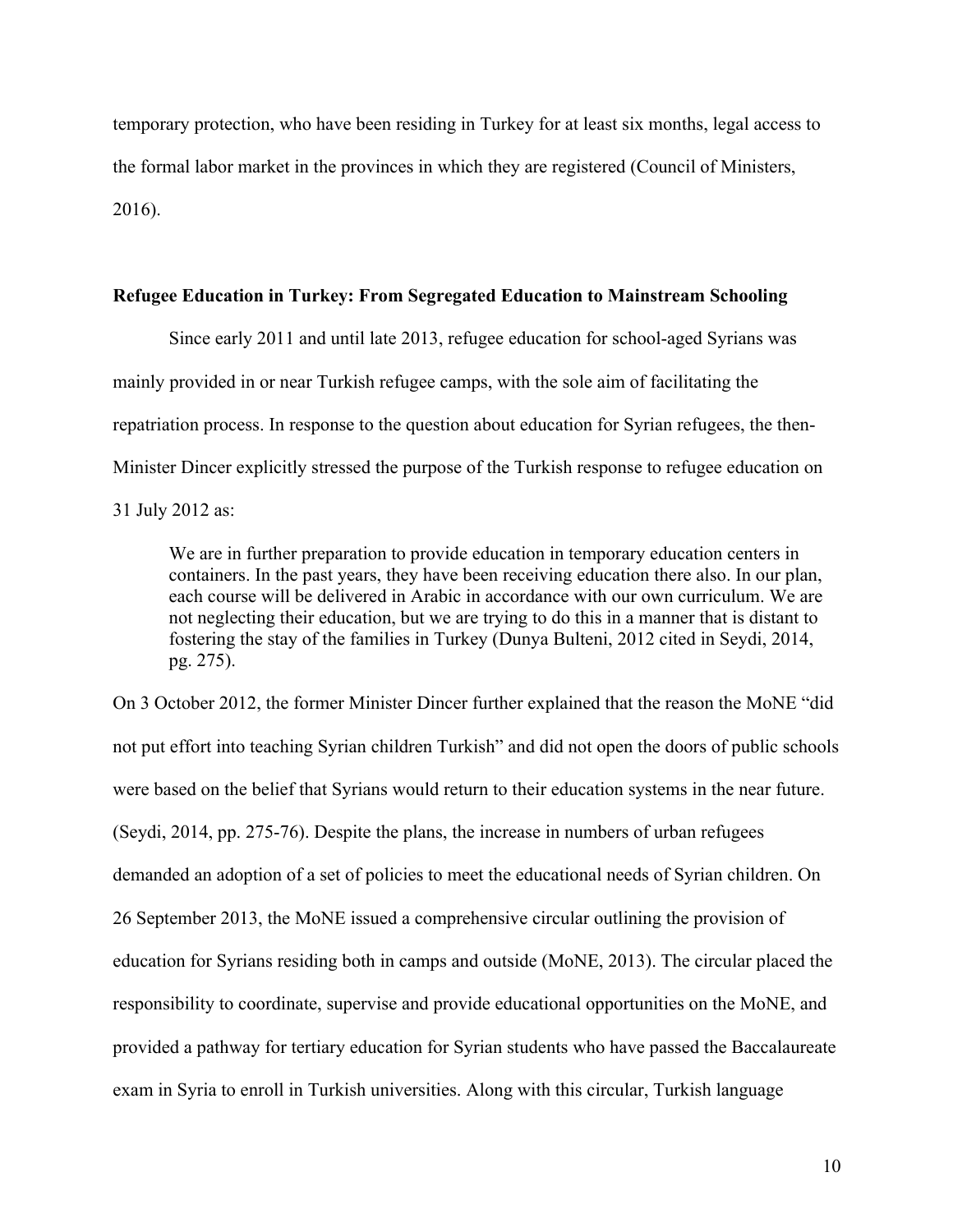courses began to be provided in and near camps. Two educational pathways were identified for Syrian students. First was the formal education in Turkish public schools, which was reserved only for those who registered with the authorities and obtained residency permits (MoNE, 2013, para. 9). The other option was non-formal education at TECs for those who lacked the residency permit or were interested in receiving education in Arabic by Syrian volunteer teachers.

However, the number of Syrians in general and urban refugees in particular continued to rapidly escalate throughout the years, which brought increased pressure by the international community on Turkey. In response, Turkey began to adapt to the changing nature of the crisis and to address the needs of urban refugee children by adopting longer-term planning. For example, the MoNE issued another circular named "Education Services for Foreigners 2014/21" on 23 September 2014 that granted access to public schools and removed bureaucratic barriers for enrollment such as the residency permit (MoNE, 2014). In the summer of 2016, the MoNE announced a revised roadmap for Syrian students' education that required all Syrian students at first, fifth, and ninth grade levels to enroll in Turkish public schools, as of 2016-2017 academic year (MoNE, 2016b). Taken altogether, these efforts translated into increased enrollment rates of Syrian students in public schools (see Table 1 below). The MoNE has also increased the quantity of Turkish language courses at community education centers (Halk Egitim Merkezleri) to facilitate the transition of students into Turkish public schools. This circular shifted the refugee education policy from repatriation to local integration.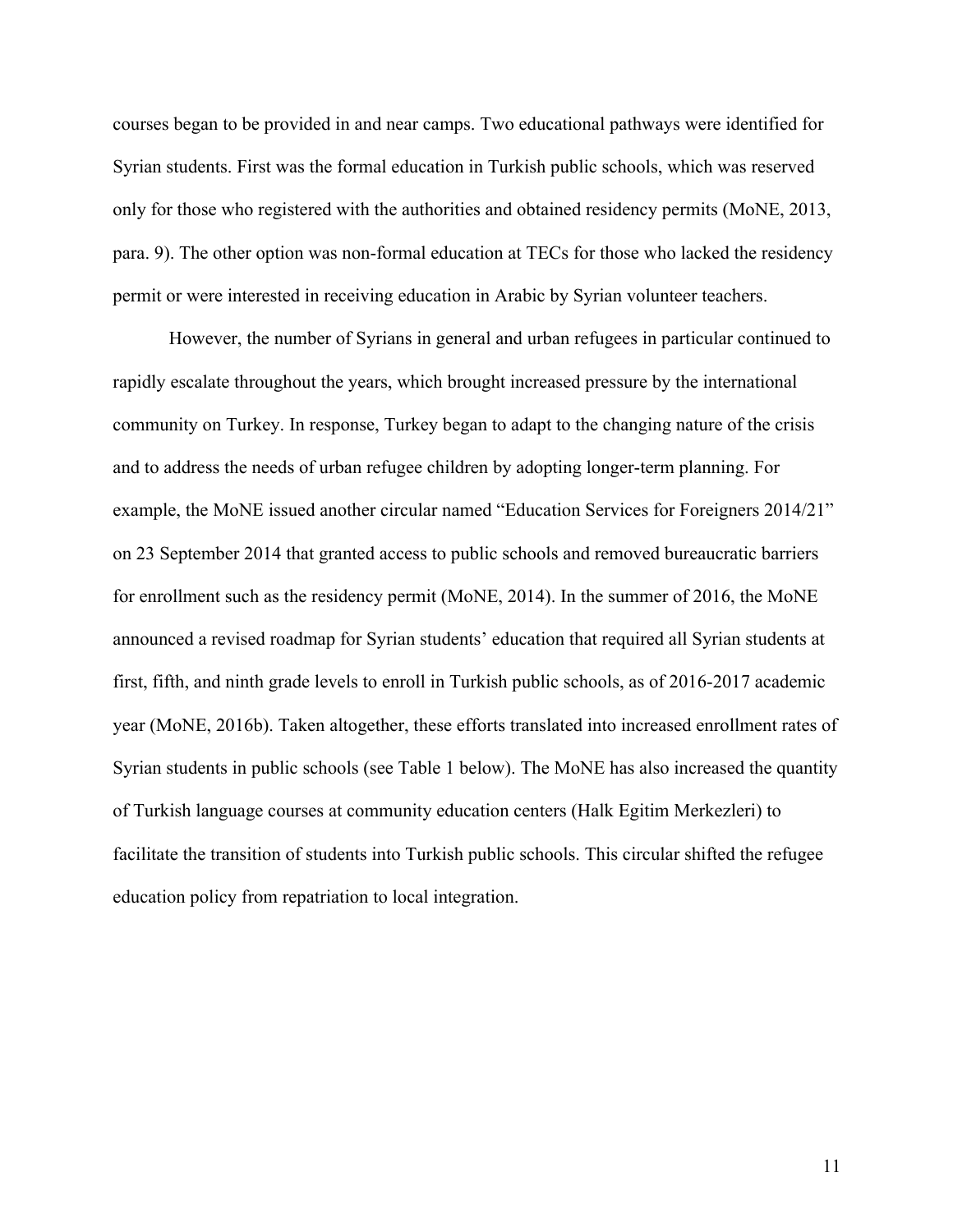| <b>Table 1:</b> Public School Enrollment Rates of Syrian Students |                                                                   |                                            |  |  |  |
|-------------------------------------------------------------------|-------------------------------------------------------------------|--------------------------------------------|--|--|--|
| <b>Academic Years</b>                                             | # of Syrian Students Enrolled in<br><b>Turkish Public Schools</b> | # of School-aged Syrian Students in Turkey |  |  |  |
| 2014-2015                                                         | 40.000                                                            | 756.000                                    |  |  |  |
| 2015-2016                                                         | 62.357                                                            | 834.842                                    |  |  |  |
| 2016-2017                                                         | 201.505                                                           | 833.039                                    |  |  |  |
| 2017-2018                                                         | 362.801                                                           | 976.200                                    |  |  |  |

Source: General Directorate for Lifelong Learning, Department of Migration & Education in Emergency, December 2017

Another important development in refugee integration and education was the deal between European Union (EU) and Turkey signed in March 2016. As per the agreements, Turkey would strengthen its border control to prevent migration flows to Europe, and in exchange the EU would, inter alia, provide financial support (3 billion euro) to Turkey in order to address the needs of refugees, particularly in the areas of employment and education (Cupolo, 2017b). Among the projects and programs implemented under this deal,<sup>5</sup> Promoting Integration of Syrian Children into the Turkish Education System (PICTES) is the most relevant for this study. Signed between the MoNE and the EU on 3 October 2016 under the framework of the "Financial Opportunity for Syrian Refugees in Turkey," PICTES was aimed at increasing access to education, improving the quality of education in both TECs and public schools and strengthening the institutional capacities of the educational facilities and the professional capacities of the school personnel through in-service trainings (PICTES, 2016). Under this project, after going through intense pre-service trainings, 4200 Turkish contracted teachers were deployed and began teaching the Turkish language to Syrian students in TECs and public schools as of December 2016 (MoNE, 2016a). Additional 2000 Turkish teachers were deployed in 2017

<sup>&</sup>lt;sup>5</sup> Some of these projects and programs include conditional cash transfers programs and constructions of schools. For more information, visit https://pictes.meb.gov.tr/izleme.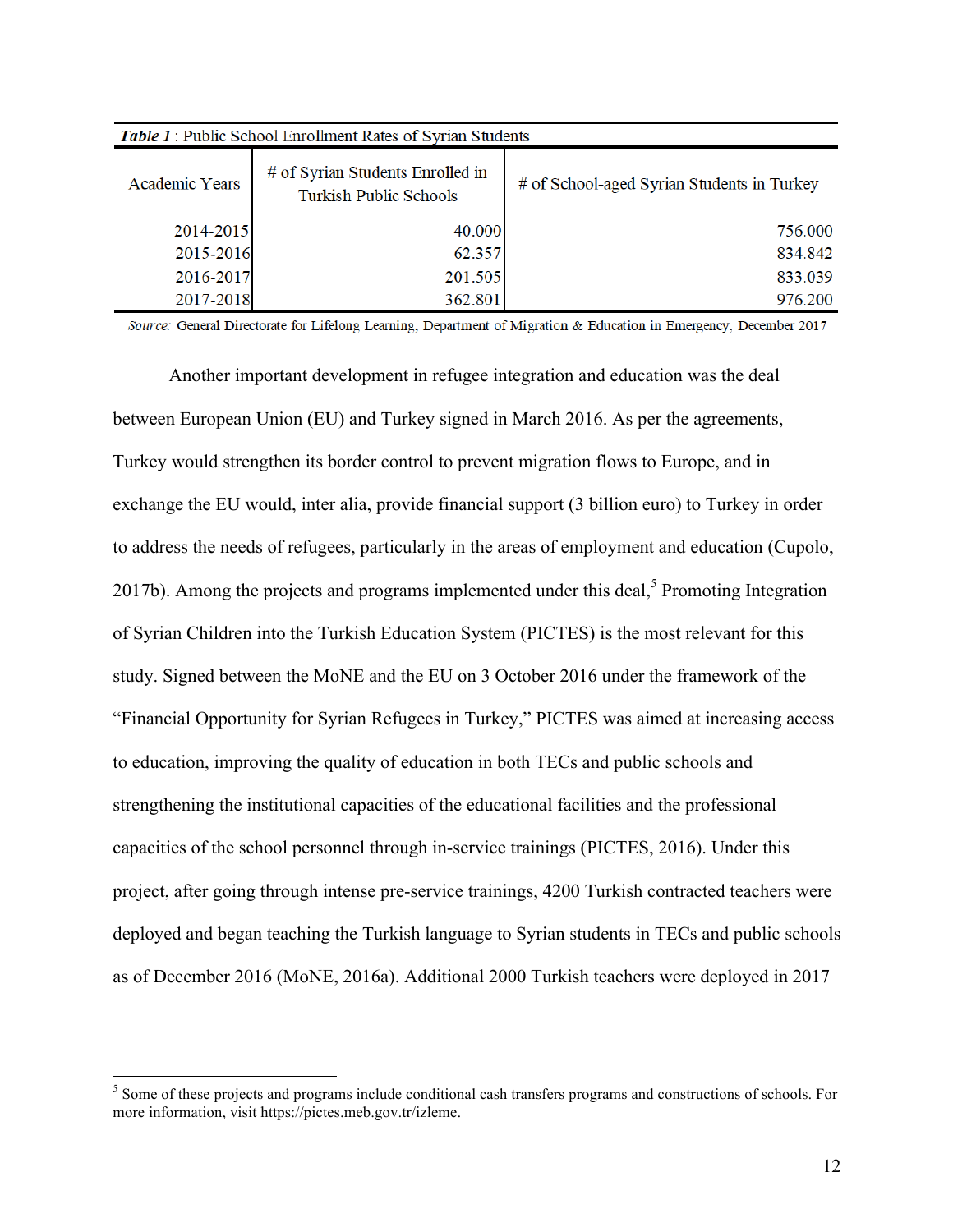(MoNE, 2017). With these shifted policies, public schools began to play a greater role in the integration process.

## **Chapter III: Literature Review**

#### **Overview**

This chapter will begin by establishing the nexus between refugee education and integration. Next, it will identify key literature on the experiences of urban refugee children with the purpose of outlining a) their distinct needs; b) the most prevalent challenges faced both by state teachers and refugee students in mainstream schools; and c) the strategies used by state teachers (or schools in general) in addressing these pressing challenges. Then, it will introduce the overarching theoretical and conceptual frameworks that guided this project.

## **Refugee Education and Integration**

Education is a precondition for the realization of human rights. On the one hand, it can prevent child labor, early marriages, marginalization and social exclusion of the vulnerable groups such as refugees. On the other hand, it is a key to sustainable development and social progress. The goal of education is, therefore, to promote cognitive, socio-emotional and creative development and skills of the learners in order for them to effectively participate in their societies. This fundamental human right of everyone is enshrined in core international human rights instruments that promote the inclusion of all learners in education irrespective of legal status and backgrounds (see Appendix 1).

Education also plays a key facilitating role in the refugee integration process, be it in host country or resettlement contexts. To cite a few examples, Ager and Strang (2008) posit that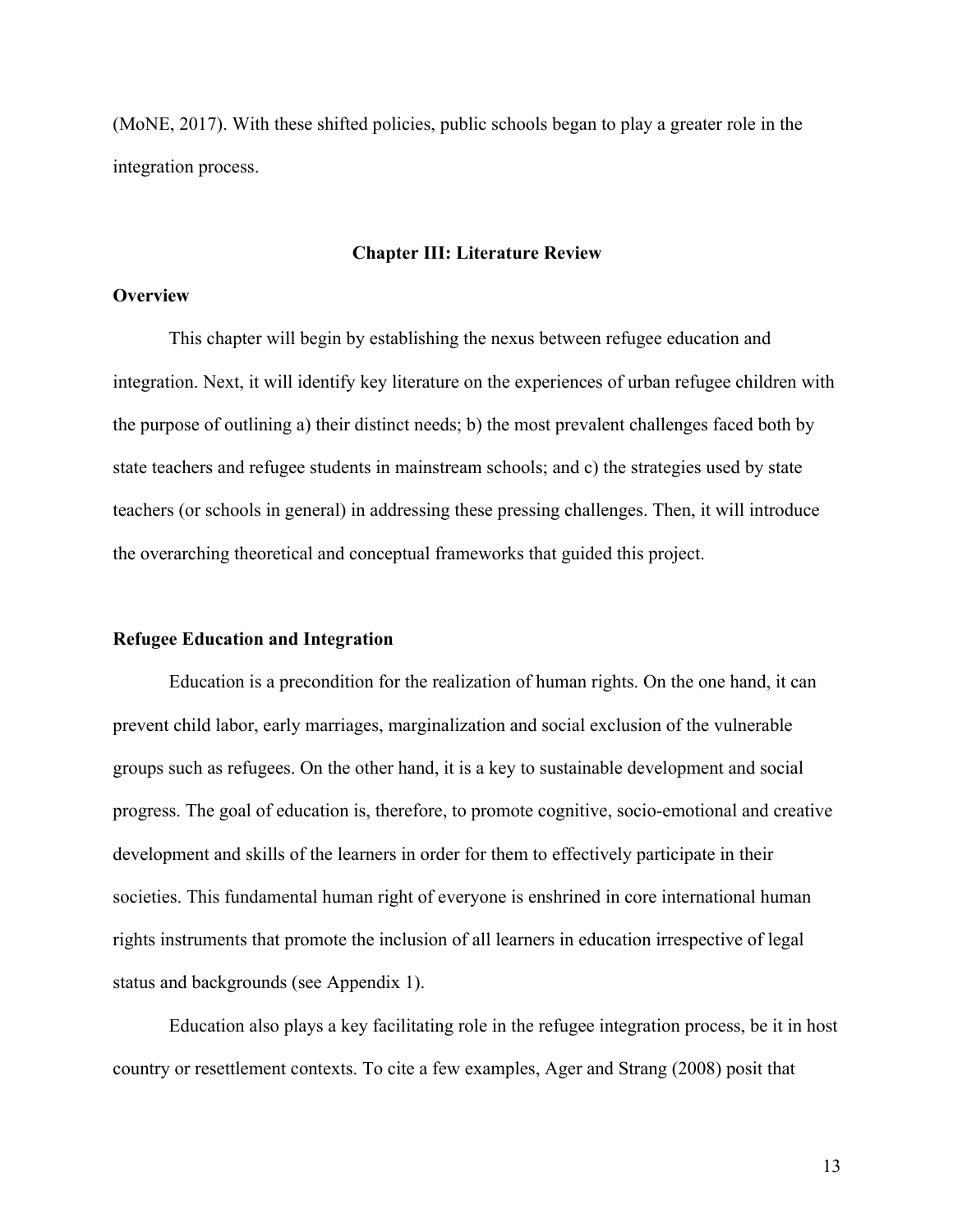refugee integration is determined by the degree of access to services such as employment, housing, education and health. In Goldlust & Richmond's model, which studies all types of migration in Canada, education was concluded being "the most important determinant" and a facilitating factor of economic and social integration when adult refugees had high-levels of education prior to arrival or when their children received education in the given country (1974, p. 205). Similarly, Dryden-Peterson (2016) argues that the process of social integration of refugees in the resettlement countries depends on the education that refugees received in the countries of asylum, adding that this process is accelerated when refugee education is focused on content mastery rather than language acquisition; the learning is participatory and student-centered rather than teacher-centered lecture; the school environment is non-discriminatory and bullying-free. Although true that content mastery must be prioritized, the importance of acquiring fluency in the host country's national language cannot be overstated because the language plays an essential role in the processes of socio-cultural and economic integration and the continuation of education in the respective country (Rutter, 2013; Craig, 2013; Seker and Sirkeci, 2015). Many scholars agree that the integration process is fostered especially when refugee students are allowed to follow the national curriculum of the host country and are instructed in the host country's official language in public schools alongside the national students (Waters & Leblanc, 2005; Mendenhall et. al., 2015, 2017a). This agreement and importance of inclusion of refugees in public institutions is echoed in UNHCR's 2010-2012 Education Strategy and was reaffirmed in its 2012-2016 Education Strategy (UNHCR, 2009, 2012). Indeed, public schools can create a social network and serve as a platform for social and cultural harmonization between the refugees and locals.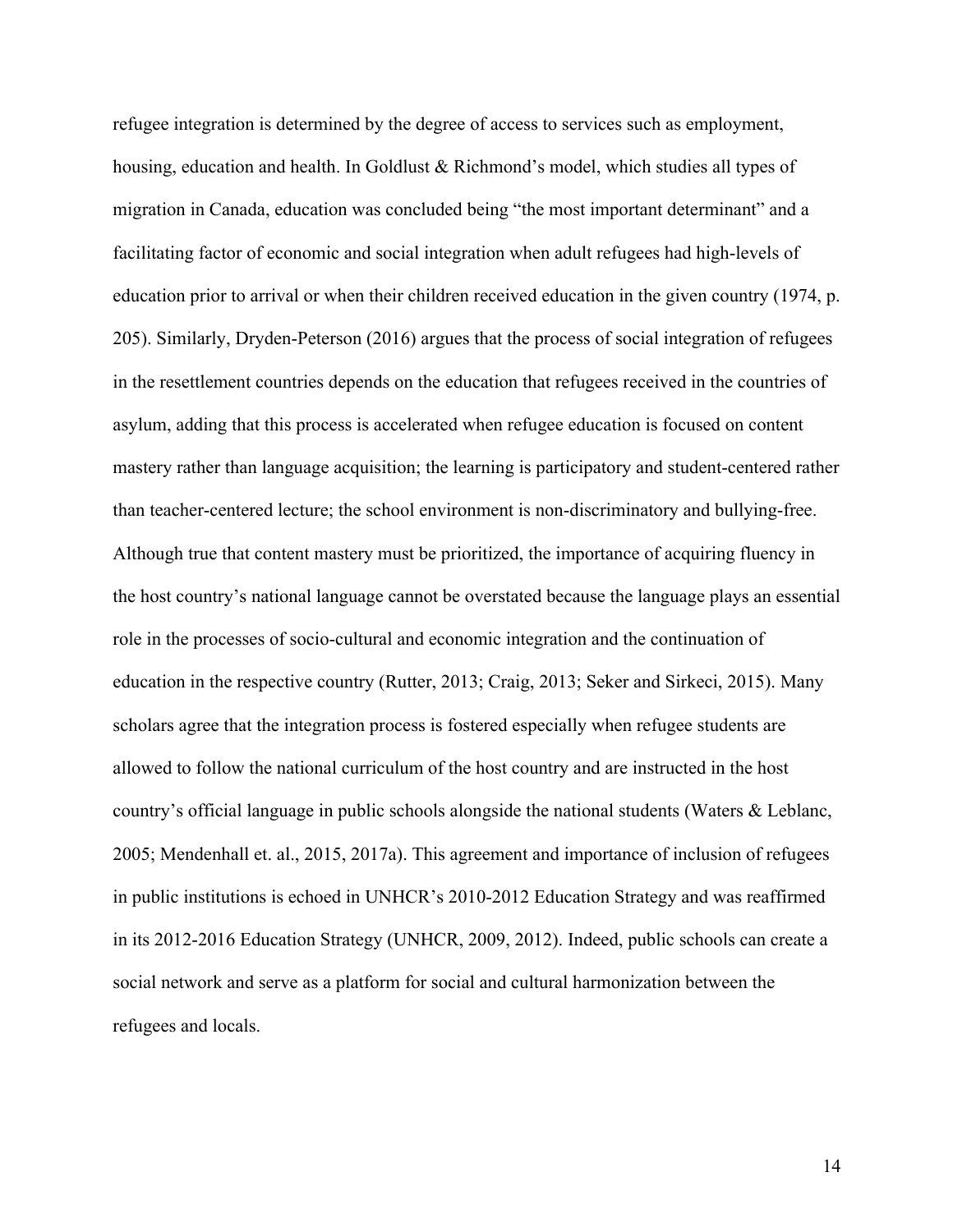Important to note is that successful refugee integration into public institutions such as schools requires a joint effort between all groups and is influenced by numerous factors, including: the mutual acceptance and recognition of each other's co-existence; the degree of communication and coordination between all stakeholders; technical capacity and experience of school staff; physical capacity of schools to accommodate new student populations; the level of autonomy of school administrators; and technical and financial capacity of and support from the government (Mendenhall et al., 2015; Hovil & Dryden-Peterson, 2003).

Equally important, social cohesion programs between the locals and refugees must be established because it is common that refugees face discrimination and xenophobic attitudes by the locals, including the national teachers and students (Mendenhall et al., 2015). In the absence of social cohesion programs that aim to foster positive intergroup relations and when "sudden and dramatic demographic changes" occur in communities, the locals develop negative attitudes and fear toward refugees and migrants, and these negative views of the community in turn "trickle down to the schools and teachers" (Valdes, 2001; Wringley, 2000 cited in Walker et. al., 2004, p. 133). Teachers' perceptions and attitudes are highly influenced by "the norms and values both of the larger society and of the educational settings in which the interactions take place" (Horencyzk & Tatar, 2002 cited in Walker et. al., 2004, p. 131). That is, even though teachers are part of the educated populace, societal values and school culture may affect their views and attitudes toward refugee children and refugees in general.

On the contrary, if teachers are motivated and well-trained, they can help refugee students develop a sense of belonging, teach them the culture of the society (norms, rules, etc.), develop their capacities to build relationships with the peers, help them acquire fluency in the national language while enhancing their students' skills and competencies to thrive in the future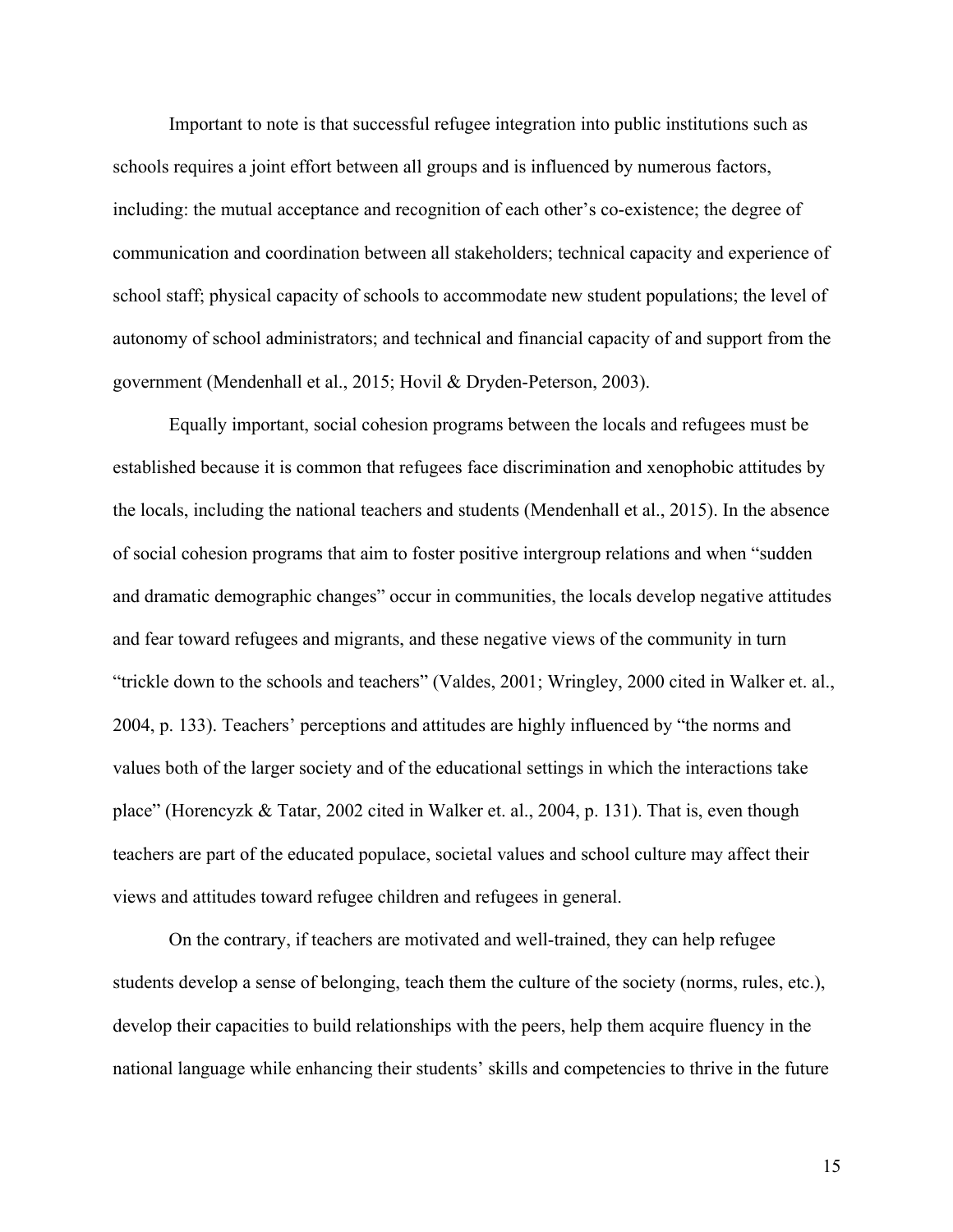(Craig, 2013; Seker and Sirkeci, 2015). School administrators also play a crucial role in refugee integration since they have duties to guide teachers, monitor their practices and ensure that no discrimination or bias is tolerated in school (UNICEF & UNESCO, 2007). Research finds that the negative attitudes of school administrators towards students with different linguistic and cultural backgrounds have a significant effect on teachers' behaviors towards minority children, and thus influencing the students' success in schools (Levine & Lezotte, 2001; Wrigley, 2000; Walker et. al., 2004).

### **Needs and Experiences of Refugee Children**

A refugee is by definition a person who was forced to flee and crossed international borders, often under harsh conditions; this is a traumatic phenomenon for adults but more so for children. UNHCR reports that refugee children miss out on average of three to four years of schooling (UNHCR, 2016, 2017b). While only 61% of refugee children have a chance to enroll in primary schools, as low as 23% have access to secondary education (UNHCR, 2017b). In addition to schooling disruption, the distress encountered during the perilous journey of migration is often compounded by the challenges of adjusting to a very different life, adapting to a new school environment and rules, making new friends, catching up with all the content subjects, and often learning a new language (Sirin & Roger-Sirin 2015; Mendenhall et al., 2017b). Due to these stressors, refugee children cannot fully experience the joy of being a child and are compelled to grow up fast.

Urban refugee children are particularly at more disadvantage of accessing educational opportunities than those accommodated in camps because there are often legal, policy, and social barriers limiting access to inclusive education. Whereas refugee education in camps is largely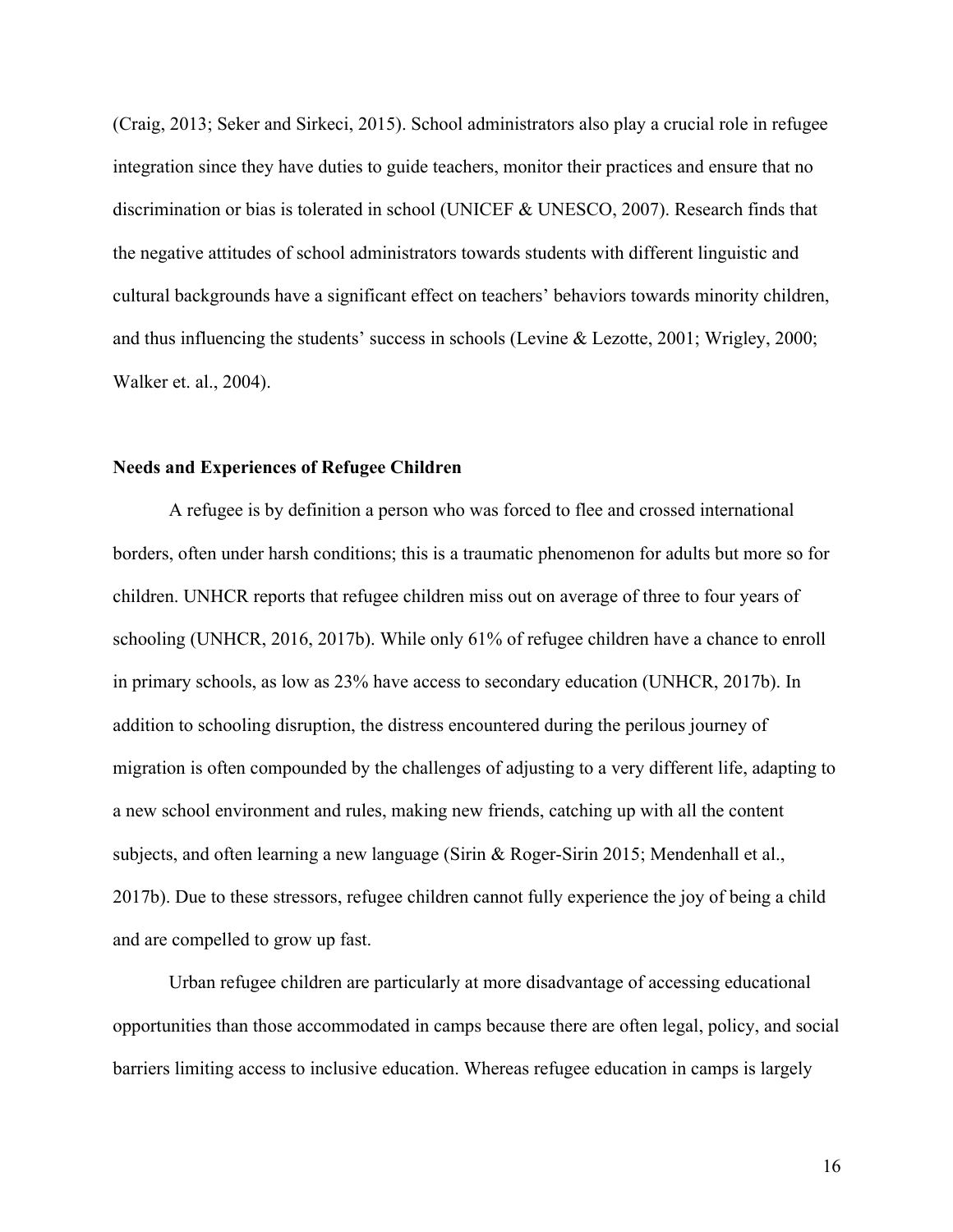supported by UN specialized agencies (e.g. UNHCR, UNICEF) and educational INGOs, urban settings necessitate a close collaboration between the global actors, Ministry of Education and provincial and local level education authorities (Dryden-Peterson, 2017). Because children (especially the young ones) tend to learn new languages faster than their parents, caregivers or older siblings, urban refugee children frequently become the spokespersons for their families and cultural liaisons. They carry additional strain of assisting their families to navigate complex paperwork and translate communications between adults at schools, hospitals and elsewhere (Mendenhall et al. 2017b).

Studies show that the stress and trauma associated with forced displacement, armed conflicts, and settlement into an unfamiliar environment can negatively affect children's functioning and brain, psychosocial and emotional development, which may cause learning and concentration difficulties (American Psychological Association (APA), 2010; Betancourt & Khan, 2008). However, the provision of mental health and psychosocial services is largely absent for urban refugees in host country contexts (Sirin & Roger-Sirin, 2015). On a positive note, studies also show that most conflict-affected children exhibit remarkable resilience and can overcome the adversity of war and hardship of adjustments with proper care and support from families, communities and school staff (Wessells, 2016; Betancourt & Khan, 2008). If given access to mainstream schooling, structured classroom settings facilitated by teachers who are trained on child protection, psychosocial support and pedagogy can help refugee students to restore a normal life, interact with peers, engage in activities and games, and begin to learn again. Therefore, it is important for the school staff to understand and be informed about the experiences and unique needs of refugee students.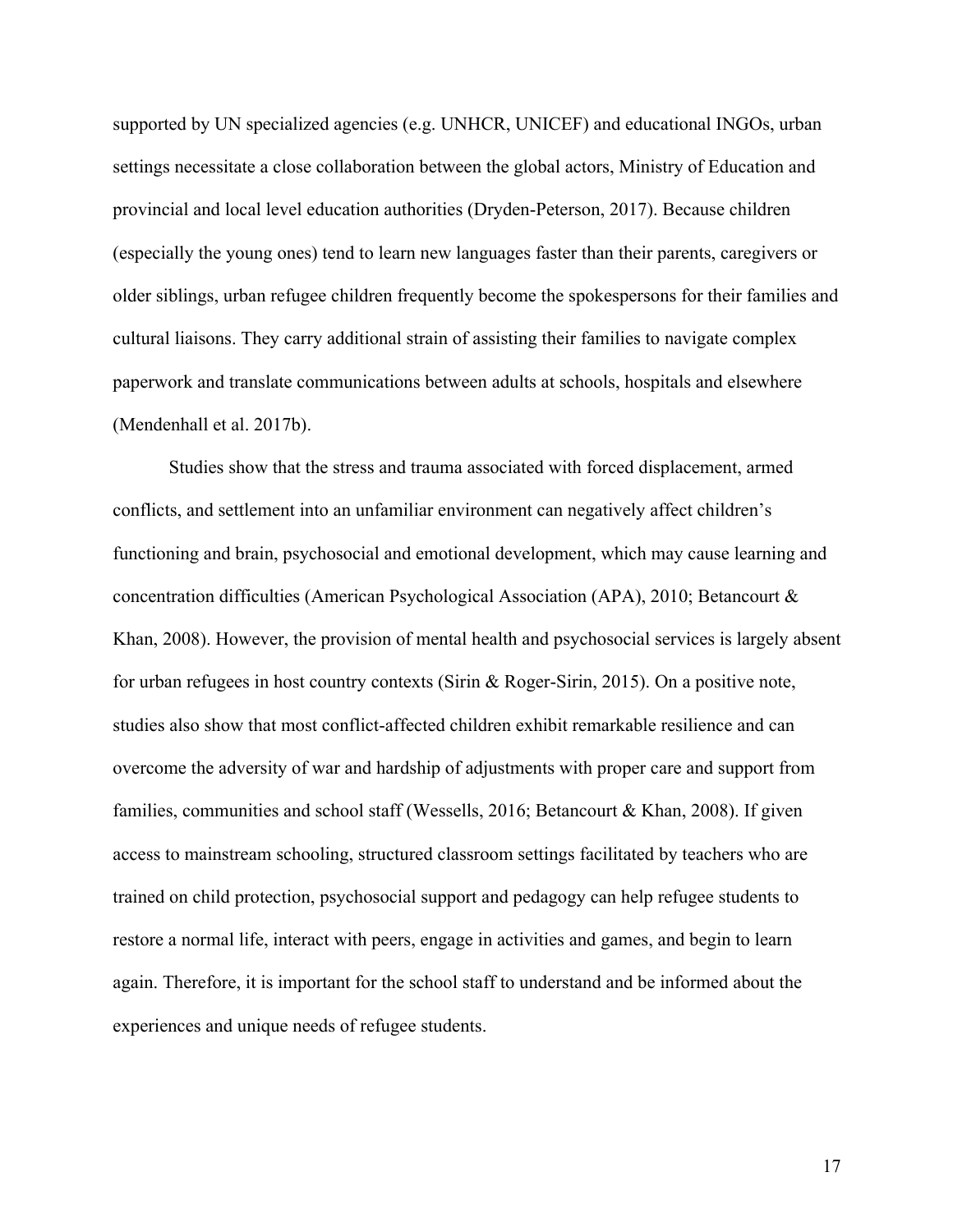## **Integration Challenges Faced by Educators**

Despite the growing trend of integrating all learners into national education systems, public schools face multifaceted challenges to accommodate the needs of their new student populations. Among the most prevalent challenges are insufficient resources, limited provision of professional development training programs, and lack of systemized academic and psychosocial support systems (Taylor & Sidhu, 2012; Mendenhall et al., 2017a, 2017b; Sirin & Roger-Sirin, 2015; Dryden-Peterson, 2011, 2015). When these are combined with negative school climate, caused by discrimination and bullying, and hardship in acquiring the language of instruction skills to access the curriculum without sufficient support, the result becomes low school attendance and high dropouts, thus reducing the de jure access to education.

Teachers in inclusive classrooms often experience burden and burnout due to limited and insufficient teaching and learning materials; lack of teacher training to meet the diverse needs of students; lack of knowledge regarding the needs of refugee learners and educational backgrounds; time restrictions to carry out the national curriculum; and language and communication barriers (Dryden-Peterson, 2011, 2016; UNHCR, 2012, 2016; Walker et. al., 2004; Mendenhall et al, 2015, 2017a; Seker & Sirkeci, 2015; Er & Bayindir, 2015). In the context of Turkey, previous studies found similar challenges of inclusion, namely communication and language barriers, behavioral disorders such as aggressive behavior, sociocultural differences, unadaptable curriculum, lack of knowledge among teachers regarding the needs of refugee learners, and limited capacities of teachers for inclusive classroom and time management (Er & Bayindir, 2015; Seker & Sirkeci, 2015; Dogutas, 2016; Erdem, 2017; Tosten et al., 2017). All of these studies highlight that these challenges are not unique to a particular country context but are worldwide pressing barriers to quality inclusive education.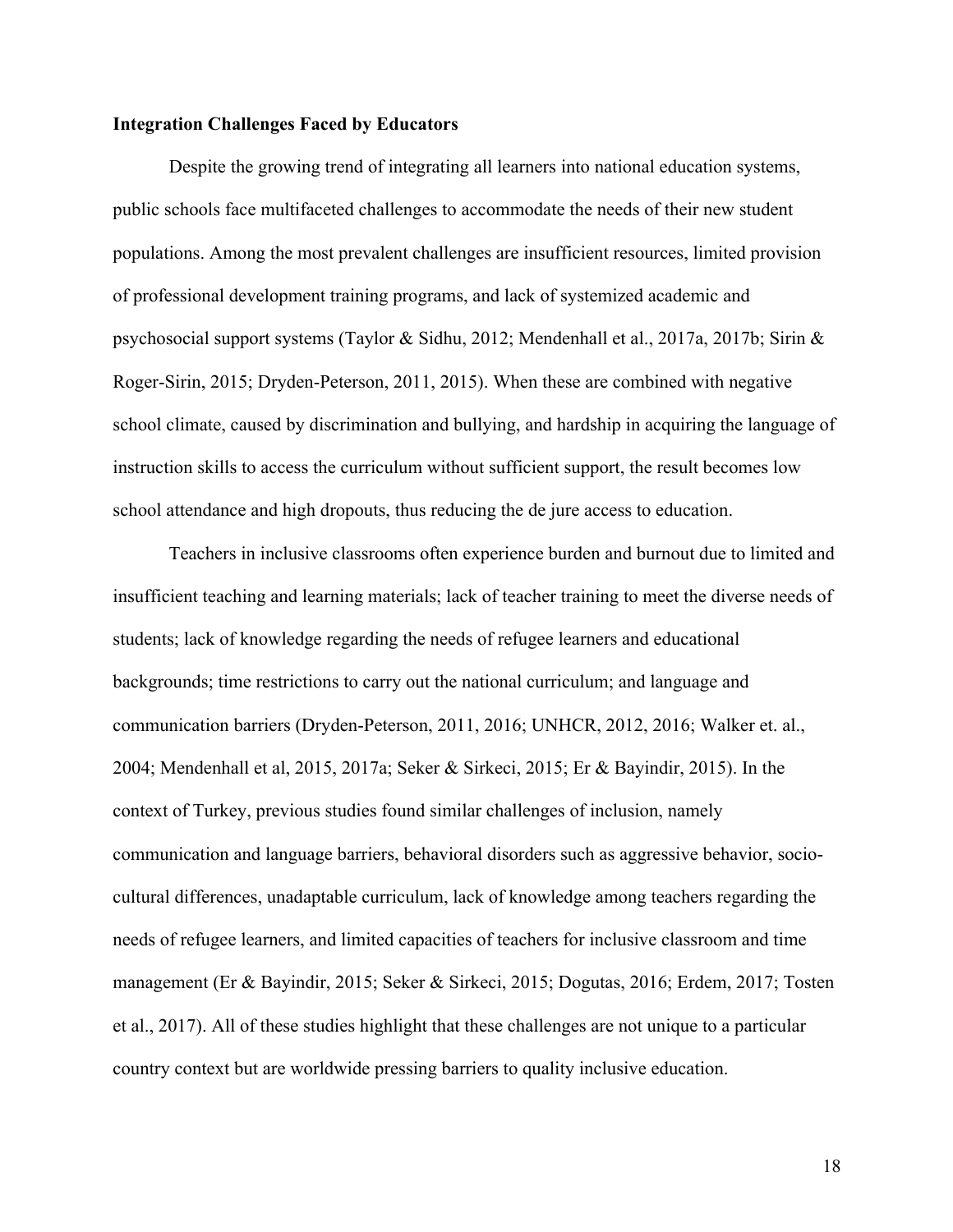## **Strategies to Overcome Challenges and to Foster Integration**

Removing these pressing barriers are not easy undertakings and indeed require substantial funding and cooperation. In addition, there are certain factors pertinent to quality education that are beyond teachers' control, including the content and relevance of curriculum, the provision of teaching and learning materials and equipment, and the size of classrooms (INEE, 2010). However, caring, motivated and appropriately trained teachers can still find ways to overcome some of these environmental and cultural obstacles. For example, in their study, Mendenhall et al. (2015) found that trained refugee teachers were able to make the existing Kenyan curriculum "relevant and meaningful to their refugee students" (121). According to Global Education Cluster, high-quality classroom teaching in refugee situations would include: the use of a variety of teaching and learning methods (question and answer, discussions, group work, demonstration, competition, and creative games); the use of teaching materials and aids if available; non-violent disciplinary practices; and inclusive instruction that gives all children a chance to participate (2010).

Similarly, the International Rescue Committee, one of the largest INGOs working with and for refugees in the U.S. and overseas, outlines the ways in which teachers can create a positive and inclusive classroom climate with limited resources and overarching challenges: 1) showing respect and empathy for all children and asking them to do the same; 2) teaching tolerance by not condemning students for their mistakes or laughing at them; 3) giving children a sense of self-worth through encouragement and recognition; 4) creating positive learning through gender balanced seating arrangements; 5) encouraging peer support and group work in learning through activities; 6) recognizing students' artistic work by hanging them on the walls; 7) making the classrooms physically and emotionally safe and secure places that are bullying and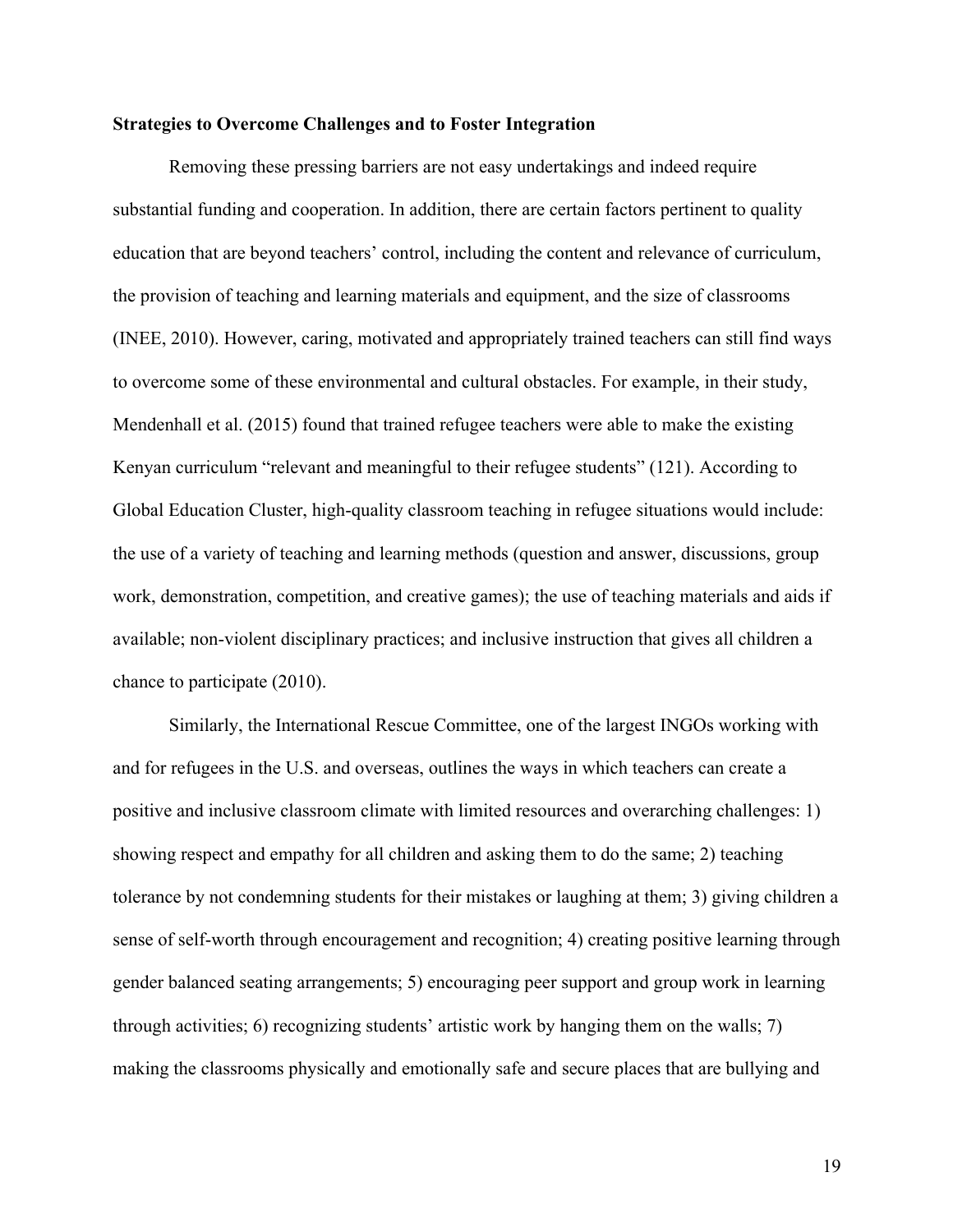violence free (International Rescue Committee, 2004, p. 10). These teacher practices are indeed in line with the human rights-based approach to education, explained below, and would foster the integration process.

To overcome the language barrier, teachers in inclusive classrooms often utilize the language skills of their bilingual students. Tosten et al. (2017) and Saritas et al. (2016) found that some Turkish public teachers often ask the assistance of refugee students to translate Turkish words for their peers. This practice might address the immediate challenge, but the overuse of refugee students as interpreters at schools diminishes their ability to learn. Hurley et al. (2011) presents alternative methods of communication such as sign language, pictures, facial expressions and affection. They highlighted that with the use of these methods, American teachers who have diverse refugee students in their classrooms reported some success in making their students feel less frustrated and more welcomed.

#### **Theoretical and Conceptual Frameworks**

Integration is the overarching conceptual framework, but this study also draws from the social ecological model theory and human rights-based approach to education given their applicability to the context of education in emergencies and their emphasis on key factors that influence refugee children's integration. The social ecological model theory developed in the 1970s by Bronfenbrenner, a pioneer in the field of developmental psychology, stresses that children do not develop in isolation but rather their relations and interactions with family members, school staff, community and larger society play significant roles in the process (Bronfenbrenner, 1979). This model outlines multilevel systems playing in child's development and well-being, namely ontogenic level (individual agency; e.g. child's own knowledge, attitudes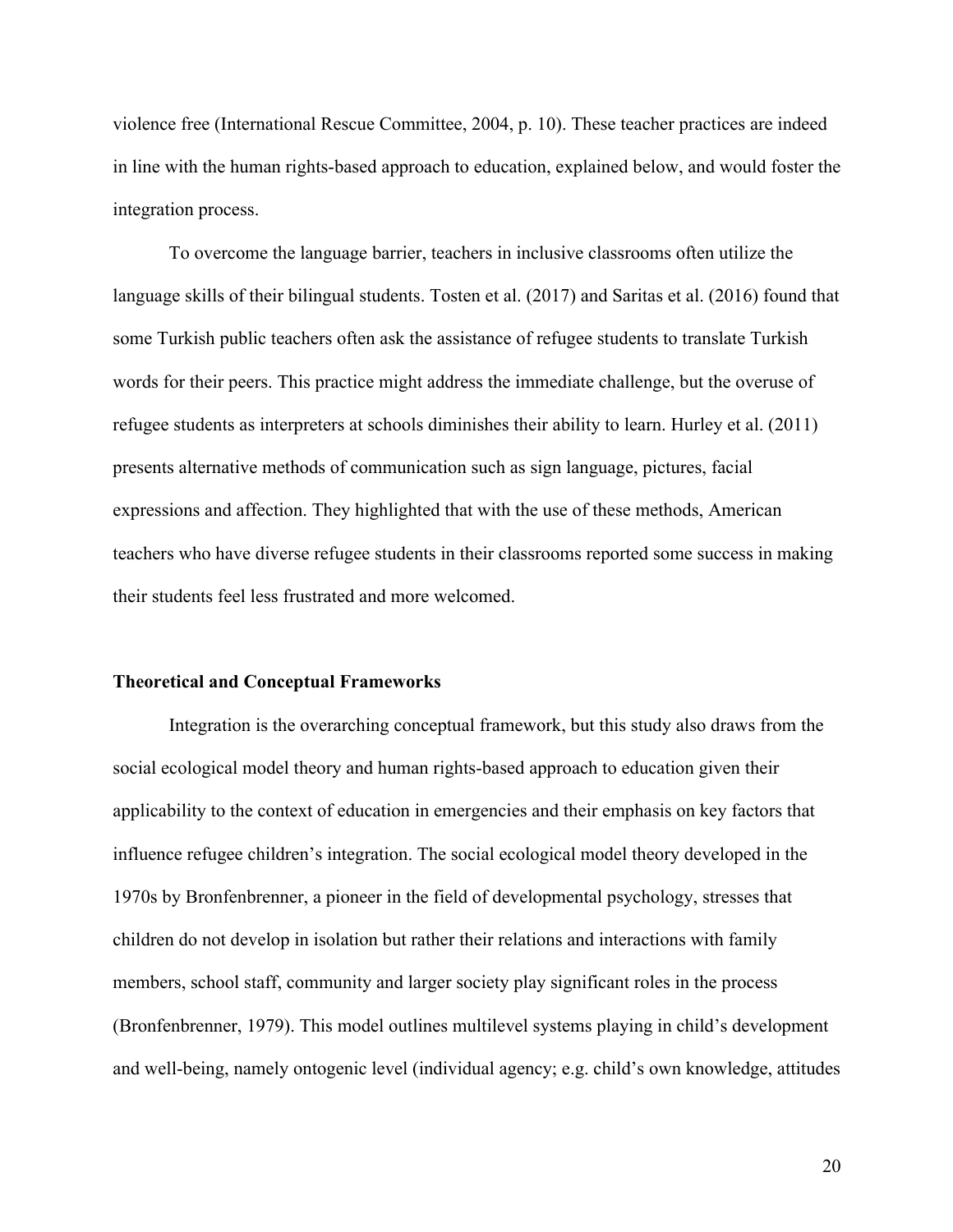and beliefs), microsystem (immediate environment; family, teachers, and peers), mesosystem (community and neighborhood factors), exosystem (social institutions and organizations), and macrosystem (larger environment; freedoms permitted by government policies, societal and cultural beliefs) (APA, 2010). It emphasizes that relational and environmental factors influence all aspects of children's development and inherently calls for reciprocal caring and collective responsibility sharing for children to reach their full potential. Betancourt and Khan explain that "for children, war represents a fundamental alteration of the social ecology and infrastructure" (2008, p. 318). This is particularly the case for refugee children, whose social ecology system changes as a result of forced migration—new friends, neighbors, teachers, policies, and societal and cultural norms.

Similarly, the rights-based framework to education stresses that "the actions, attitudes and behaviours of all members of communities affect the realization or denial of rights in education," highlighting the need for active support from and engagement of every stakeholder (UNICEF & UNESCO, 2007, p. 87). Moreover, it recognizes that the right to education encompasses access to educational facilities, access to quality education, and respect for rights within education (Ibid.). It promotes the development of positive school climates and ethos that demonstrate respect for and value the views, cultures, and agencies of all individual students and their parents (Ibid.). All of these individuals and factors influence the degree to which refugee students integrate into their schools and communities.

#### **Chapter IV: Research Methods and Methodology**

**Research Approach and Design**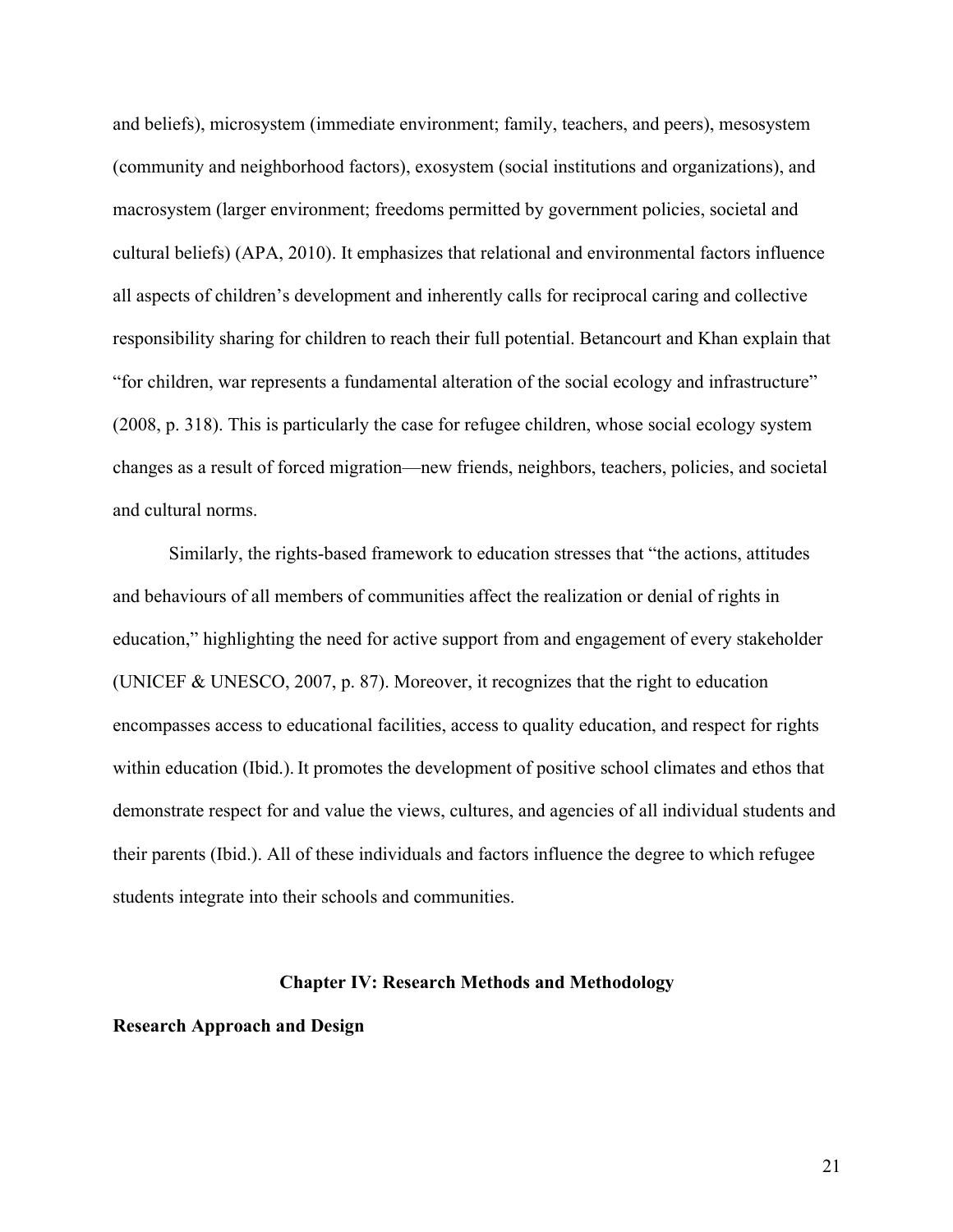This study adopted a qualitative research approach because the researcher tries "to understand the particular context within which the participants act, and the influence that this context has on their actions" (Maxwell, 2013, p. 30). Moreover, the study employed a multisite case study design to investigate whether the findings vary across sites and/or within different participant subgroups of educators. Case study design is selected because "it can help [the researcher] to recognize the diversity among the individuals, or within the settings, [and] the actual contexts within which these are situated, rather than seeing these as simply manifestations of abstract, context-free categories" (Maxwell, 2013, p. 79).

## **Access to Sites**

During my desk research, I realized that to conduct field research in Turkish state schools in one designated province, researchers must first gain local permission from the respective Provincial Directorate of National Education (PDNE) as stipulated by circular 2012/13 (MoNE, 2012). To gain local permission from the Bursa PDNE, I was obliged to submit an electronic application accompanied by a detailed research proposal in both Turkish and English to a local decision-making commission within the Department of Research and Development (known as Ar-Ge in the Turkish context). The commission responded to the application the next day, attaching an official letter of approval signed by the Bursa Provincial Director of National Education. Important to note is that although the approval letter granted local permission to carry out the proposed research project in designated sites, it restricted the flexibility and freedom of the researcher to some extent in data collection (e.g. teacher recruitment and classroom observations) because it mandated the school administrators to monitor and oversee all the research activities carried out in school settings. After all, the administrators were more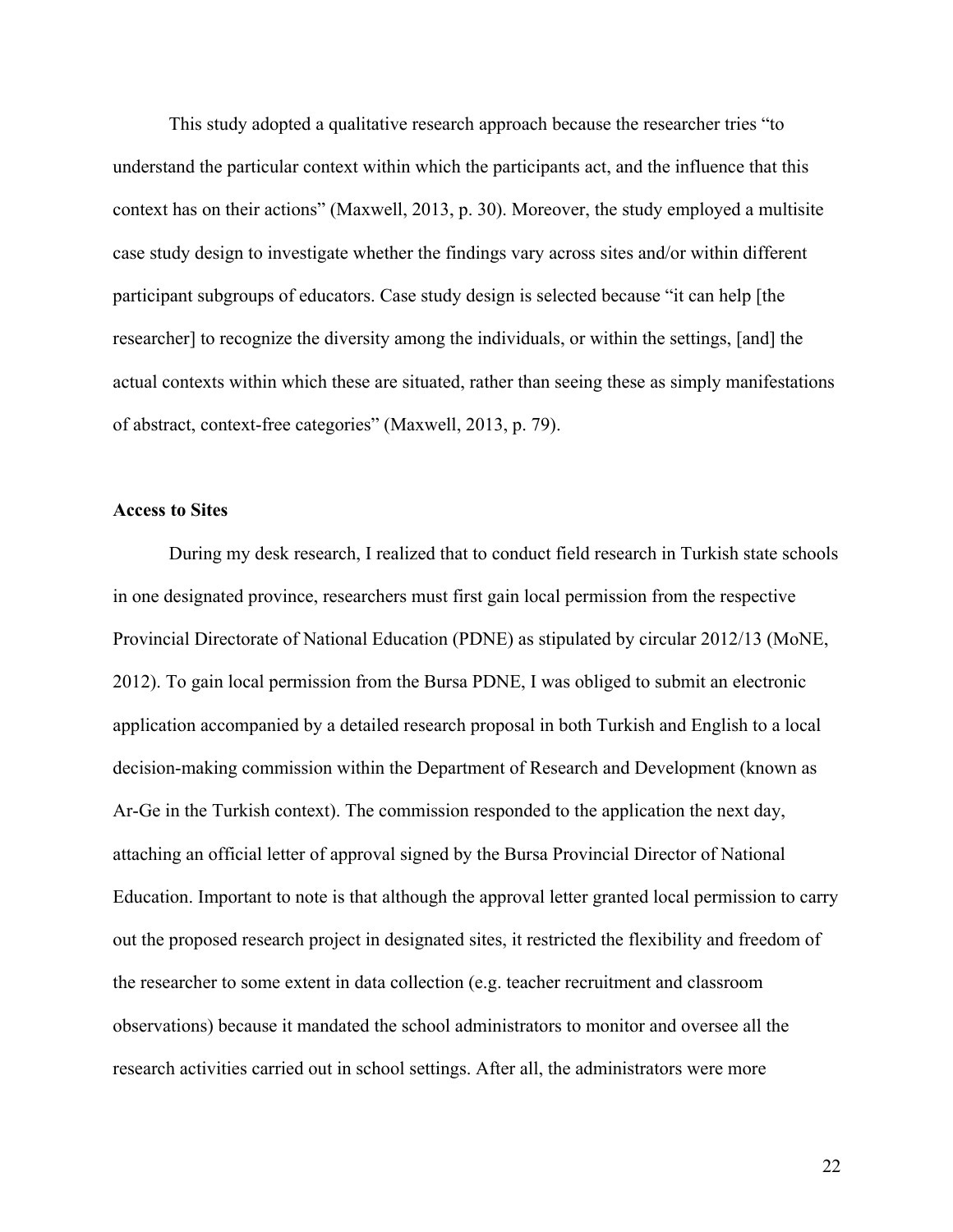supportive and cooperative than they were a barrier to the research project. Nonetheless, their involvement in teacher recruitment for the interviews may have caused some discomfort among the participant teachers.

## **Sampling Criteria and Recruitment Techniques**

Patton (2015) explains that "the logic and power of qualitative purposeful sampling derives from the emphasis on in-depth understanding of specific cases: *information-rich cases*. Information-rich cases are those from which one can learn a great deal about issues of central importance to the purpose of the inquiry" (cited in Merriam & Tisdell, 2016, p. 96, emphasis in original). For that reason, the sampling strategy for site selection was criterion sampling—one of the several types of purposive sampling. The predetermined criteria for site selection in this study were the following: public schools that are at the primary level, accommodate at least 100 Syrian students, and have had Syrian students since 2014. For the site selection, I conducted Internet searches and visited the MoNE website and local newspapers. After the identification process, school administrators were contacted via telephone to confirm that they meet the criteria, to outline the research topic and objectives and to gauge their interests in participating in the study and in allowing access to conduct the fieldwork project at their sites. All administrators agreed to participate on the condition that I presented a local permission letter from the PDNE.

Before the fieldwork began, I informally visited the sites and acquainted myself with the people and settings. With the guidance of administrators, interview and observation schedules were determined after negotiations with participants. Classroom teachers were selected using criterion purposeful sampling, in which the criterion was the teacher having at least one Syrian student in his/her classroom. In regards to observations, the administrators also helped select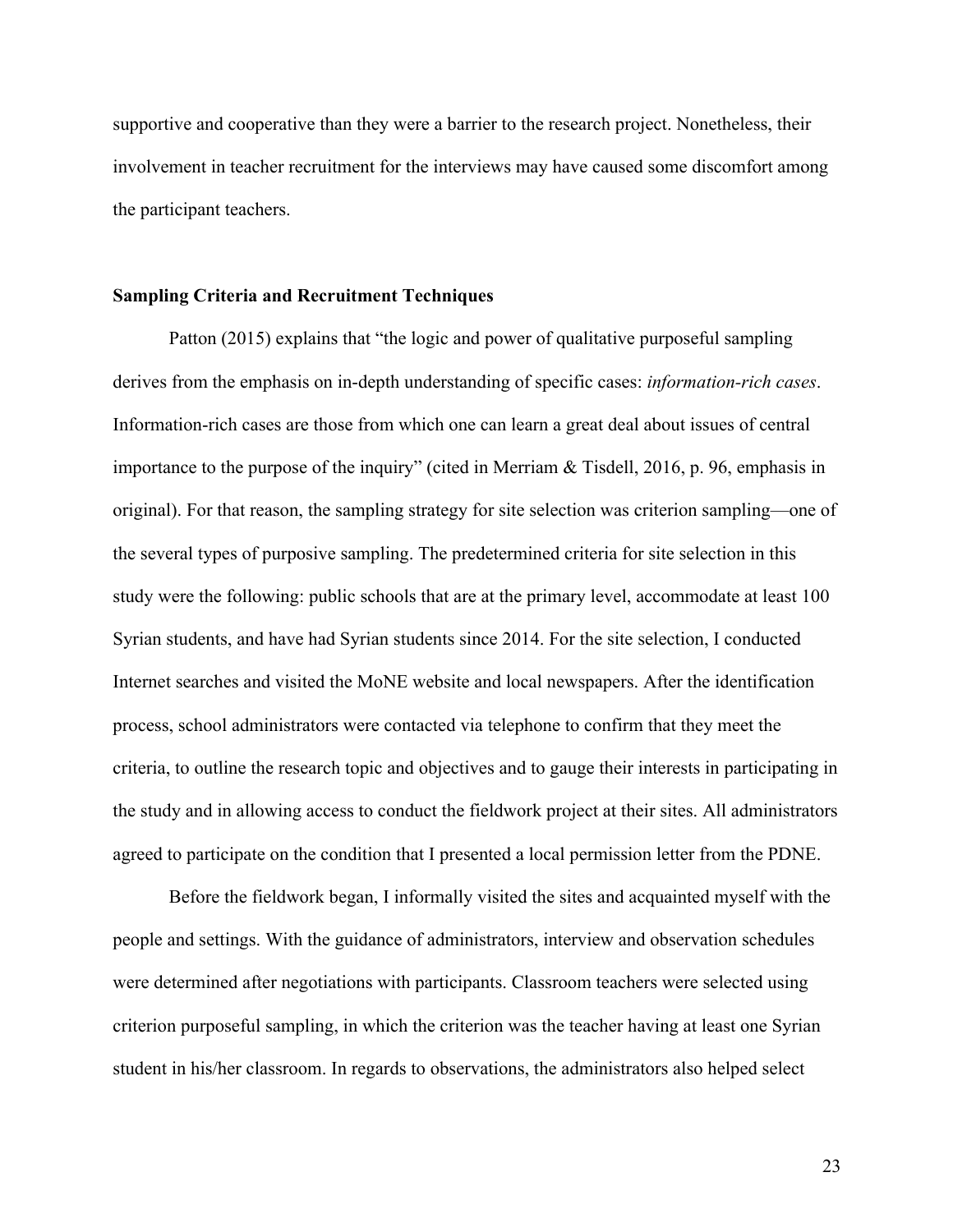classrooms to be observed with the assistance of classroom teachers. After being informed that most teachers have on average four Syrian students in their classrooms, the criterion was determined as: at least one Syrian student being present in the classroom on a scheduled day.

Although the initial sampling only included classroom teachers and administrators, after the pilot interview with one classroom teacher, I decided to include school counselors and contracted teachers in the sample as well because the teacher frequently made references to these groups of educators. Thus, the latter groups were recruited through an opportunistic sampling strategy. Opportunistic sampling, also known as emergent sampling, "takes advantage of whatever unfolds as it unfolds' by utilising 'the option of adding to a sample to take advantage of unforeseen opportunities after fieldwork has begun'" (Patton, 2002 cited in Suri, 2011, p. 71).

#### **Data Collection Methods**

The fieldwork was conducted between May 17 and June 7, 2017 in three primary public schools located in the Yildirim district of the Bursa province. The primary data consisted of field notes; memos; semi-structured interviews with deputy principals (n=3), classroom teachers  $(n=11)$  and contracted teachers  $(n=4)$  and school counselors  $(n=2)$ ; and structured classroom observations (n=11) (see Table 2 below). Each participant was given a copy of the written consent form in Turkish (see Appendix 2 and 3) and assured that the responses would be kept in confidentiality and names would remain anonymous. The sample consisted of 12 female and 8 male participants, whose professional experience in the education field ranged from 1-35 years. Interviews were conducted on-site at times and locations agreed by both the researcher and participants. All but two interviews were audio-taped. The semi-structured interviews were guided by interview protocols (see Appendix 4 and 5), each lasting an hour on average. As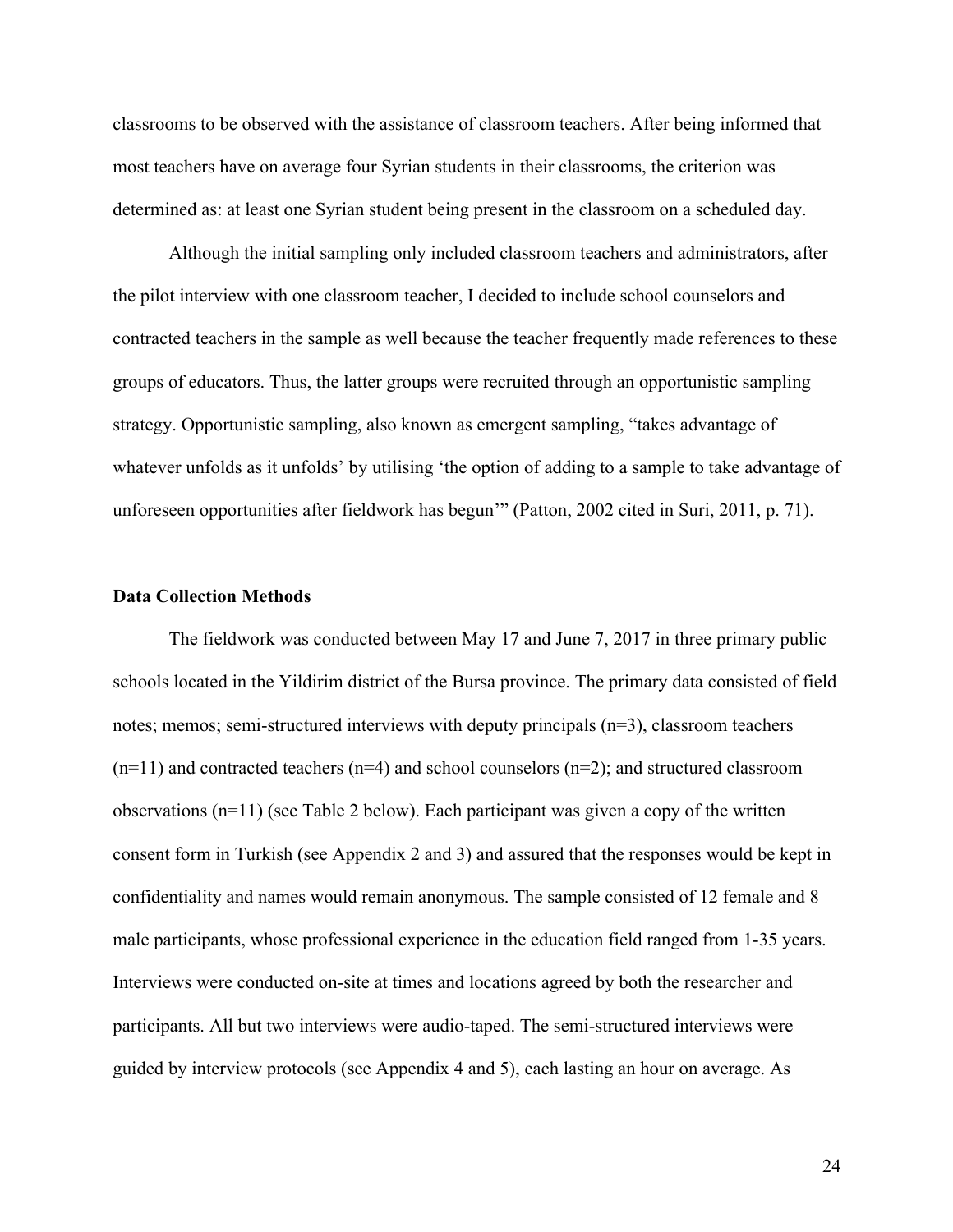Maxwell (2013) stated, "Although interviewing is often an efficient and valid way of understanding someone's perspective, observation can enable you to draw inferences about this perspective that you could not obtain by relying exclusively on interview data" (p. 103). Thus, in addition to interviews, non-participant classroom observations were used as a method of data collection. Observations were collected through taking in-class notes and using a postobservation assessment checklist (see Appendix 6 for the focus of observations).

| <b>Table 2:</b> Primary Data Collected from the Field |                   |                         |                           |                  |                          |  |  |
|-------------------------------------------------------|-------------------|-------------------------|---------------------------|------------------|--------------------------|--|--|
| School                                                | <b>Interviews</b> |                         |                           |                  | Classroom<br>observation |  |  |
|                                                       | Classroom Teacher | <b>School Counselor</b> | <b>Contracted Teacher</b> | Deputy Principal |                          |  |  |
| School 1                                              |                   |                         |                           |                  |                          |  |  |
| School 2                                              |                   |                         |                           |                  |                          |  |  |
| School 3                                              |                   |                         |                           |                  |                          |  |  |
| Total                                                 | 11                |                         |                           |                  |                          |  |  |

Source: Author's fieldwork, May-June, 2017

#### **Data Analysis**

The study adopted a thematic approach to data coding and analysis (Gibbs, 2007). Each interview was transcribed verbatim, and all transcriptions were coded and analyzed through "constant comparison" and "repetition" methods to identify cross-cutting themes within and across schools (Glaser & Strauss, 1967). Classroom observations were coded in a similar fashion. After multiple rounds of revisiting the data, a number of cross-cutting issues emerged that were common within all groups and across sites. To protect confidentiality, classroom teacher participants are coded with letter T; deputy principals with DP; school counselors with SC, and contracted teachers with C. Sites are also coded with School 1, School 2, and School 3.

## **Internal Validity/ Trustworthiness**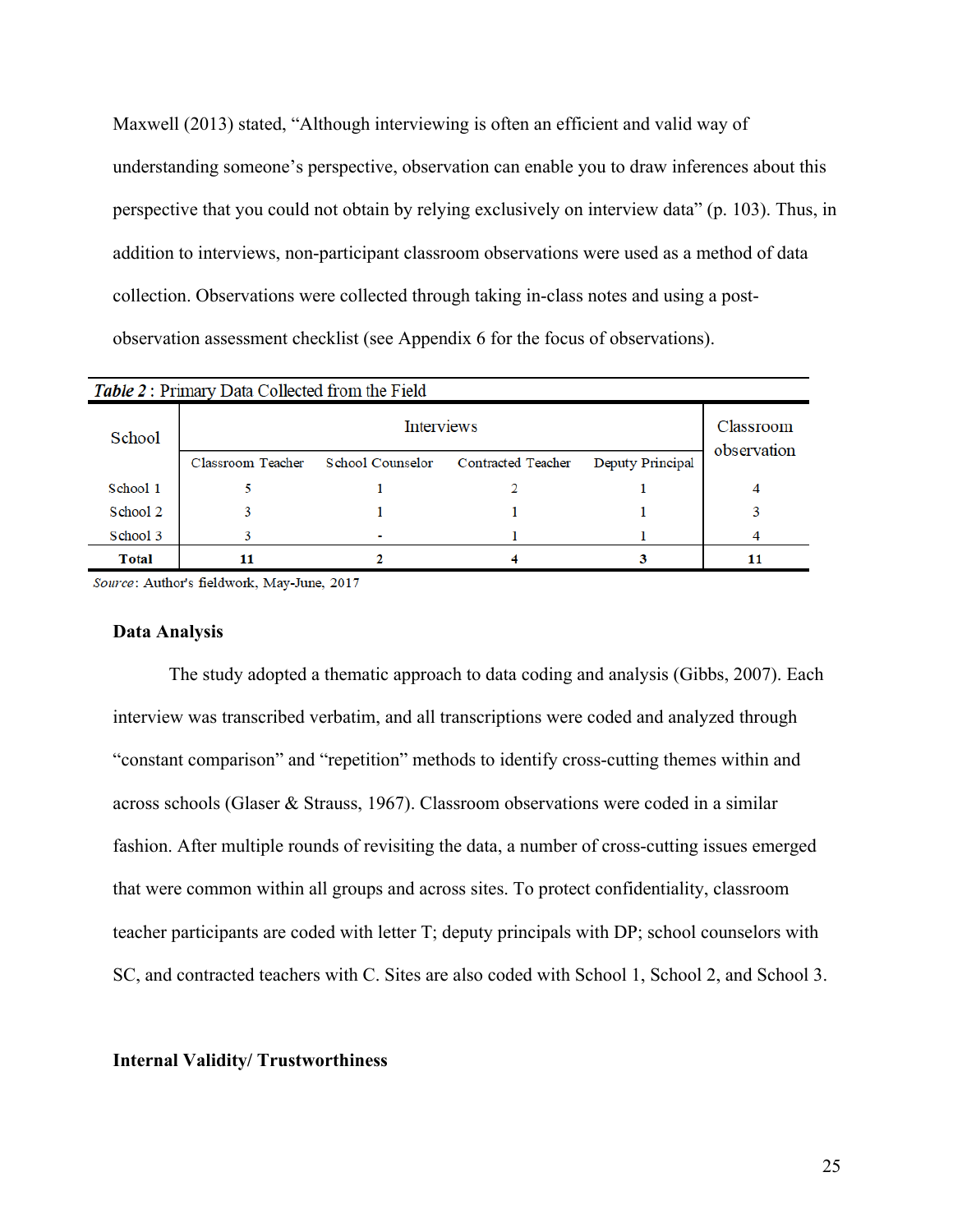In this study, I employed multiple methods and triangulation techniques to cross-check the validity and accuracy of data sources and to complement the strengths and limitations of each other (Maxwell, 2013). More specifically, multiple data collection methods included interviews, observations, memos, documents and theories. Multiple data sources were gathered from different perspectives of educators as identified in table 2 above. The other strategy used was member checks (also known as respondent validation) to check the trustworthiness of the data collected and analyzed (Merriam & Tisdell, 2016). After the completion of transcriptions, five respondents were followed up to ensure the correctness of the interpretation.

## **Challenges and Limitations**

One obvious limitation of the current study is that most teacher participants and lessons observed were identified and selected by the administrators. The other limitation is the exclusion of refugee students as participants, given the resource and time constraints. Since the target population for observations was Syrian students, other refugee children such as Iraqi and Afghani were excluded. The level of analysis of the study was restricted to the primary school level. Short opportunistic conversations were used with school counselors to explore their experiences, yet there was not an opportunity to interview the school counselor in school 3 due to time limitations.

## **Researcher Reflexivity/ Positionality**

Since "the researcher is the primary instrument for data collection and analysis" (Merriam & Tisdell, 2016, p. 16), it is important to identify the assumptions made prior to the fieldwork and the researcher's background. The assumptions were the following: the common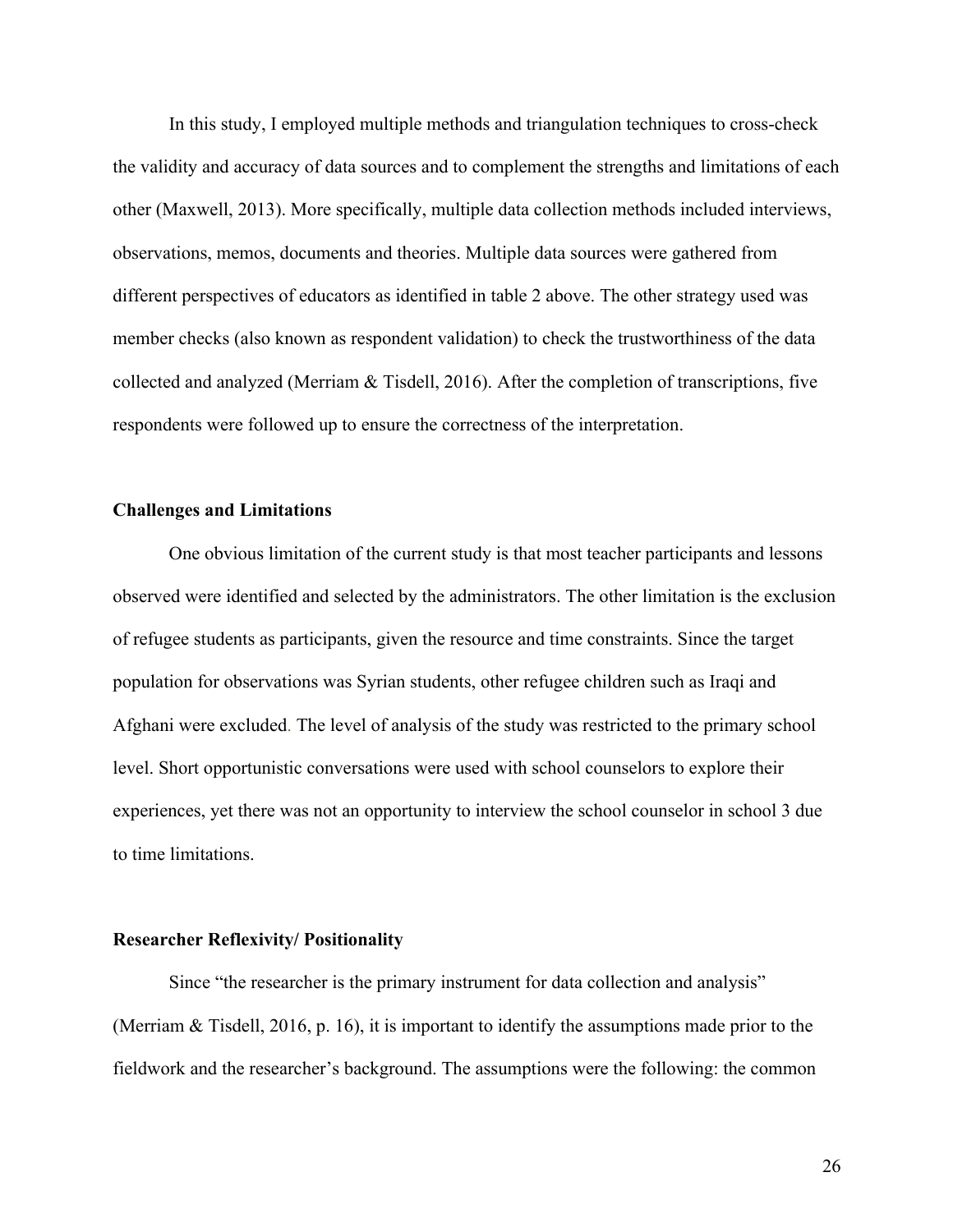nationality between the researcher and the researched could connect us, and this connection would make it easier to build rapport and gain valuable, insightful information. The fact that I spoke the same language as the participants, was originally from Bursa, Turkey, and had a solid grasp of the locality, national context and culture, all indeed helped me having access to the research sites, building friendly relationships with the participants, and understand the language used, including the colloquial language. Having a shared cultural background was advantageous to the study because the participants viewed me as an insider, despite living in the U.S. for the past nine years. The power dynamic between the researcher and the participants was balanced by the following strategies: affirming that one of the intentions of the research is to voice their lived experiences and needs; describing the research topic and questions; guaranteeing the protection of their identities; and allowing the participants to choose the location sites and time for the interviews. Given the increased prevalence of xenophobia and negative attitude amongst the Turkish people toward Syrians due to media's negative portrayal of refugees, it was assumed that most teachers would be against the integration policy and that they would not spend additional efforts to foster the integration of Syrians into the Turkish society.

As a graduate student with an academic background in forced displacement and children's rights, I understand and am fully aware of the roles and obligations of all stakeholders (e.g. parents, teachers, and the government) pertinent to children's human right to education. But having no background in teaching, I lack an understanding of what it is like to be a teacher of refugee students and how challenging an inclusive education might be. Therefore, I approached to the overall study, including data collection and analysis, through the lens of human rights, not through the lens of an educator.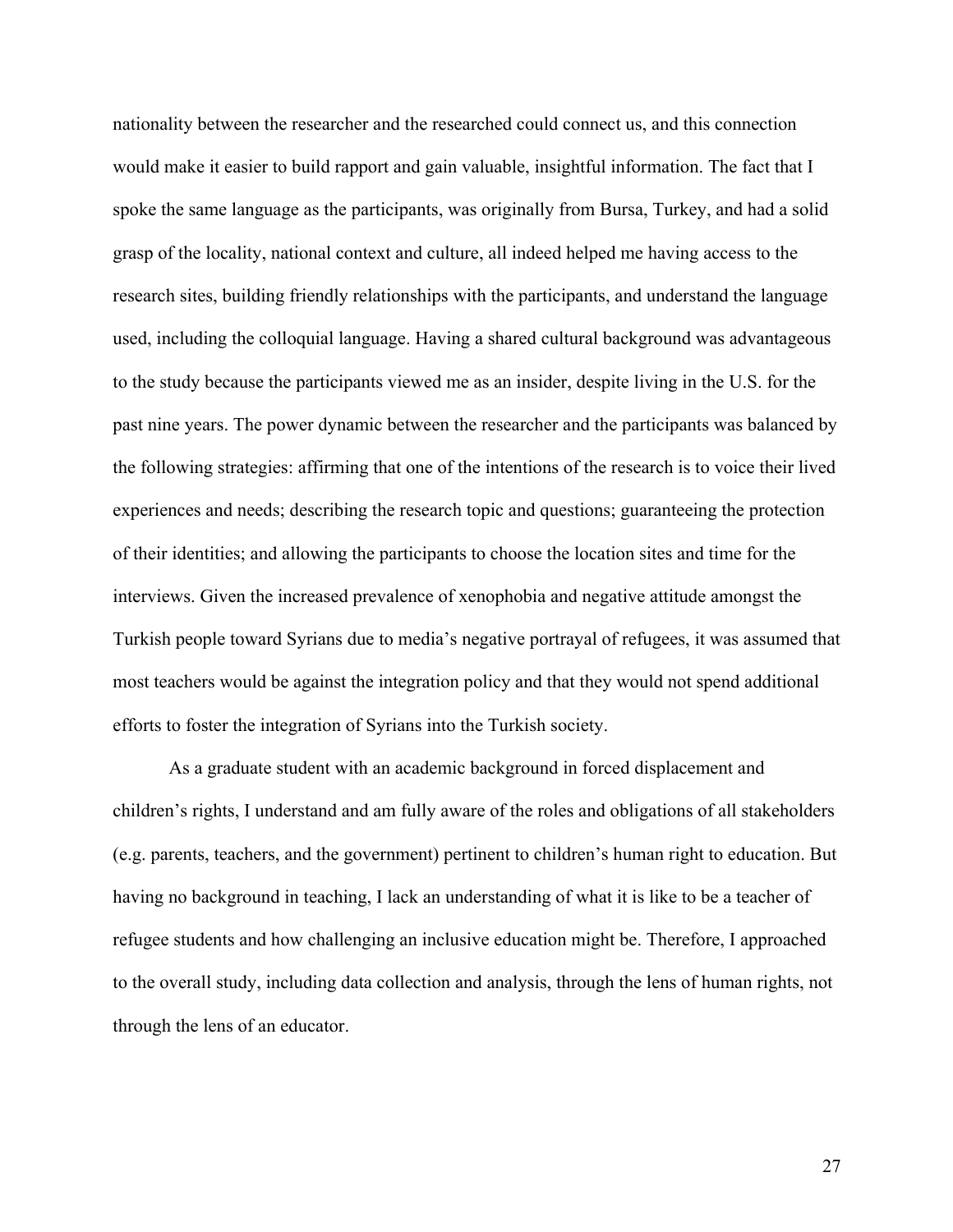## **Chapter V: Findings**

# **Overview**

This section presents three broad themes and sub-themes that fall under these categories, namely the challenges that the school staff encountered in integrating refugee students into their classroom and schools, the strategies they employed in order to remove the barriers and to foster the integration process, and finally the support they need from the government to better integrate refugee students into their schools and communities in general.

#### **Theme 1: Challenges Faced by the School Staff in Integration**

The overwhelming majority of participants described their overall experience with having refugee students in their schools as positive, and believed that the inclusive education policy would benefit everyone in the long-run. Yet they were challenged by numerous pressing factors that hindered their ability to foster the process of integration and that demanded additional efforts by the school staff to overcome them. Although each group of participants had unique challenges and needs pertinent to their duties, the root causes of these challenges were common and noticeable in the schools visited. The following subsections will identify these cross-cutting themes found in the data sources.

#### *Language and Communication Barriers*

Across all groups of participants, the language barrier was the most frequently mentioned challenge to the integration process. School counselors noted that because of the language barrier, they were unable to provide meaningful counseling services for Syrian students. Most classroom teachers (7 out of 11) expressed that lack of Turkish language skills among their refugee students was the key impediment to their academic success, smooth integration into their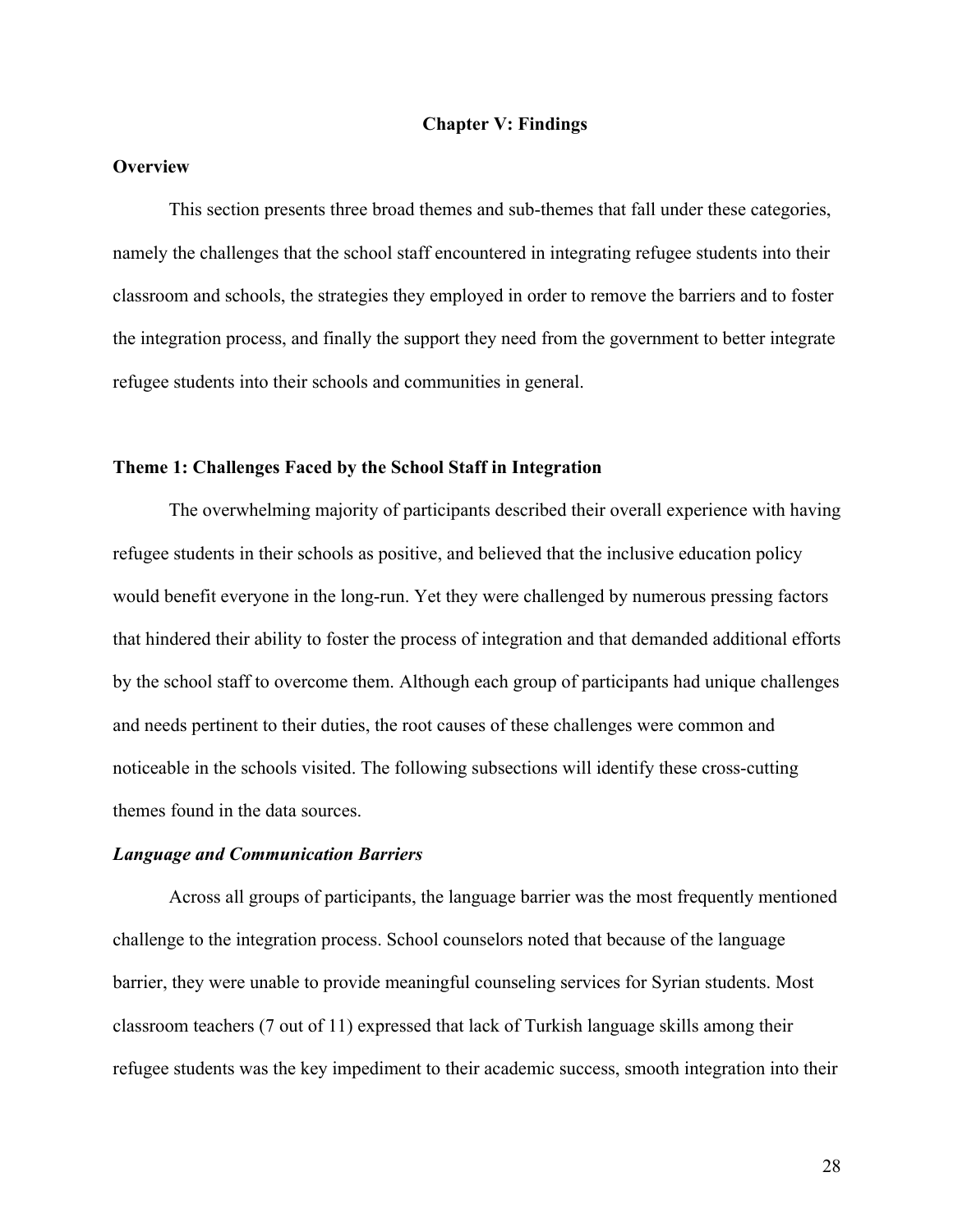classroom and building relationships with Turkish pupils and teachers. They stressed that the language barrier was a major challenge when the Syrian students were regularly absent, enrolled in the middle of the semester or in the middle grades (such as in  $2<sup>nd</sup>$  or  $3<sup>rd</sup>$  grade), that is, after they already covered the alphabet, reading and writing, given that the students were not provided with Turkish language support prior to enrollment. In these cases, teachers identified their difficulty of classroom time management to meet the educational needs of all learners. This challenge encountered by many teachers was also noted by all three deputy principals who acknowledged that teachers felt overwhelmed, were anxious to carry out the curricula and displayed disincentive to go back to the basics for their newcomers. As an example, DP2 noted:

The [Syrian] child comes to school in second or third grade often sits behind the desk, bored [due to language barrier]. Teachers come to me saying am I going to teach him Turkish when we are covering Mathematics and science? […] They ask what can I do for that student; should I leave 29 students alone and care for 1 student instead?

All teachers including the deputy principals agreed that their inability to communicate with Syrian parents was a greater challenge to their efforts, provided that lack of sustainable contact information, lack of a common language, or parents' low involvement in schools. Seven classroom teachers expressed their distress with lack of Turkish skills among Syrian parents, who were unable to academically support their children as the Turkish parents. Some teachers also noted that even explaining to parents the need to obtain school supplies (stationery) was a problem. All deputy principals highlighted their difficulty in reaching Syrian parents to inquire about the whereabouts of their children or to gain parental permission in order for the students to participate in school trips. This challenge was partly because of the language barrier between the school staff and parents but due mostly to lack of sustainable contact information of the parents (e.g. home address and telephone number). Further, the schools were reluctant to translate the school supplies list or letters of notification into Arabic because the participants strongly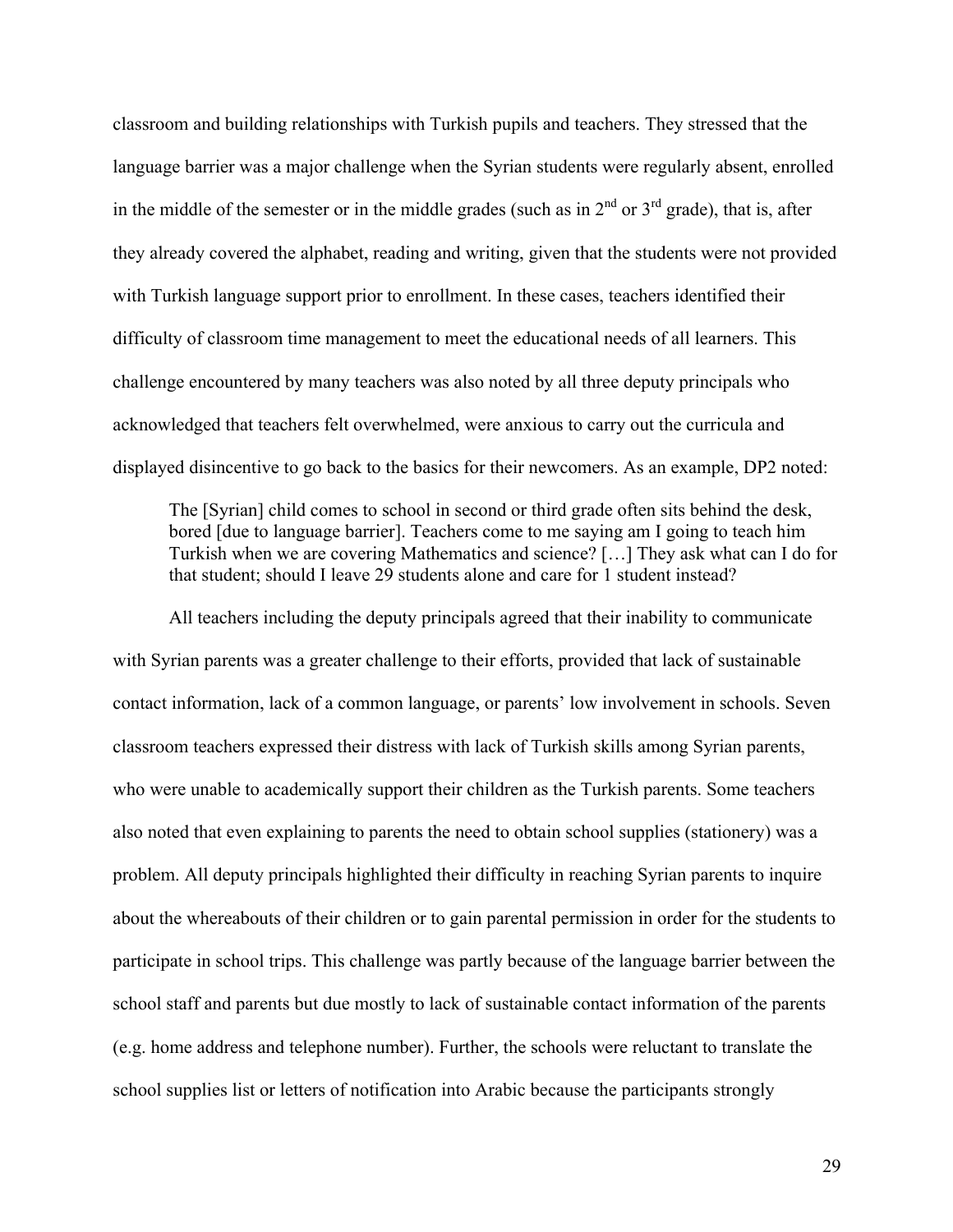believed that the smooth integration process of Syrian students is deeply linked to the sociocultural integration process of Syrian parents and that the parents' Turkish language capacities affect the teachers' integration efforts. T10 stated:

If the end goal is to integrate them [Syrian refugees], we have to begin with parents because everything starts with the family. We continue to teach Turkish to our [Syrian] students, but when they do not speak a word of Turkish at home, they forget everything. So, the integration process doubles. On the contrary, if we could reach parents, the process would be facilitated.

This shared belief suggests that Syrian parents need the same or perhaps more language support than the children receive. Overall, the language and communication problem was the number one impeding factor for Syrian students to smoothly integrate into their schools.

#### *Socio-Economic Barriers*

Economic difficulty of Syrian parents, coupled with the limited resources of schools, was the second most identified challenge to the school staff's integration efforts. The overwhelming majority of the participants mentioned that the Syrian parents' inability to afford school-related costs (e.g. school uniform, stationery, school trips) and other fees (e.g. new curtains for the school) has caused an increased financial burden on the school community, which consequently resulted in some teachers and Turkish parents developing negative attitudes toward Syrian parents. Moreover, some teachers recalled that the appearance of Syrian students in the past (e.g. not wearing the school uniform) due to economic difficulties had unintentionally caused Syrian students to appear as isolated and Turkish students to distance themselves.

Two deputy principals and seven classroom teachers highlighted that the negative attitudes of Turkish parents toward the integration of Syrian refugees into schools was prevalent in the early years due to the perception of the state and school practices of positive discrimination against Syrians (e.g. refugees not paying the school-related fees), and that the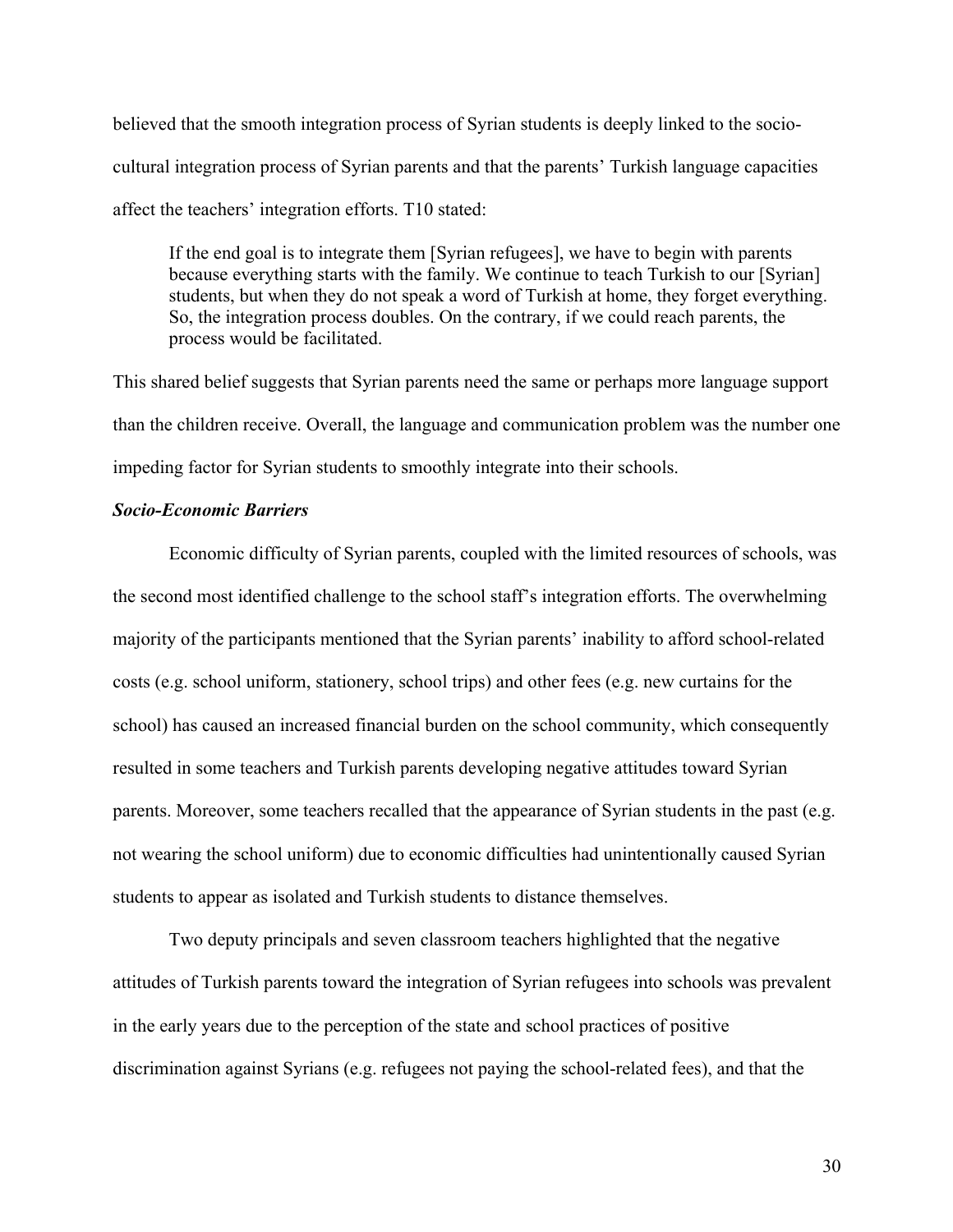parents' attitudes were reflected in the behavior of Turkish students. The teachers stated that during the first two years many Turkish parents demanded that their children not sit together with Syrian students. They added that when they explained to parents the living conditions of Syrian families and when the Turkish parents observed the Syrian students' physical appearance (in poor conditions), they began to sympathize and their attitude drastically changed. In the absence of financial support from the government to schools and due to economic hardship that refugee families face, the school staff encountered significant challenges not only to address the materialistic needs of Syrian students but also to foster social cohesion between the locals and refugees.

#### *Lack of Meaningful and Sufficient Support from the Government*

The overwhelming majority of the participants (18 out of 20) reported that they have not received sufficient, timely and/or relevant support from the government in order for them to smoothly and effectively carry out their duties. Only two participants dissented from the majority opinion, considering that the government provided textbooks for all Syrian students free of charge and deployed contracted teachers in their schools for language support. In addition to financial assistance, guidance and professional development support and provision of teaching and learning materials were the most frequently identified areas, where the school staff lacked the government support but needed the most. DP1 indignantly expressed the experiences of the school staff in his school:

Teachers had as much information as we administrators had […] Teachers experienced serious unjust sufferings […] The government should have done all the things it is doing this year in the very first year [...] First of all, it was supposed to send interpreters to every school. Not every school has an Arabic speaking teacher. It did not do that. It did not provide guidance to teachers on how to approach to [Syrian] students. It was supposed to inform [and train] school counselors. None of these steps were taken.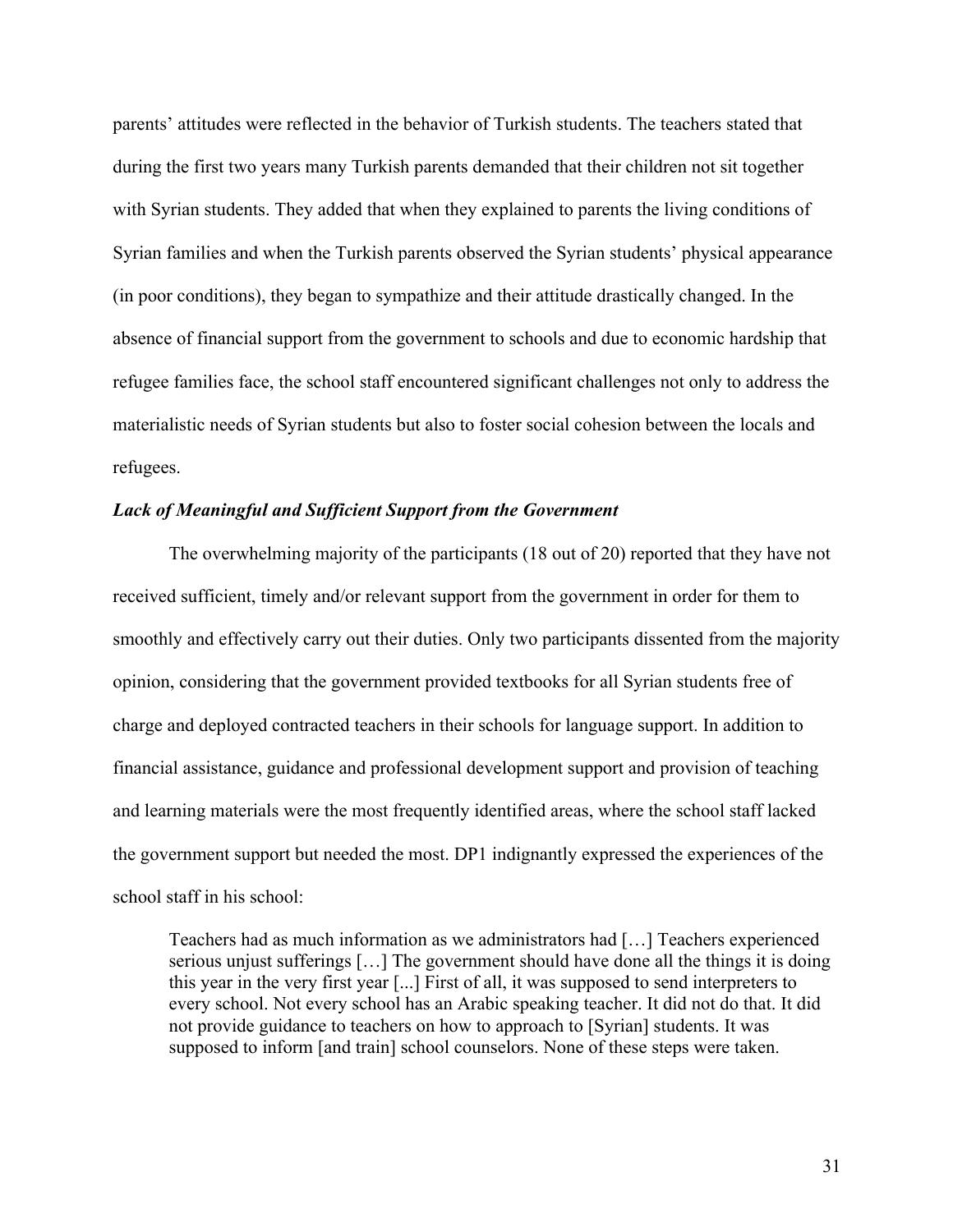Not until early 2017 have the public school staff received any type of training or guidance, according to this study's participants. Further, most participants described their perceptions regarding the quality and content of the training as: "unbeneficial", "superficial", "not tailored for refugee students", "an overdue training", and of "poor quality." There was a noticeable climate of resentment among all groups regarding government inaction and delay in delivery of services for the schools, and a shared belief that neither the Syrian students nor the school staff were prepared for inclusive education because the students were not linguistically supported to access the curriculum content prior to enrollment, and the school staff were not prepared to accommodate the diverse needs of their new student populations.

The greatest challenges that all contracted teachers faced were lack of teaching experience, lack of curriculum provision, and lack of developmentally appropriate textbooks. During the pre-service trainings, the contracted teachers were told to create their own lesson plans with the assistance of school administrators. According to interviews, this resulted in overwhelmed teachers who had varying and non-standardized lesson plans. Further, the teachers underlined that although the Yunus Emre Institute provided schools with Turkish literacy sets, the textbooks were not designed for students with no or minimal Turkish language skills. The insufficiency of textbooks was also highlighted by two deputy principals.

Lack of training and information particularly on harmful practices and how to deal with trauma-affected children caused distress among many teachers who stated that they were uncertain whether it was appropriate to discuss war-related topics in their classrooms. One classroom teacher, T2, in particular, recalled feeling a deep sorrow because of his inability to foresee the consequences of taking along a Syrian student to watch a war-themed event. He explained remorsefully: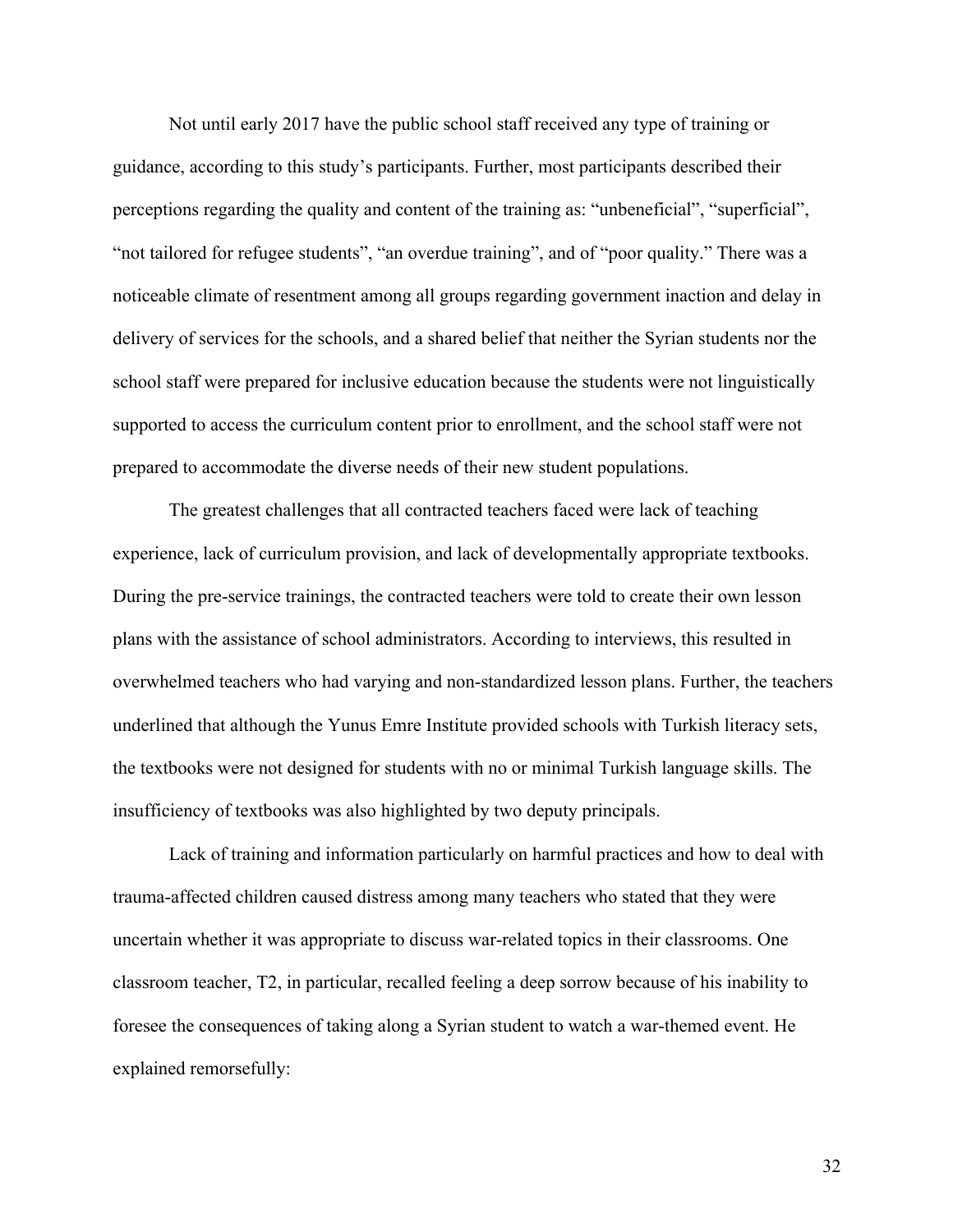Last year I took my students [including one Syrian student] to see an event outside of school by the municipality building, where the actors were portraying the Turkish War of Independence. The actors were dressed in soldier uniforms with rifles in their hand. Then there was the shooting sound effect. As my Syrian student heard the sound, he began to shake and cry sobbingly. We failed to anticipate the psychological distress that this may cause. That day I clearly understood how little we knew about their mental conditions.

In sum, lack of timely professional capacity building trainings for the school staff affected and risked both the well-being of the teachers and refugee students, who have already experienced traumatic events. This has caused anxiety among teachers and unintentional psychological pain on children. Similarly, because the administrators also lacked information and guidance from the government, they were not competently able to provide guidance to teachers.

#### *Behavioral Challenges/Issues among Syrian Students*

Habitual truancy (frequent unexcused absenteeism), fighting, and resistance to wearing school uniforms were the most common behavioral challenges among Syrian students that, according to the participants, played a hindering role in integration. Most participants, including all three deputy principals, marked absenteeism as one of the major barriers to the Syrian students' learning and adaptation to schools, and a reason for grade repetition among Syrian students. Deputy principals noted that some Syrian students register but never come to school while the rest miss on average 20 days of schooling in an academic year. However, they added that the attendance rates of Syrian students have increased, albeit slightly, in comparison to previous years.

The second frequently cited issue was the physically aggressive behaviors among Syrian students, particularly male and older students, toward their Turkish counterparts as well as other Syrian students. As a consequence, Turkish students were hesitant and reluctant to befriend Syrian peers as they perceived them as belligerent. SC2 noted her concerns regarding some Syrian students with behavioral disorders in her school (e.g. aggressive and extremely violent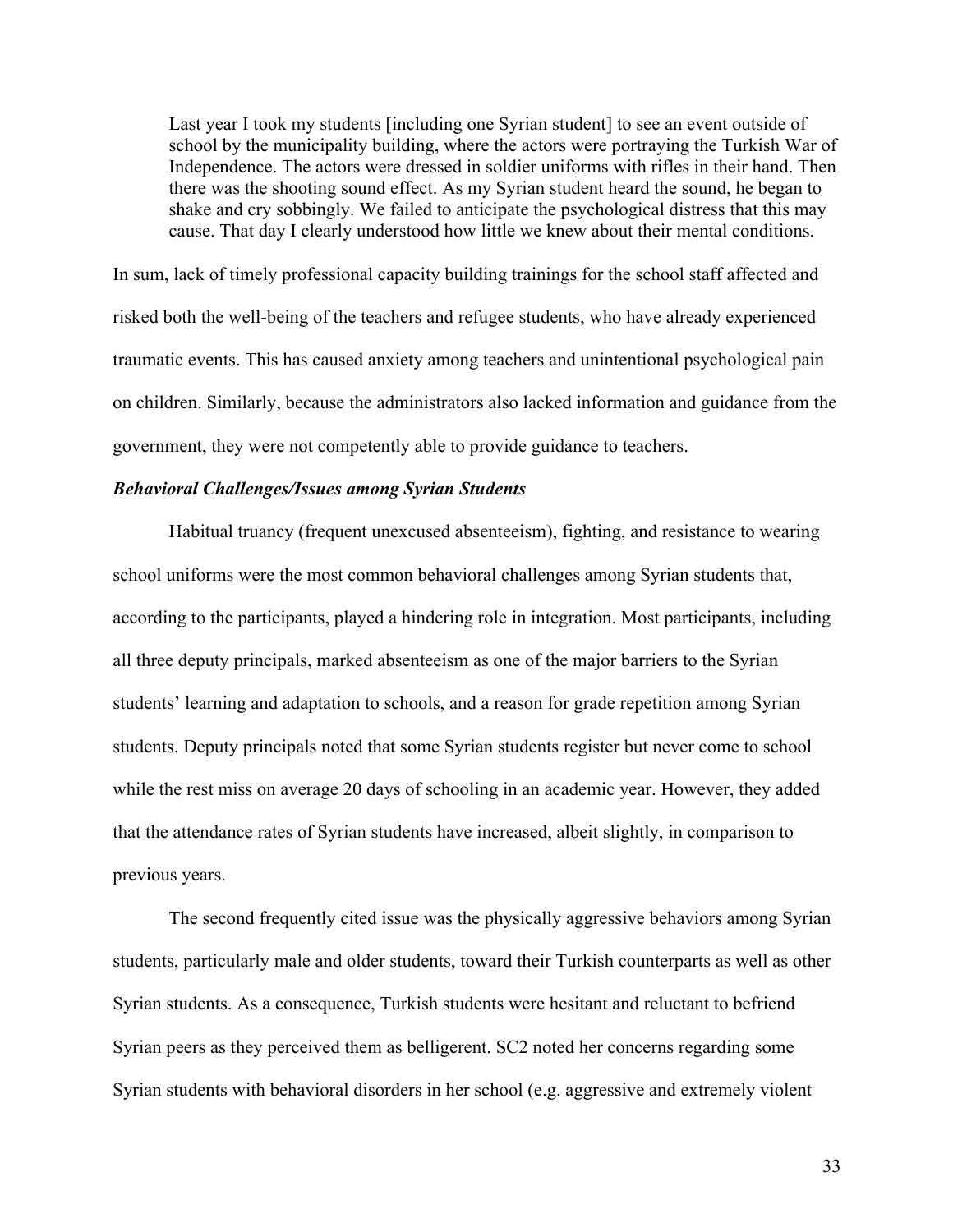behaviors), but because there was not any referral system in place, coupled with the language barrier, she was unable to provide psychological counseling to the students or refer them to a specialist. Nine classroom teachers and two deputy principals expressed that Syrian students were much more aggressive in the past than they currently are, and thought that the improvement in their behaviors was closely related to the increased sense of belonging and confidence in the Turkish language.

Resistance to wear the school uniform among Syrian students was an interesting finding. All deputy principals noted that every Syrian student was eventually provided with school uniforms, but there is an active resistance to wear it. DP2 stressed that: "our teachers and some benefactors purchased the [Syrian students'] school uniforms, even though they are not wearing it. They all have it but do not want to wear it… We ask parents the reason [for their children's attitude], they say I am forcing him but he does not want to wear it." The data gathered from 11 classroom observations were consistent with the interview data that out of 38 Syrian students observed during lessons, only five was wearing a uniform, whereas the majority of Syrian students were in their causal clothing. Given the study excluded Syrian students from the sample, the underlying reasons for their reluctance are unknown.

#### **Theme 2: Practices and Strategies for Integration**

Despite the limited support from the government and lack of knowledge in refugee education, teachers and administrators found innovative ways to tackle language and economic challenges, to improve refugee students' learning and adaptation to the school culture, and to increase their own knowledge and awareness. After noting the school-level support system, the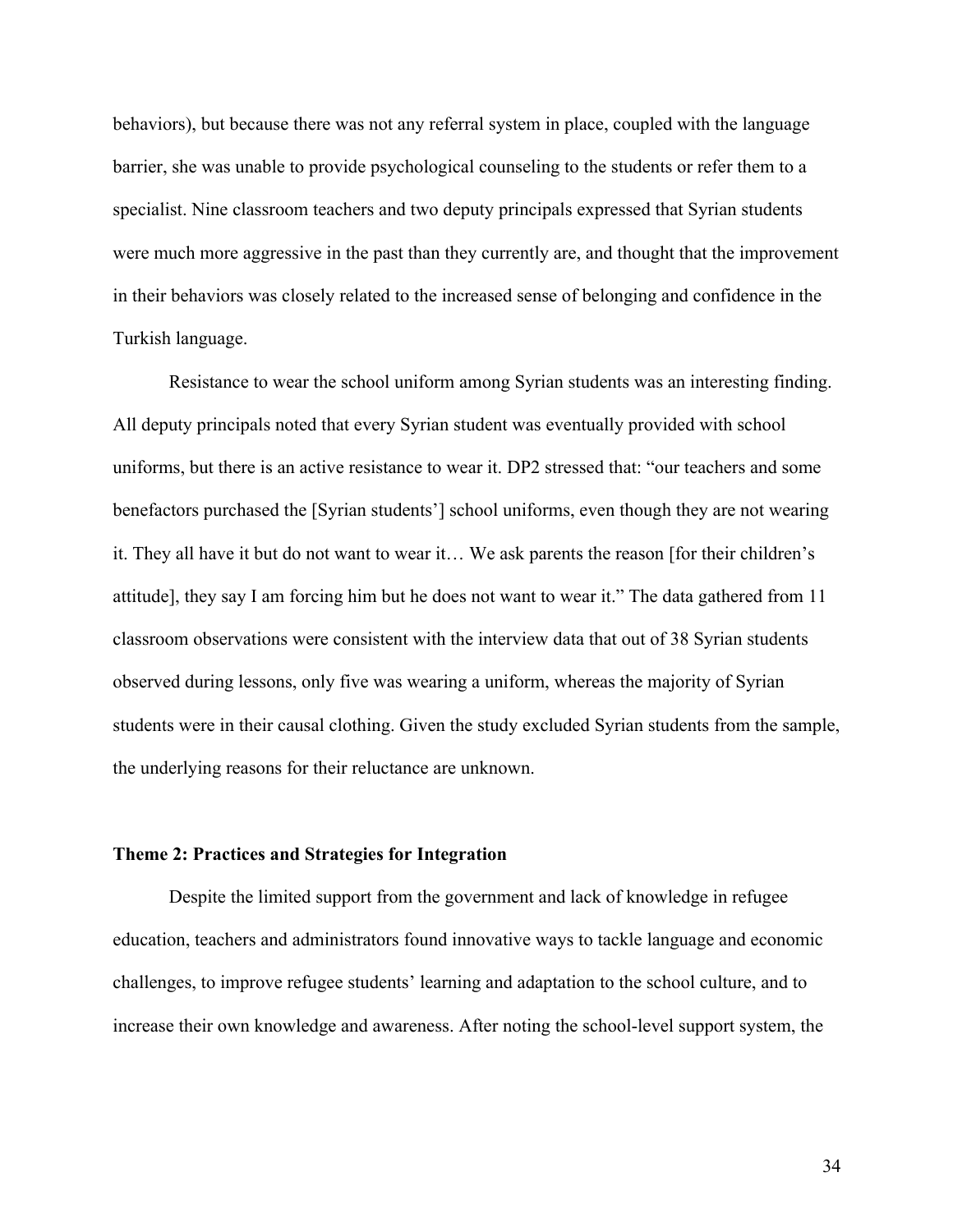following sections will focus primarily on teachers' classroom practices, and the role the deputy principals played in leading the teachers and in overcoming the economic challenges.

#### **A. Strategies to Overcome the Language and Behavioral Problems**

#### *School-level Language Support*

First intervention was at the school level. After observing the struggle of Syrian students with the Turkish language, all three schools prioritized the language issue and created language support programs that were instructed by the school teachers—schools 2 and 3 established the course in 2015, school 1 in 2016. These courses remained open until the implementation of the PICTES project in December 2016, when the contracted teachers assumed the task. School 2 had also offered a language course for Turkish and Syrian mothers in the 2015-2016 academic year, unlike the rest.

#### *Rights-Based Approach: Creating Positive and Inclusive Classroom Climate*

Most teachers cited the show of "love", "empathy", "respect to diversity", and "equal treatment" as their essential non-formal ways to help refugee students feel at ease, to reduce stereotyping and to build community in the classroom. Particularly teachers with migration backgrounds (3) and three contracted teachers stated building a sense of belonging was a critical first step for their refugee students. They observed that when refugee students began to feel accepted and respected by the teachers and peers, their language learning, overall literacy skills, relationships with peers and emotional well-being improved considerably. This reiterates the crucial role of teachers in creating a positive climate. To cite an example, in an English lesson observed at school 2, a male Syrian student mispronounced a word of an animal. Some Turkish students reacted with a laughter, even though the teacher quickly intervened. On the contrary, in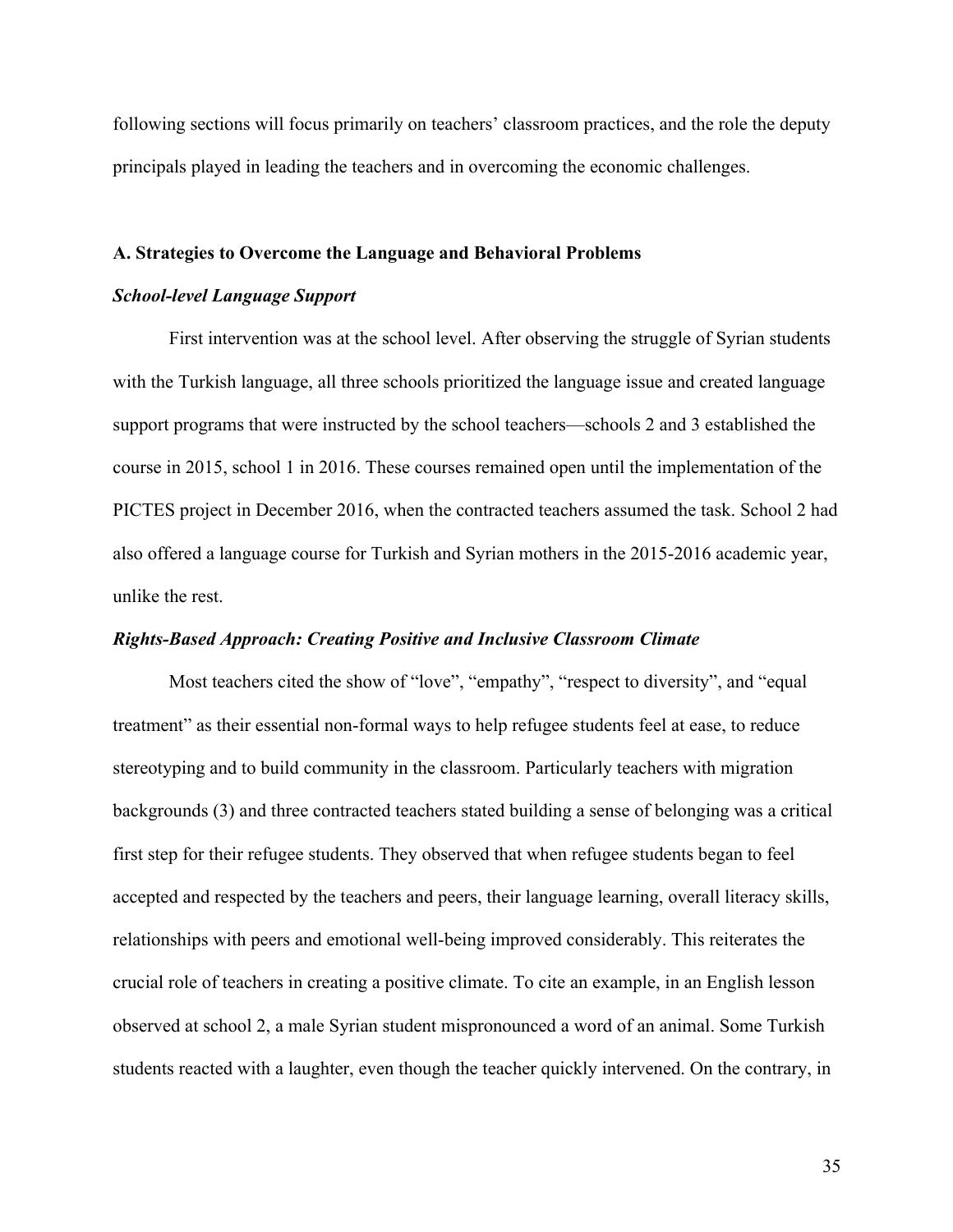the classroom of T8, all five Syrian students were behaving well, listening to the teacher attentively, and responding to questions when the teacher called on them. One male Syrian student raised his hand to answer a question but he gave the wrong answer, with no one ridiculing him. When T8 was asked about her pedagogical strategies to integrate her Syrian students into her classroom, she responded as:

In the past, my Turkish students used to call them as "Syrians" or "they" just like their parents. Whenever I heard those divisive labels, I immediately intervened and reminded to my class that we are a whole; we are one unit as a class regardless of our nationalities. Then I told them if they needed to segregate someone, they should begin with me because I was not born in Turkey either. Since that talk, they began to address them by their names. Developing a sense of empathy is the key and that [teaching empathy] is our duty as teachers.

Her intervention to prevent future stereotypes or labeling was reflected in her welcoming and positive classroom climate.

Another frequently mentioned strategy was the encouragement of language and culture exchange in learning. Six classroom teachers noted using this technique in or outside the classroom, with the purpose of making their Syrian students feel welcome about their cultural differences and build positive teacher-student and peer relationships. For example, T7 expressed his rationale for using this method:

[While I was giving him one-on-one additional language support after school hours], I asked Ahmed to teach me some Arabic words. He liked it. He would tell me the words in Arabic and in turn I would tell him their equivalence in Turkish. Of course, my purpose was not to learn Arabic but to attract his attention and have him get close to me. This helped Ahmed to gain confidence and to learn how to read and write quickly.<sup>6</sup>

These teachers also asked their Syrian students to introduce the class their own games, songs,

cultural clothing, and traditional foods, with the intention of highlighting the richness of diversity

 <sup>6</sup> Children's names are replaced with pseudonyms to protect their identity.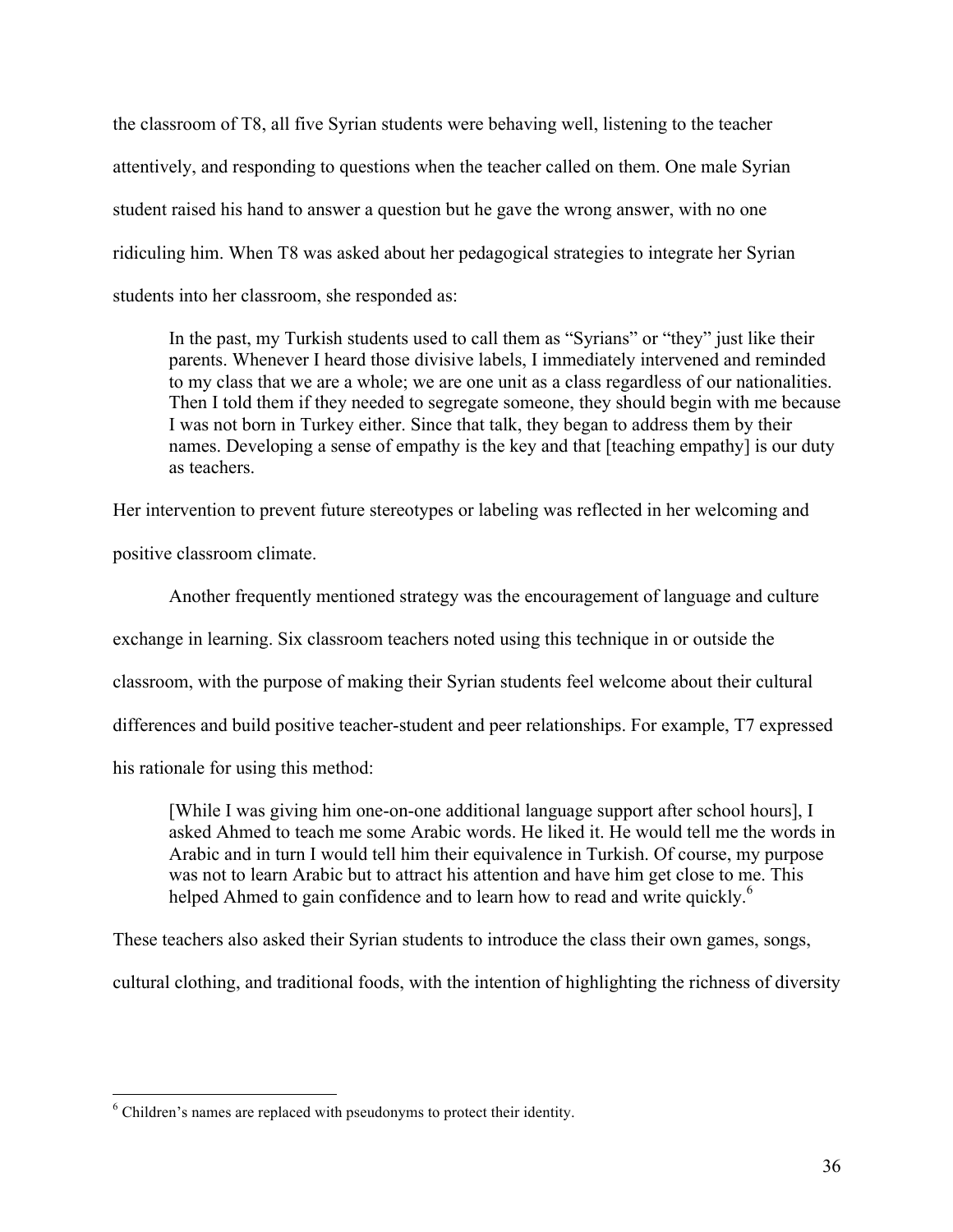and the fact that they are all children despite their differences. T4 explained how this method improved peer relations:

When I was teaching a music lesson, I asked my Syrian students if they would like to share with us their folk music or traditional songs. I wanted them to introduce their culture and to understand that we are not trying to assimilate them. It was beautiful and since then, the Turkish students' attitudes toward them has changed [in a very positive way].

Most contracted teachers stressed the power of sense of belonging and love as a method of breaking the emotional barriers between themselves and Syrian students. That is, the teachers observed that the Syrian students needed emotional healing and socio-emotional adjustment to the teacher first in order for them to begin to learn. In the observed "harmonization class," which is designated only for Syrian students with low Turkish skills under the PICTEC project, the contracted teacher engaged and constantly motivated all of her students and had the class applaud when a student gave the right answer. She used competitive game learning when teaching the body parts, and all students were cheerful. The walls were covered with the drawings of her Syrian students. Though the children were so cheerful during the lesson, CT3 stressed that the positive atmosphere I witnessed that day was not the case when she first started her job. She described her experience and pedagogical strategies:

I love my current job because I feel beneficial. What I like most about children is that their eyes shine with joy and that's why I chose this profession. But when I first started working with them [Syrian students], I looked into their eyes; they were lifeless, dull. I played a song, they were not entertained. I sang a song, they did not laugh, not even smiled. Now that they learned how to read and write and developed a sense of belonging, all their energy has changed [...] These children were looking for emotional support, and that's what I provided. I removed these emotional barriers through the show of love and support [...] Now they are dancing when I play a song [and] most of them can read and write.

Even though the teacher lacked teaching experience, she simply followed her conscience and by making her students feel at ease through the show of love and the use of games in learning, she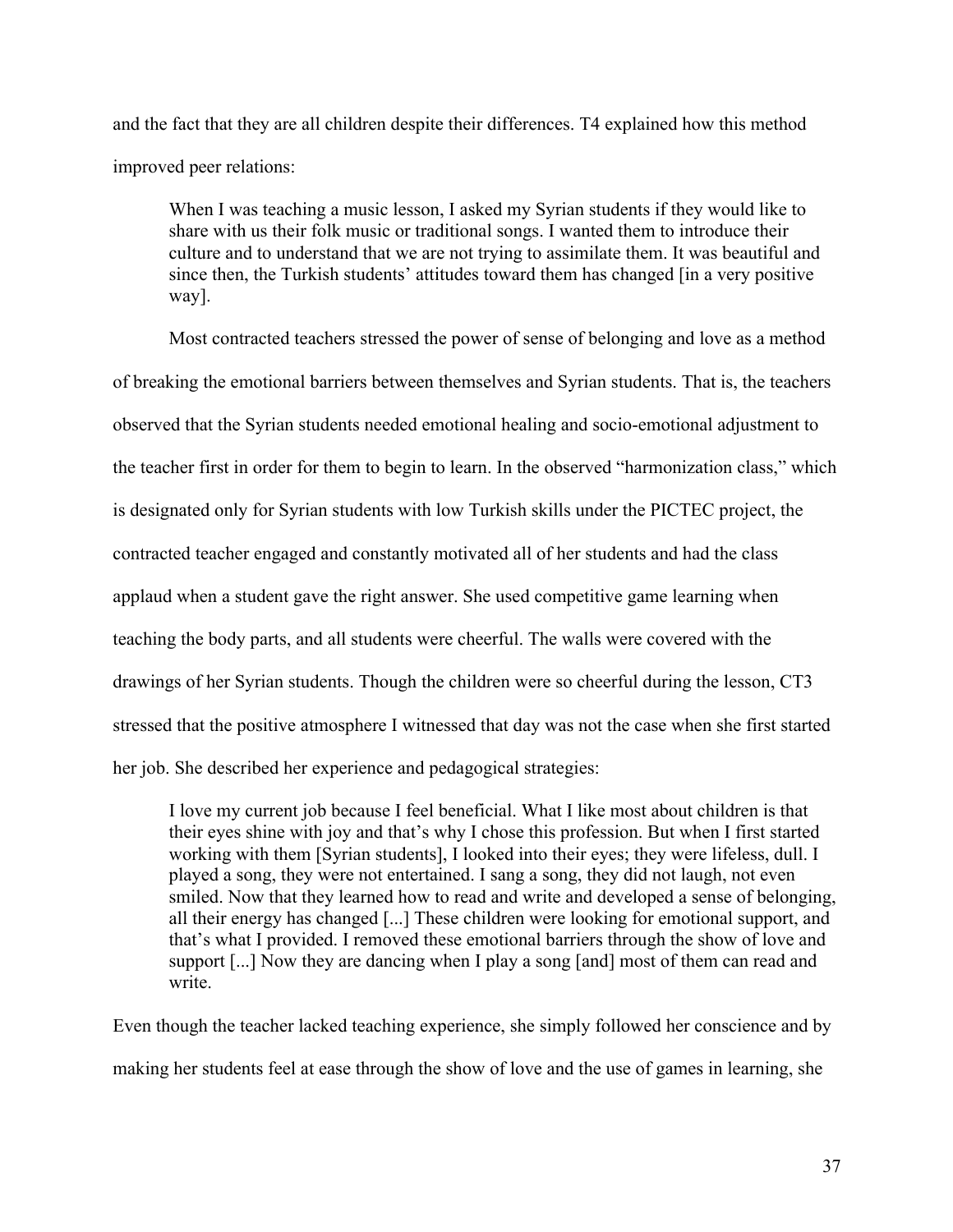helped them to develop a sense of belonging, which translated into accelerated learning rates and improved psychosocial well-being. These teaching and pedagogical strategies resonated among many teachers, who strongly believed that the improvement of their Syrian students' adaptation to the classroom and school was closely linked to the increased sense of belonging and the feeling of being accepted by the school community.

#### *Balanced Grade Placement and Mixed Seating Arrangements*

All deputy principals highlighted that they aimed to distribute Syrian students evenly in all classrooms, and took gender and age into account in their placement strategies, to foster the harmonization process. Each classroom, they noted, particularly the first three grades, has on average 4 Syrian students. The observation data confirmed that the ratio of Syrian-Turkish students was on average 4:26. In the lessons observed, Syrian and Turkish students seemed to have positive and supportive relationships, and that the Syrian students were comfortable being in the classrooms with Turkish students and teachers, and vice versa.

Many teachers stated that they tried multiple strategies in their classroom management practices as an attempt to discover what works best to foster the harmonization process. All classroom teachers noted that they purposefully seated Syrian students alongside Turkish peers, considered the gender balance, and grouped Syrian and Turkish students in activities, games and projects. It was also observed in the lessons that all Syrian students were sitting together with or next to Turkish students, most of them being dispersed across the classrooms. Yet four teachers recalled having difficulty in seating their older female Syrian students with male students or grouping them in activities with males, noting the cultural differences between the two groups. Except for a few participants highlighting the issue of cultural clashes, most teachers observed that peer learning through the use of mixed seating arrangement and group participation in socio-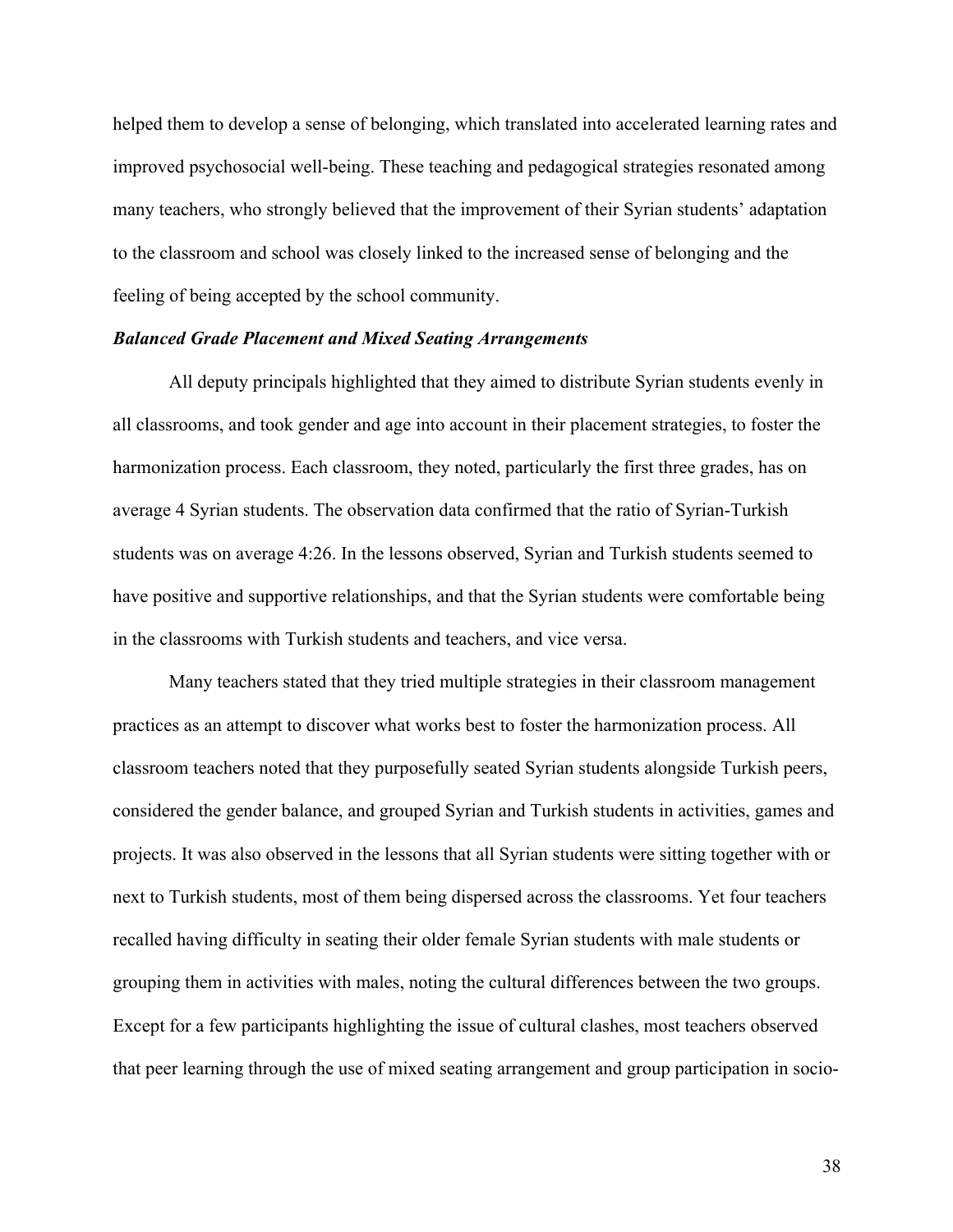cultural activities were the best strategies to overcome the language barrier, to make refugee students feel equal, and to build positive relationships between pupils.

#### *Remedial Programs and Communication Methods*

Five classroom teachers across the sites noted implementing in-class remedial programs for their Syrian students (who enrolled in the second semester or in middle grades such as in the  $2<sup>nd</sup>$  or  $3<sup>rd</sup>$  grade), prior to the arrival of contracted teachers, while other students were copying from the board, doing exercises or an activity such as drawing. Six classroom teachers noted that they requested their older Syrian students to translate to their counterparts, and five teachers stated using hand gestures as a communication method in the past.

To engage in communication with the parents, most teachers stated being unable to communicate with Syrian parents due to lack of contact information or lack of parental involvement in school, whereas eight teachers (including three contracted teachers) mentioned the use of technology (WhatsApp) to inform the parents about their children's academic success, the dates of teacher-parent meeting, or about the school materials their children need to obtain. Importantly, these teachers observed that as they made efforts to reach and engage the parents in school news and activities, Syrian parents become more involved in their children's schoolwork and began to visit the school more. They also noted that those students whose parents are more engaged in schools academically do better. This may indicate that if the school staff takes a step to engage the parents, Syrian parents' comfort level with the school system may be increased, which would also facilitate the parents' integration process into the Turkish society. This also means that if parents are more engaged in schools, students' integration process would be fostered accordingly, not to mention their parents.

#### *Disciplinary Methods*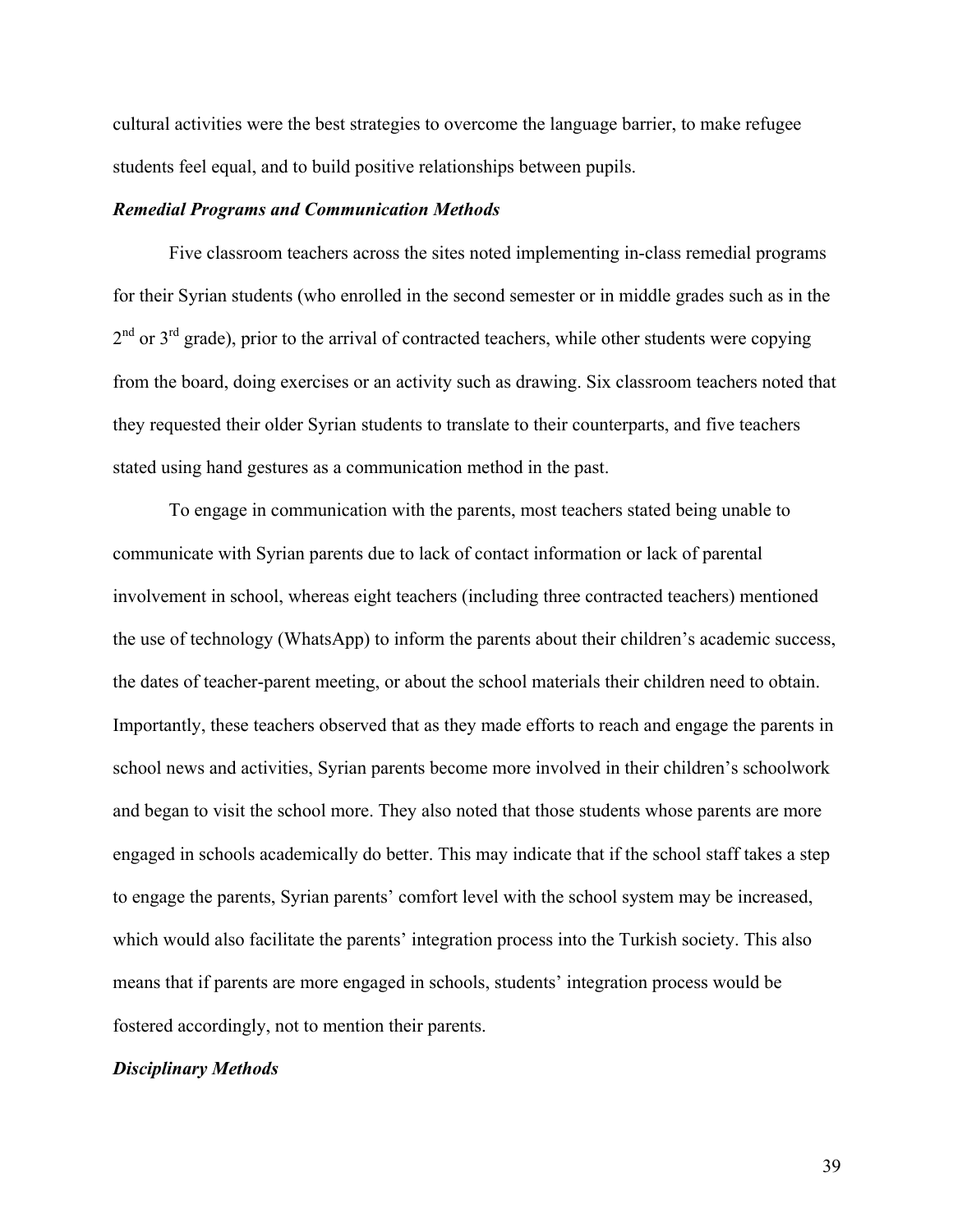Some teachers highlighted that there was a tendency among Turkish students in the past to scapegoat their Syrian counterparts for criminal behaviors, namely stealing, committed in the classroom, because the Syrian students had limited language capacity to defend themselves. In the face of such accusations, the role the teachers play would deeply affect the school climate, peer relations, and the well-being of refugee students. Some teachers stated reporting the incident to the principal, others noted that they resolved the problem inside the classroom by talking to students. However, one classroom teacher and a deputy principal admitted threatening the Syrian students to call the police. They reasoned that Syrian students are afraid of the police and such a threat would deter them from committing school disciplinary acts. This practice is a manifestation of lack of training on harmful practices. Overall, there was not any systematic way to help Syrian students with behavioral issues in any of the schools.

#### **B. Strategies to Overcome Economic Barriers**

#### *School Leadership and Community Engagement*

The literature highlights the importance of strong leadership in creating a positive school climate and ethos for the school community, and how school leaders influence the performance and motivation of teachers. Consistent with the literature, the majority of classroom teachers and three contracted teachers working in school 1 and 2 highlighted that they were motivated and supported by the administrators, who were profoundly committed to integrate Syrian students into their schools and communities. A major role that the two administrators (DP1 and DP2) played in the integration process was organizing school-level events, for which deputy principals demanded teachers to invite all Syrian parents, include the Syrian students in all activities, but more importantly, offer participation in the events free of charge. DP3 noted they have not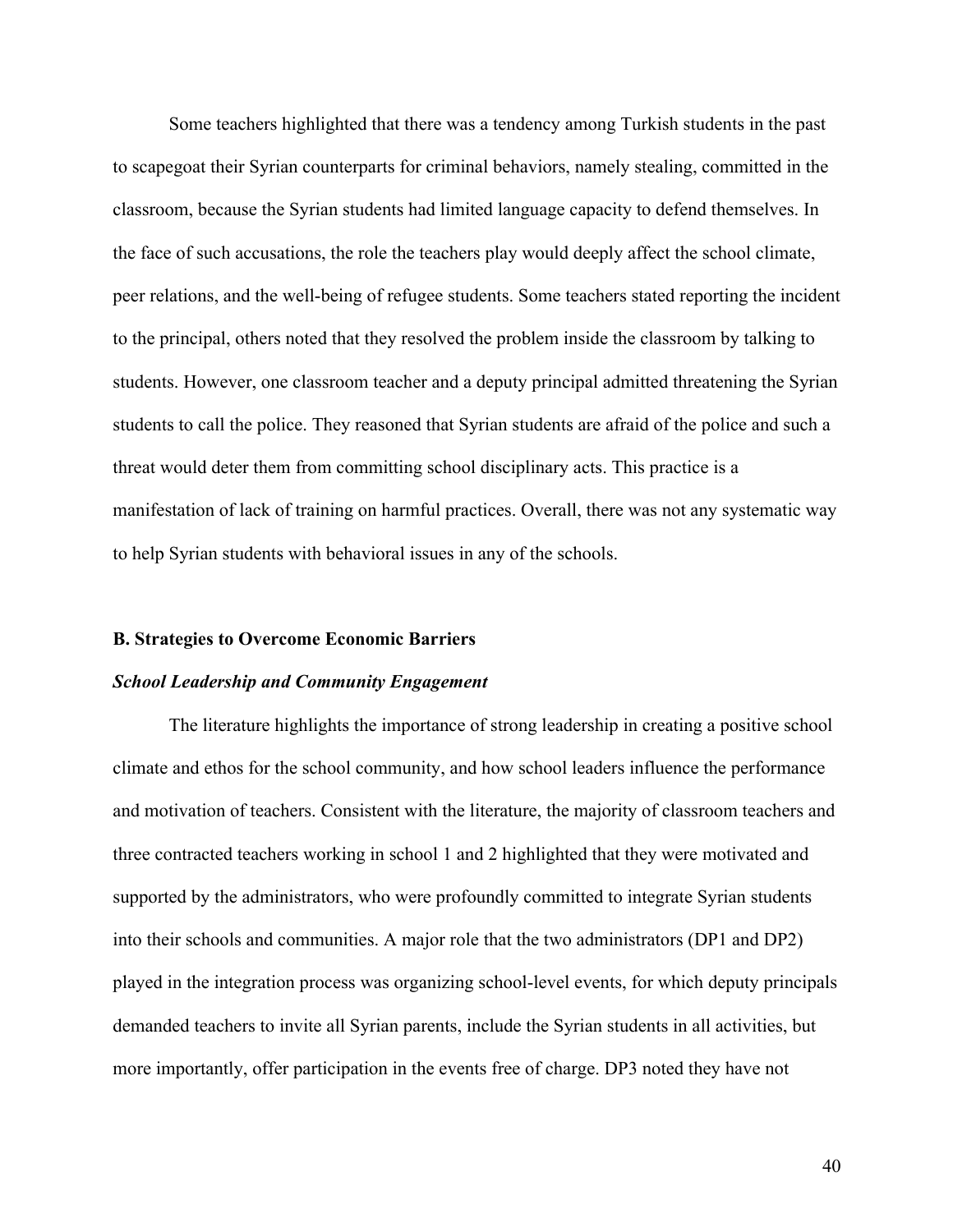organized any socio-cultural activities at the school-level with the purpose of facilitating the harmonization process. Instead, such activities were employed by classroom teachers in their classrooms. It was observed that teachers in schools 1 and 2 made additional efforts to create conditions that are conducive to learning and participation of everyone, which is in no small part because of strong leadership. As oppose to other schools, school 2 has a policy that grants 10% financial quota for each teacher to cover the school-related costs of the most vulnerable students, regardless of the backgrounds of students.

As noted earlier, the economic burden of Syrian parents added more responsibility on the already low-resourced schools, which also lacked financial support from the government. However, deputy principals managed to find ways to maneuver such resource constraints by engaging the whole school and local community, thus adapting a whole school approach to inclusive education. DP1 noted:

Last year we organized a festival at the school for the international children's day, comprised of both Turkish and Syrian students…Teachers, myself, and my family covered all the costs of students. The costumes we had at hand were too big, so I requested one of the Turkish parents to tighten them, and she did it for free… This year too a local tailor sewed and adjusted their costumes for free. These activities were beautiful… All Syrian parents were in tears because of happiness.

The school staff in all three schools ranked participation in socio-cultural activities as one of the most important levers for the integration process. Yet, they noted that there was a shared belief among Syrian parents that the schools were supposed to cover all the costs for their children. Thus, the schools adopted immediate and culturally responsive strategies to include the Syrian students in these activities. T8 highlighted:

You probably have noticed Sena wears a headscarf [which is prohibited at the primary school level by law]. I never asked her to take it off […] She also wants to pray. I allow her to leave the class and pray because I know that religion is deeply rooted in their culture […] In fact, the administrator and I asked a local tailor to lengthen her tutu skirt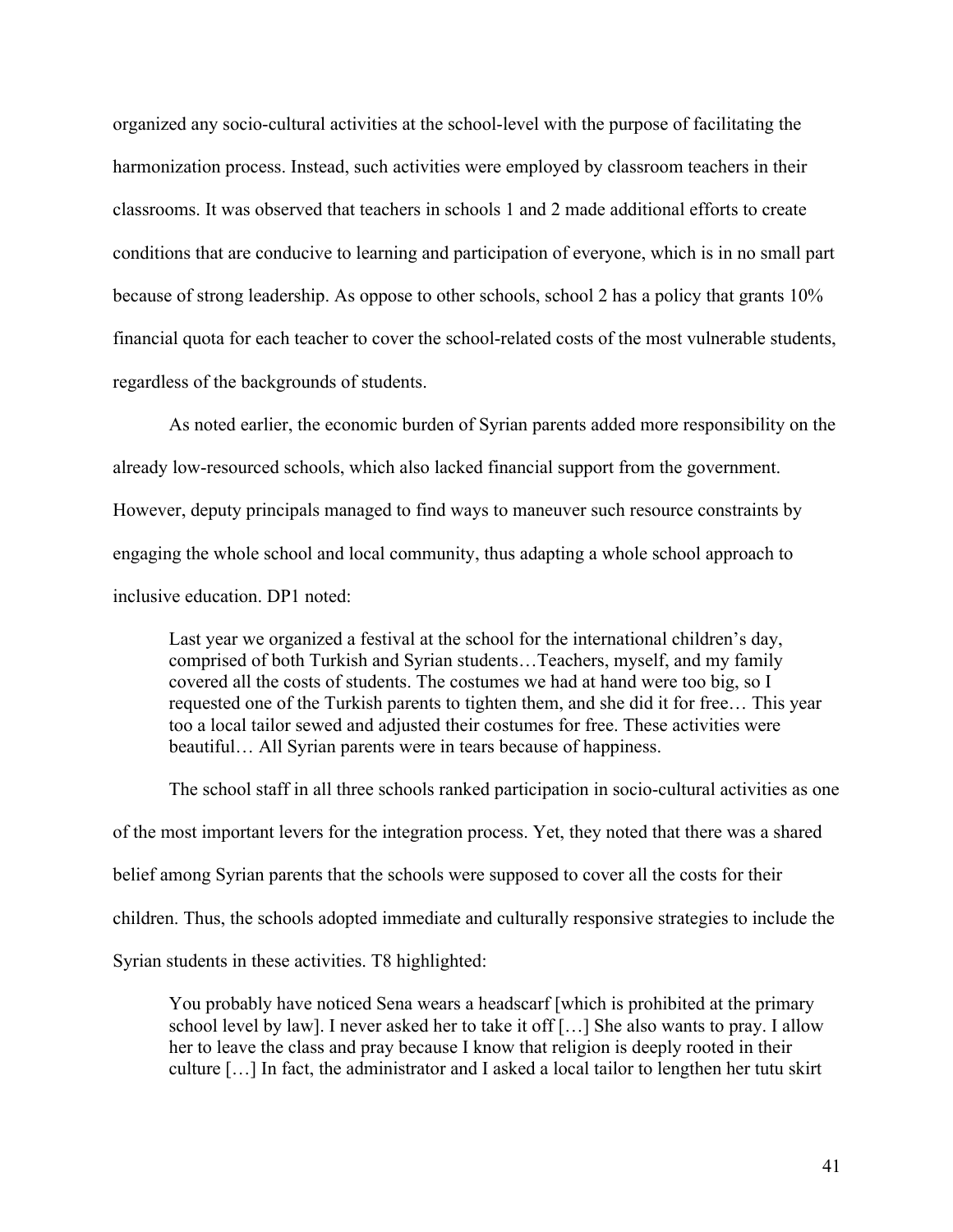for the children's festival at the school [that girls were going to wear], so that she could participate in that too.

The role of local government in providing services free of charge was highlighted by a teacher in

school 2. For example, T2 noted with gratitude:

We have a field trip tomorrow. We are not collecting any money from the students. The metropolitan municipality will financially support us. A few days back, we were having an in class discussion on what cultural things were unique to Bursa, and mentioned the Iskender [kebab]. Only a few tried it before. We will be guests at the municipality-owned restaurant that makes Iskender [kebab]. My Syrian student will also join us. When they [Syrian students] spend time together with [Turkish] friends outside the school, they harmonize much more.

With individual teacher efforts and care, strong leadership, and meaningful community engagement, most of the economic challenges were reduced and the harmonization between the students was fostered.

## **C. Strategies to Overcome Lack of Knowledge**

## *Peer Support Among Educators*

In the absence of knowledge and experience with the integration of refugee students into education systems, educators stated that they benefited from peer support to undertake administrative tasks and to find activities and games for integration. Deputy principals noted that principals from different schools called each other to seek advice on how to register and integrate Syrian students into the school system. Similar peer support was highlighted in the interviews with classroom and contracted teacher participants. For example, two contracted teachers at school 1 mentioned that they benefited in great deal from a WhatsApp group comprised of over 200 contracted teachers working in the Bursa province. It was the provincial coordinator, who proposed to create a peer support platform. They particularly noted benefiting from the activities designed for Turkish language learners that other contacted teachers shared on the group page.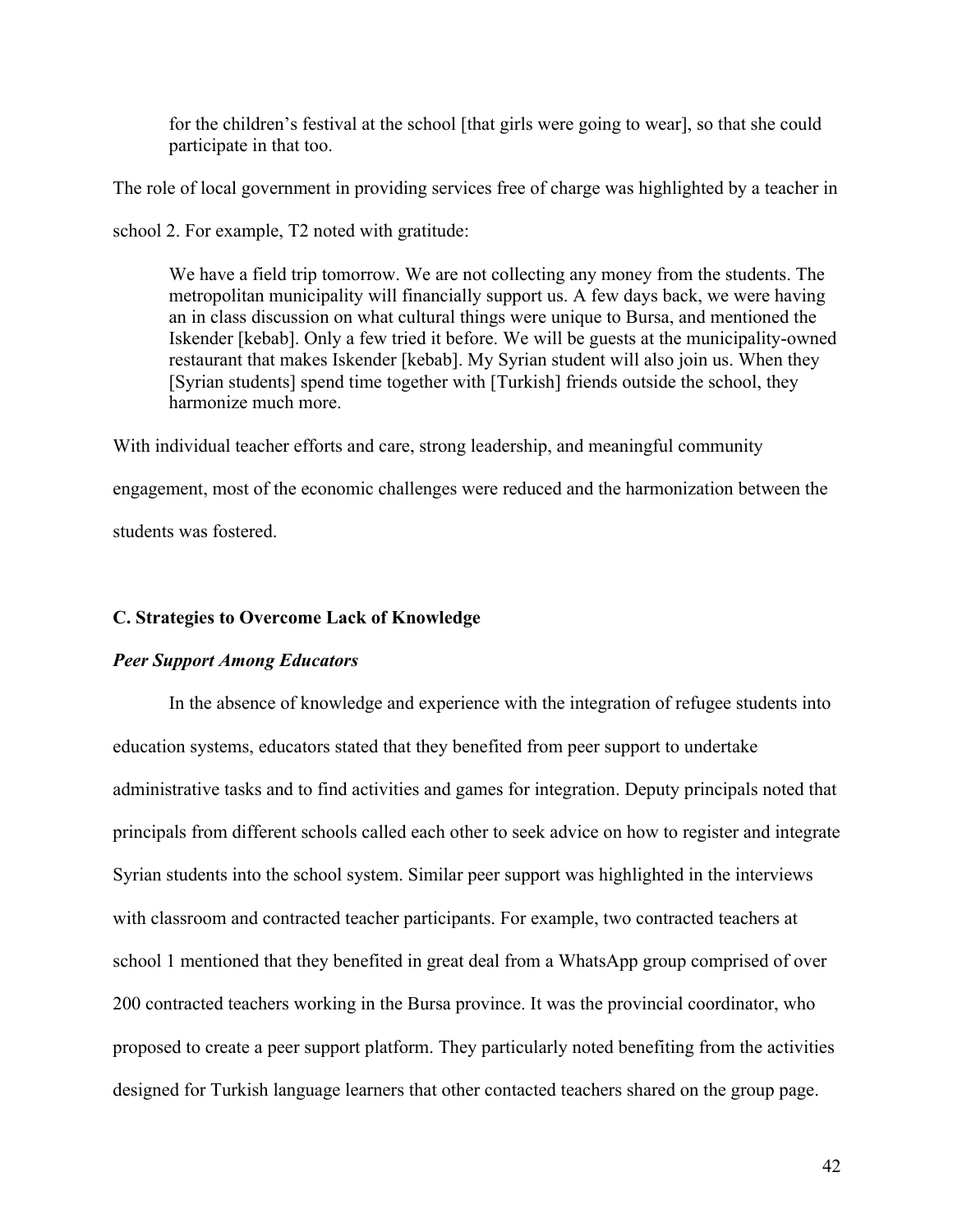Five classroom teachers mentioned that they shared in-class socio-cultural ideas with other teachers in their school. Others conducted Internet searches, visited the MoNE's "e-okul" site, or did not do anything special in the name of harmonization because their Syrian students were already well-integrated. In addition to peer support, two teachers mentioned reading war and refugee-themed books to understand their refugee students' lived experiences. Overall, peer support among educators not only reduced the level of anxiety stemmed from lack of knowledge, but also generated a pool of innovative ideas to engage Syrian students in socio-cultural activities and to improve their language learning.

#### **Theme 3: Future Needs of Educators**

This section summarizes the needs of participants pertinent to their duties that demand government action and support. The most frequently identified cross-cutting needs of the school staff included: technical assistance (e.g. training programs), financial and material support (e.g. textbooks and stationery), and education programs for refugee parents. The distribution of the identified needs is as follows: professional development support and training (10); financial support either to schools or to Syrian parents to obtain school materials (7); bilingual interpreters (7); language support to parents (6); education for Syrian parents on their legal obligations in children's education (6); developmentally appropriate textbook for language learners (4); and moral support and recognition from the government (2).

Participants particularly emphasized their need for training on avoiding the use of harmful practices in education, how to deal with trauma-affected children, psychosocial support, and awareness raising to understand the experiences and needs of refugee children. The need for bilingual interpreters was stressed by most groups. Whereas the school counselors needed a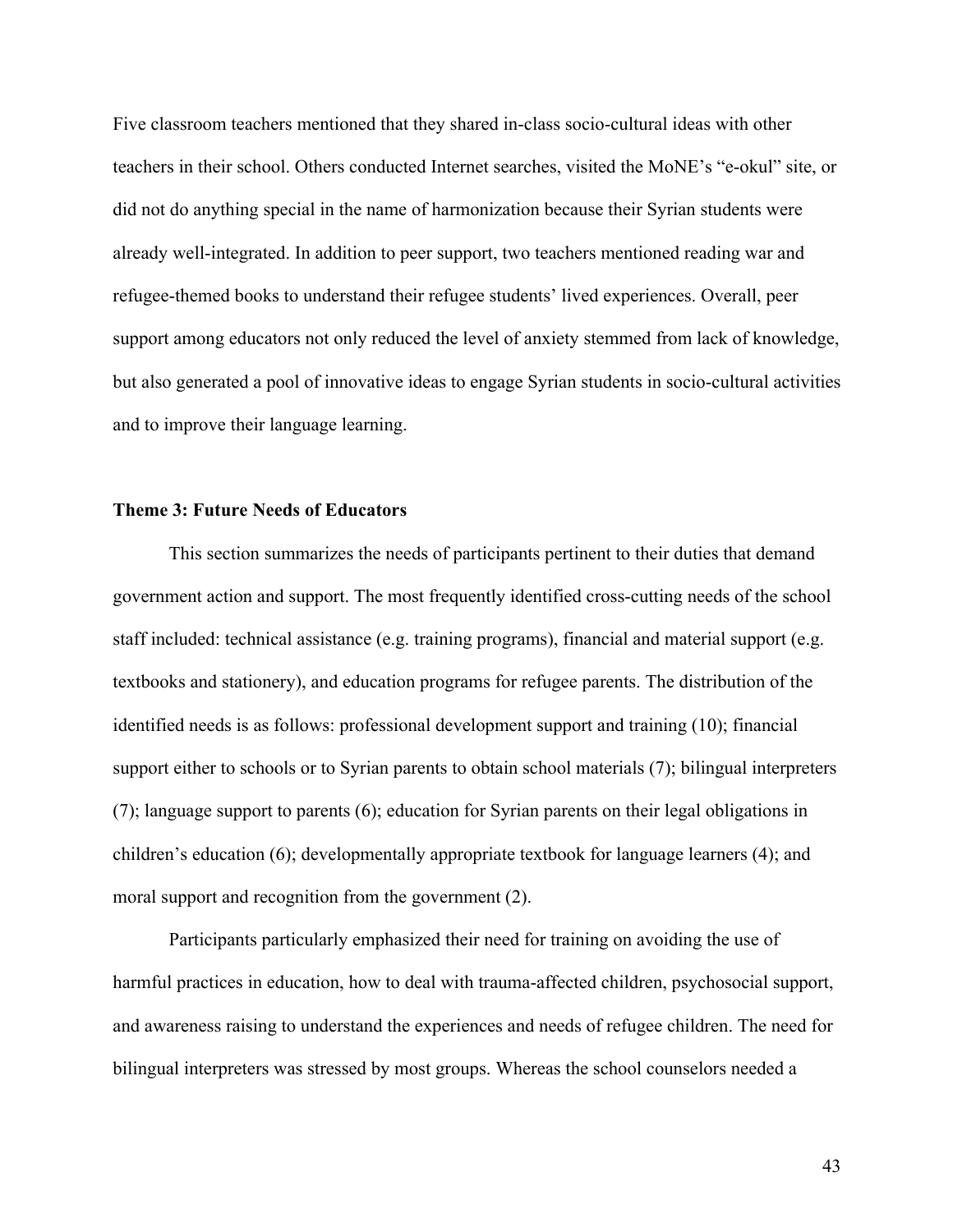bilingual co-therapist to provide psychological counseling service for refugee students, classroom teachers and deputy principals emphasized their need for a bilingual interpreter to communicate with the parents and as a way to engage them more in schools. Participants also noted that parents need training on their legal obligations for their children's right to education as a measure to curtail or halt the frequent truancy among Syrian students. And finally, along with a contracted teacher, the deputy principal of school 1 stressed an inexpensive but highly valuable need of his school staff. That is, the recognition and acknowledgment of their efforts by the local education authorities.

#### **Chapter VI: Discussion and Conclusion**

#### **Summary of Key Findings**

This qualitative multi-site case study was designed to reveal the kinds of challenges and needs of the school staff regarding the inclusion of Syrian students in their schools and the types of strategies they used to overcome these challenges in order to determine the preparedness of schools and roles they play in fostering the larger integration process. By examining the practices and policies of three Turkish primary public schools located in the Bursa province through interview and observation sources, the study found that while the government has spent tremendous efforts on expanding access, the readiness levels of refugee students and preparedness of the school staff to cater to the diverse needs of learners were not carefully taken into consideration. In the absence of sufficient government support, the school staff had to tackle multifaceted challenges simultaneously. The study found that language and communication barriers (with students and parents), socio-economic hardships of Syrian parents to afford school-related costs, lack of access to meaningful and sufficient training, and behavioral issues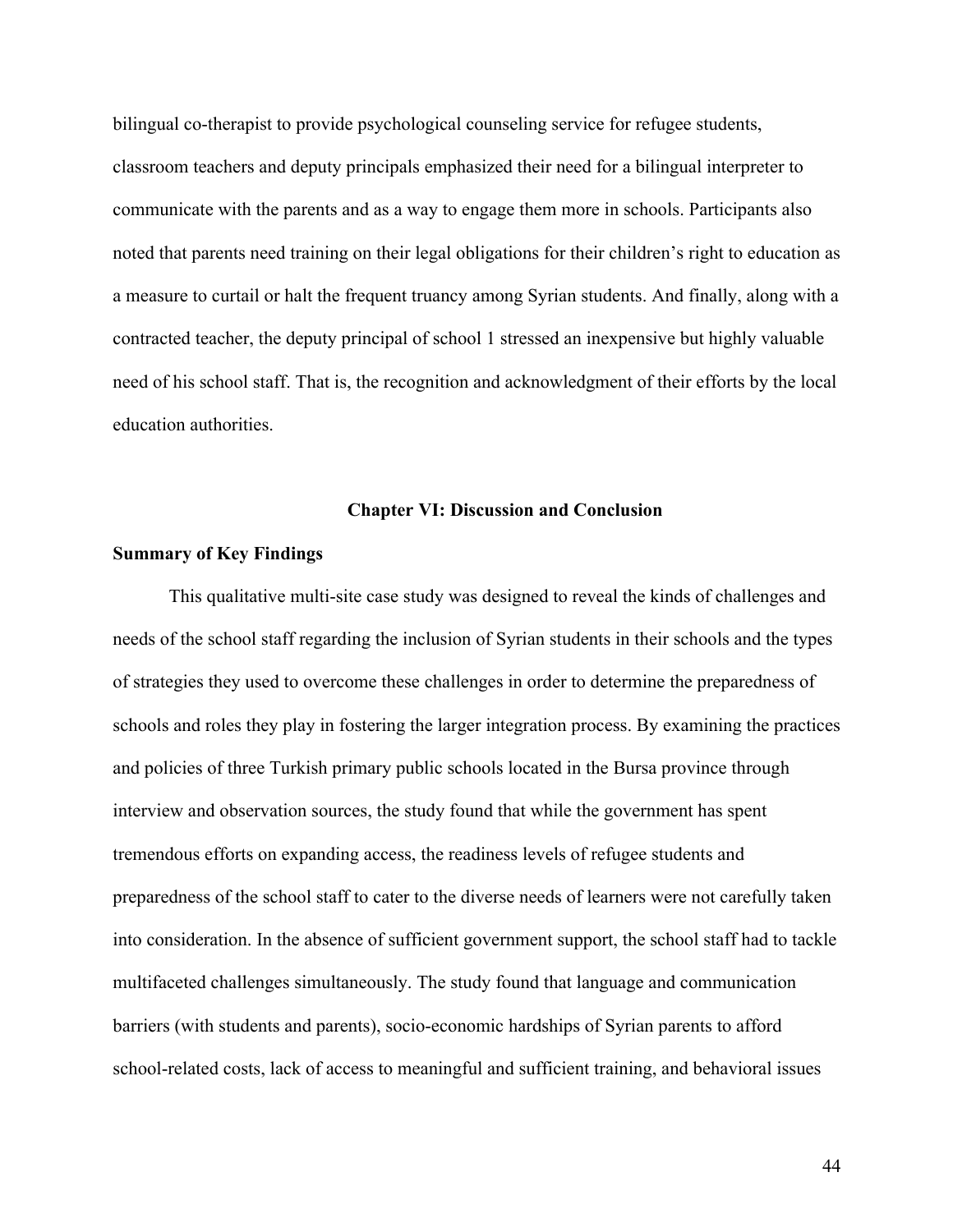(e.g. truancy, fighting, not wearing a uniform) contribute to challenges in terms of integration and socio-cultural inclusion of refugees in school communities. All four of the identified difficulties are impediments to the integration process, as participants across sites stressed in the course of this research.

The findings also uncovered that the school staff was determined to integrate the Syrian students into their schools, and found innovative and intuitive ways to alleviate most of these challenges. The language barrier with students was mitigated through teachers' individual care, rights-based approaches and pedagogical skills, school-level language programs, and having Syrian students participate in socio-cultural group activities. Yet, in meeting the psychological needs to overcome behavioral challenges of Syrian students, all three sites remained aloof, despite the fact that participants noted some of these strategies also contributed to the improvement of Syrian students' behavioral disorders, namely fighting. The schools lack the capacity to provide counseling services mostly due to the language barrier but also because of lack of training on post-traumatic stress disorders. The disciplinary method employed by some educators, i.e. the threat of calling the police, to correct a student behavior clearly indicates that there is an urgent need for teacher and administrator training on harmful practices in refugee education. In fact, the participants themselves highlighted their need for this type of special training as they experienced unintended consequences of their trauma insensitive practices due to lack of knowledge and awareness.

The economic barriers and needs were hurdled through meaningful community engagement, including teachers, Turkish parents, and the local community, who either individually covered the costs, made donations, or provided services for free of charge. However, lacking financial support from the government, coupled with the economic difficulties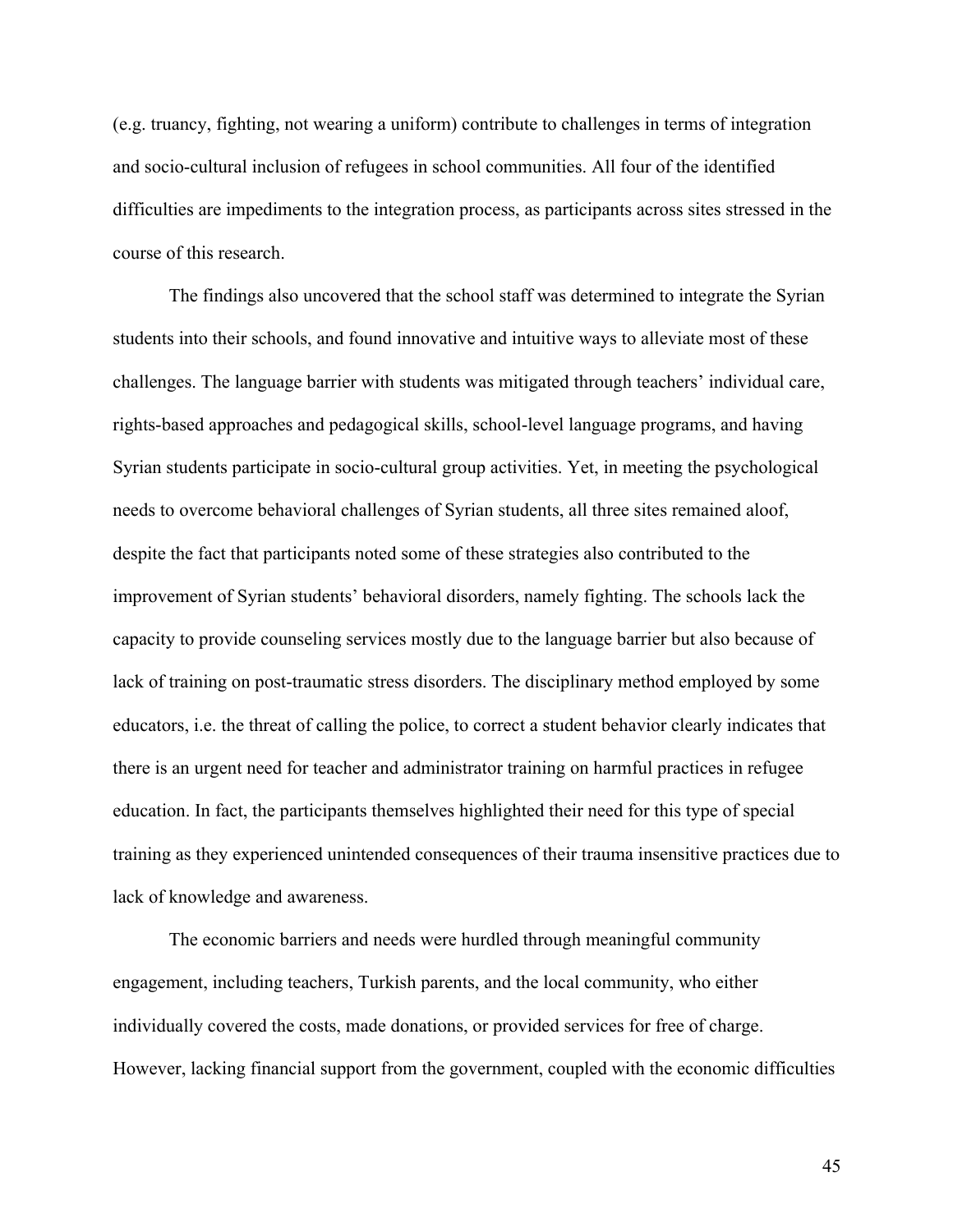of Syrian parents, has caused Turkish parents and some teachers to develop negative attitudes toward refugee families because the school community was expected to shoulder the additional financial burden. This barrier was largely resolved in three ways: by strong leadership that promoted empathy for refugees and engaged the local community as in school 1; by school policies that granted each teacher a 10% quota to cover the expenses of the vulnerable students and the practice of engaging the local government in school 2; or by individual teachers who paid for the expenses of their Syrian students as in school 3. The strategies used to increase knowledge included: peer support among educators, including peer support groups via WhatsApp, conducting Internet searches, reading war- and refugee-themed books, or doing nothing special for refugee students. As the data showed, most participants need further technical assistance from the government (such as guidance and meaningful professional development trainings and bilingual interpreters), financial and material support (e.g. level appropriate textbooks and stationery), and education programs for refugee parents (language support and training focused on legal obligations in education).

#### **Lessons Learned: Implications of the Study**

The Syrian students observed seemed well-integrated in their classrooms, in no small part because of the caring and supportive teachers. It is no surprise that language barrier, socioeconomic difficulties, and lack of teacher training were found as challenges, given that these issues are frequently identified in the refugee education literature (Er & Bayindir, 2015; Seker & Sirkeci, 2015; Saritas et al., 2016; Dogutas, 2016; Mendenhall et al. 2017a; Erdem, 2017; Tosten et al. 2017). Similarly, the finding that fighting and aggressive behaviors among Syrian students are major challenges to peer and student-teacher relations is parallel to the findings of Tosten et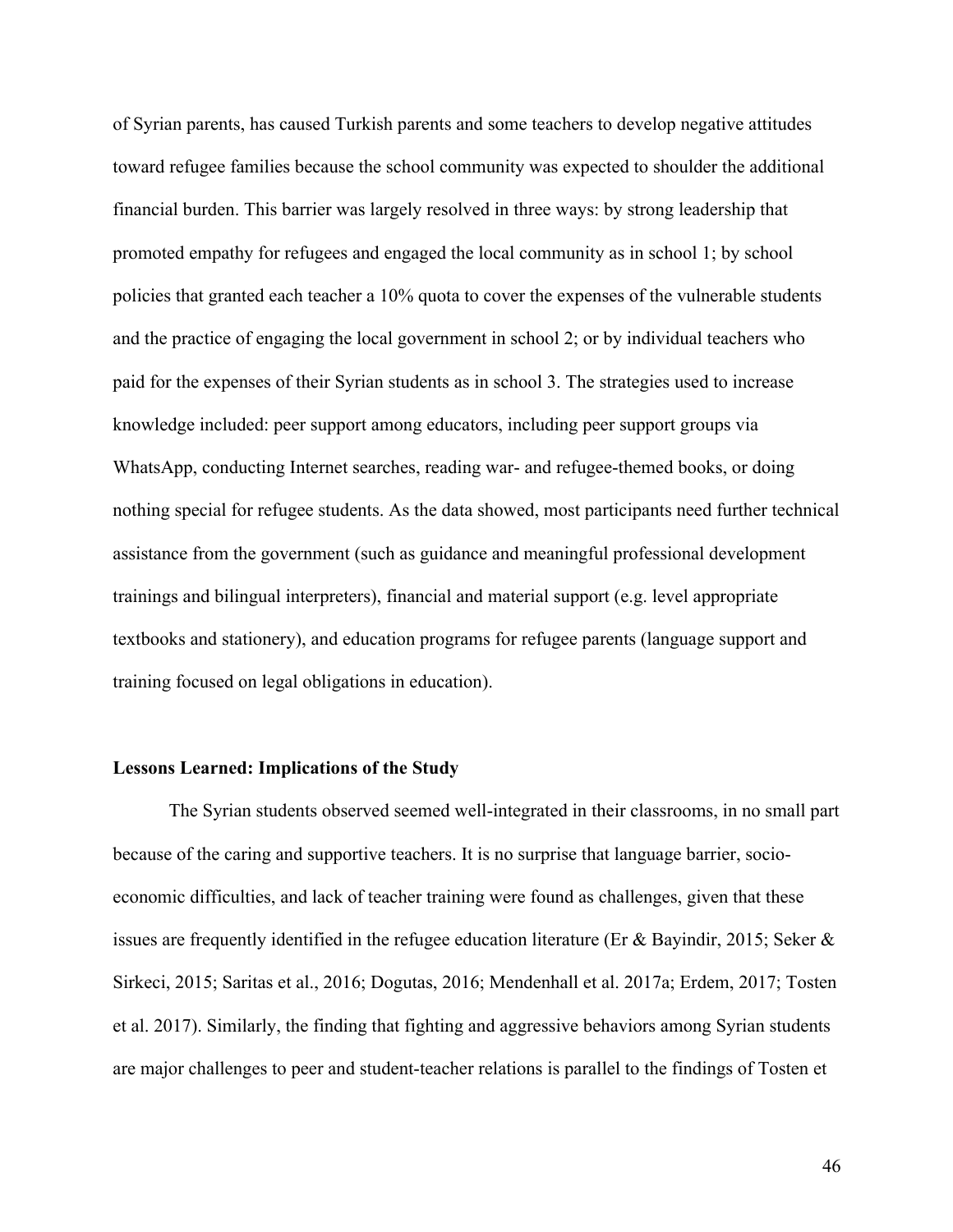al. (2017) and Saritas et al. (2016) and their work in Turkish public schools in the southern border cities and in the Denizli province, respectively.

However, the prevalent resistance among Syrian students to obey the school's uniform requirement despite possessing the uniforms, and this behavior's perceived impact on integration was an unexpected finding, a finding that is not found in the respective literature. Participants noted that not wearing a uniform creates an appearance of isolation, as if Syrian students are not part of the school, and this difference in physical appearance affects the peer relations and the unity of the school culture. Although most Syrian students observed were highly engaged in class discussions and in good relations with teachers and peers, given the limitation of the study, the underlying reasons for this reluctance are unknown but could be due to the negative connotation of uniformity (ontogenic level), parental influence (micro system), or some other social or psychological matter. Further, habitual truancy among Syrian students was another contribution to the knowledge in terms of integration challenges.

Another unexpected but significant finding are the ongoing efforts and care of teachers to integrate the Syrian students into the classrooms and schools, and the voluntary establishment of language support systems at schools. Contrary to the literature (Valdes, 2001; Wringley, 2000; Walker et. al., 2004), which posits that the society's attitudes affect the practices and attitudes of the school staff, this finding indicates that the societal values and negative attitudes toward refugees had no or minimal impact on teacher practices as the school staff approached refugee children through the lens of an educator, viewing them simply as children. As the data show, empathizing with refugee students, showing encouragement, respecting cultural differences, and developing a sense of empathy among Turkish students were effective methods for building welcoming communities in classrooms. Further, positive classroom environments that appreciate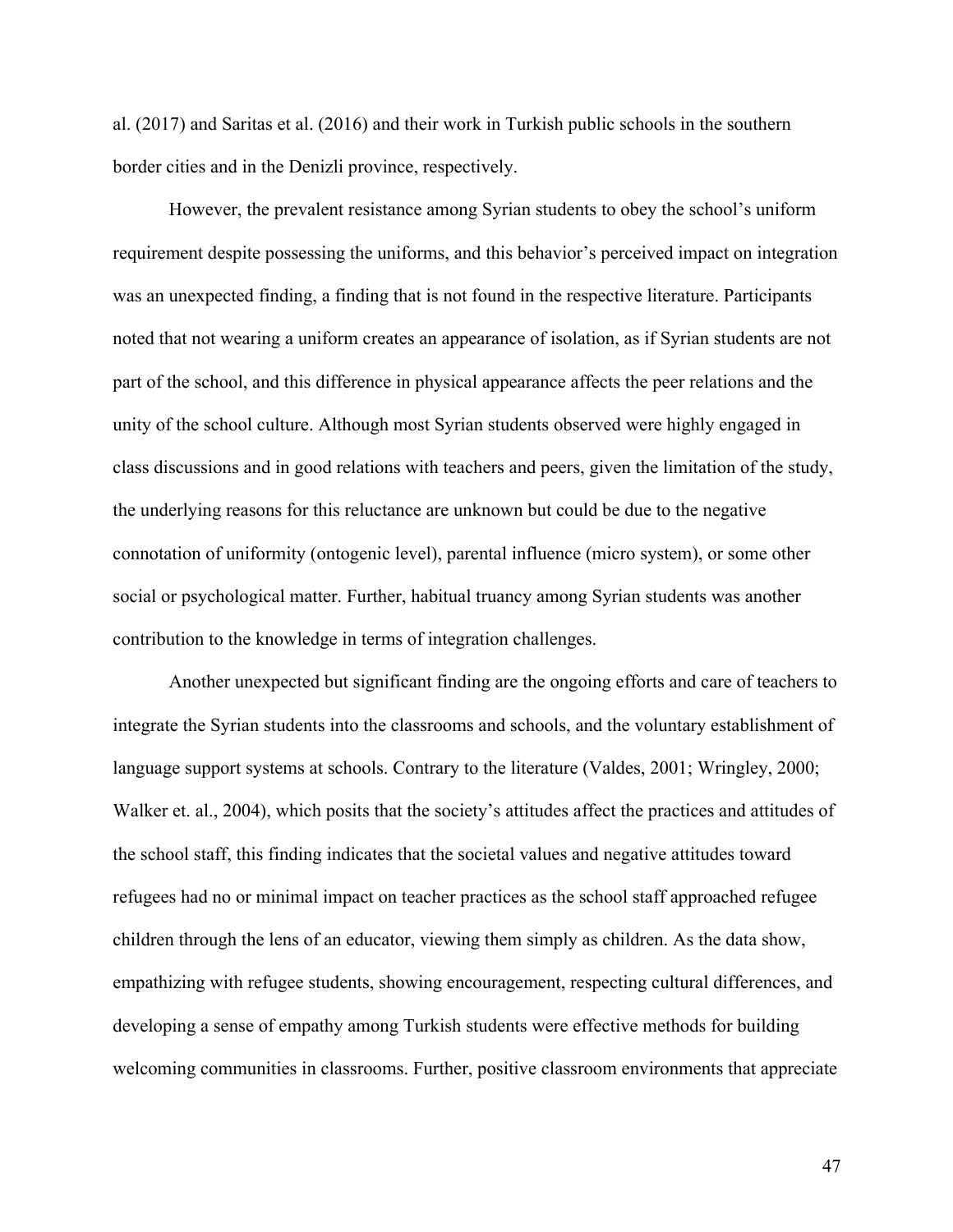diversity, mixed seating arrangements and Syrian students' participation in socio-cultural group activities were found as facilitating factors for integration and essential levers for healthy intergroup relations (International Rescue Committee, 2004). Moreover, it was found that parents' low engagement levels in the school system, due to language barriers, low comfort levels, or lack of knowledge about the school culture, were increased when the school staff has taken a step to include and engage them in education. The identified school practices in this study, namely targeted support to students (e.g. implementing remedial programs, language support courses, and emotional support), parental engagement (through the use of technology), and community involvement are not only key elements of good practices in inclusive education but also facilitators of integration (Mendenhall et al., 2017b; Taylor & Sidhu, 2012; Arnot & Pinson, 2005; Block et al., 2014). All of these were made possible because of teachers' efforts driven by conscience and compassion and/or strong leaders who were determined to welcome refugee student populations.

#### **Implications for Future Studies**

Unlike the issues around the challenges in public schools, teachers' classroom strategies, school practices and the role of administrators with regard to integration received much less attention in the Turkey context. In this study, I documented the prevalent method of peer learning through mixed seating arrangements, establishment of positive classroom climate that promotes appreciation of cultural diversity, and placement of Turkish and Syrian students in socio-cultural group activities as levers that many teachers employed to foster the socio-cultural integration. Future studies should systematically investigate the role of each of these strategies on integration, and explore what other teacher practices are employed in mainstream schools. A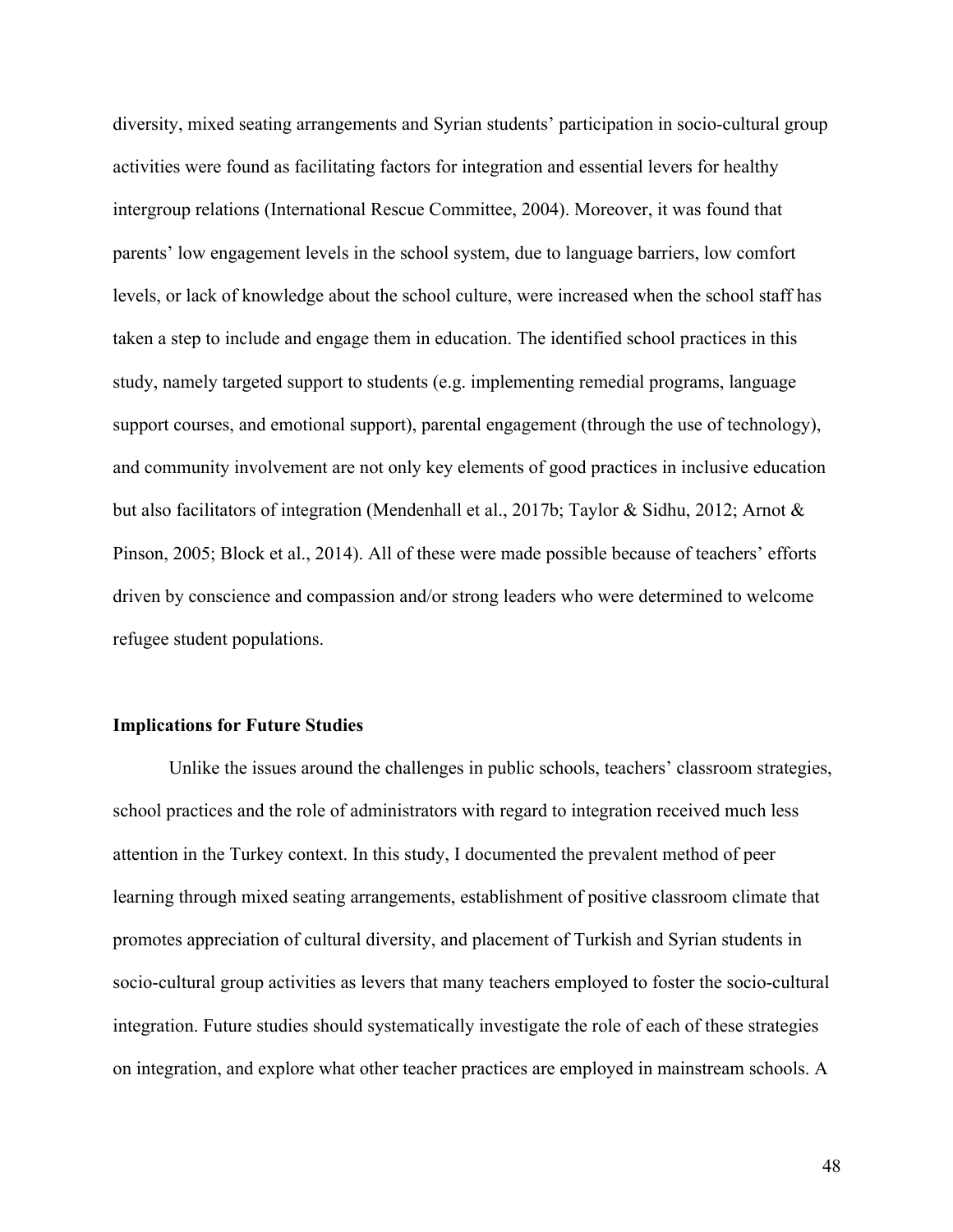survey instrument targeting a large sample of teachers may be employed for the suggested research.

Given the study found that the role of administrators, particularly in school 1 and 2, played a significant role in providing emotional support to teachers and finding solutions to tackle economic challenges through community engagement, future studies should investigate the practices and roles of administrators on teacher practices and integration, and what kinds of support systems are available in Turkish public schools and other host country contexts. Also, the fact that behavioral issues among Syrian students recurrently emerge in the Turkish literature, which was also found in this study, there is an urgent need to systematically study how the mental health needs of Syrian students are being met in public schools. Finally, due to the limitations of the study, future studies should 1) scrutinize the needs of school counselors; 2) include the voices of refugee students and parents to portray a more comprehensive picture by asking whether or not school practices are fostering their integration processes.

#### **Recommendations for Policy-Makers**

Improving the capacities of teachers though regular and supervised trainings is essential to address the needs and in order for teachers to fulfill their duty to refugee children's right to education (Mendenhall, et al., 2015). Thus, the MoNE must support the inclusion of refugee children in Turkish schools through teacher training, particularly on second-language acquisition strategies, pedagogical skills, psychosocial support, inclusive classroom management, social cohesion, and trauma sensitive education. This way, most of the socio-cultural challenges would be mitigated.

The interview data show that language and communication problem with parents is a major challenge to a successful integration of refugee students into schools and a barrier to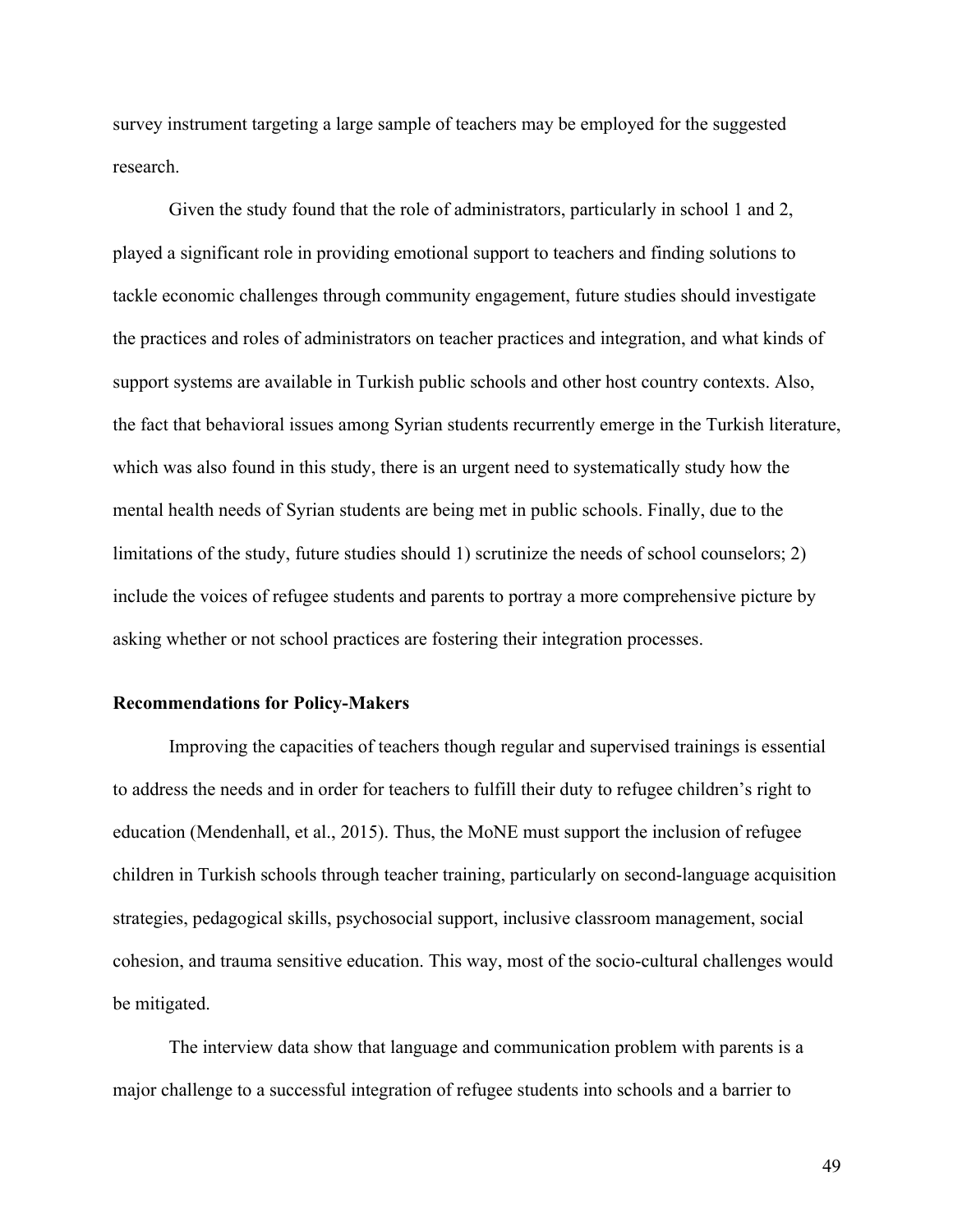maintain students' school attendance. One way to solve this is providing language support for parents and education on their legal obligations in education. However, it is much harder for parents to learn a second language especially since they have lesser connection or lower comfort levels to interact with the locals. Children must not be deprived of education, be it caused by parental negligence or lack of communication mechanisms between schools and parents. Thus, the alternative solution in the meantime is the employment of bilingual family liaison officers or social workers at schools, who would support the communication between the school staff and refugee families. This way, not only the burden of Turkish teachers would be eased and more Syrian parents would be involved in education, but also the integration of families be facilitated. If available, the employment of bilingual co-therapists at schools should also be prioritized.

The data sources demonstrate that a positive classroom climate, mixed seating arrangements, group projects and activities, all improve the learning outcomes, peer relations, and well-being of refugee children. Based on these findings, I recommend these classroom strategies be implemented in public schools in order to minimize classroom management difficulties and to foster the socio-cultural integration process. Finally, I also recommend the development of a teacher's guidebook that would ideally include but not be limited to: socioemotional learning games and activities, classroom management strategies in inclusive education, and certain student behaviors to watch out for.

#### **Concluding Remarks**

This study documented that compassion, love, and empathy can transcend barriers, including the language barrier, and are highly important to break the socio-emotional walls between teachers and refugee students. Also, providing emotional support for refugee children is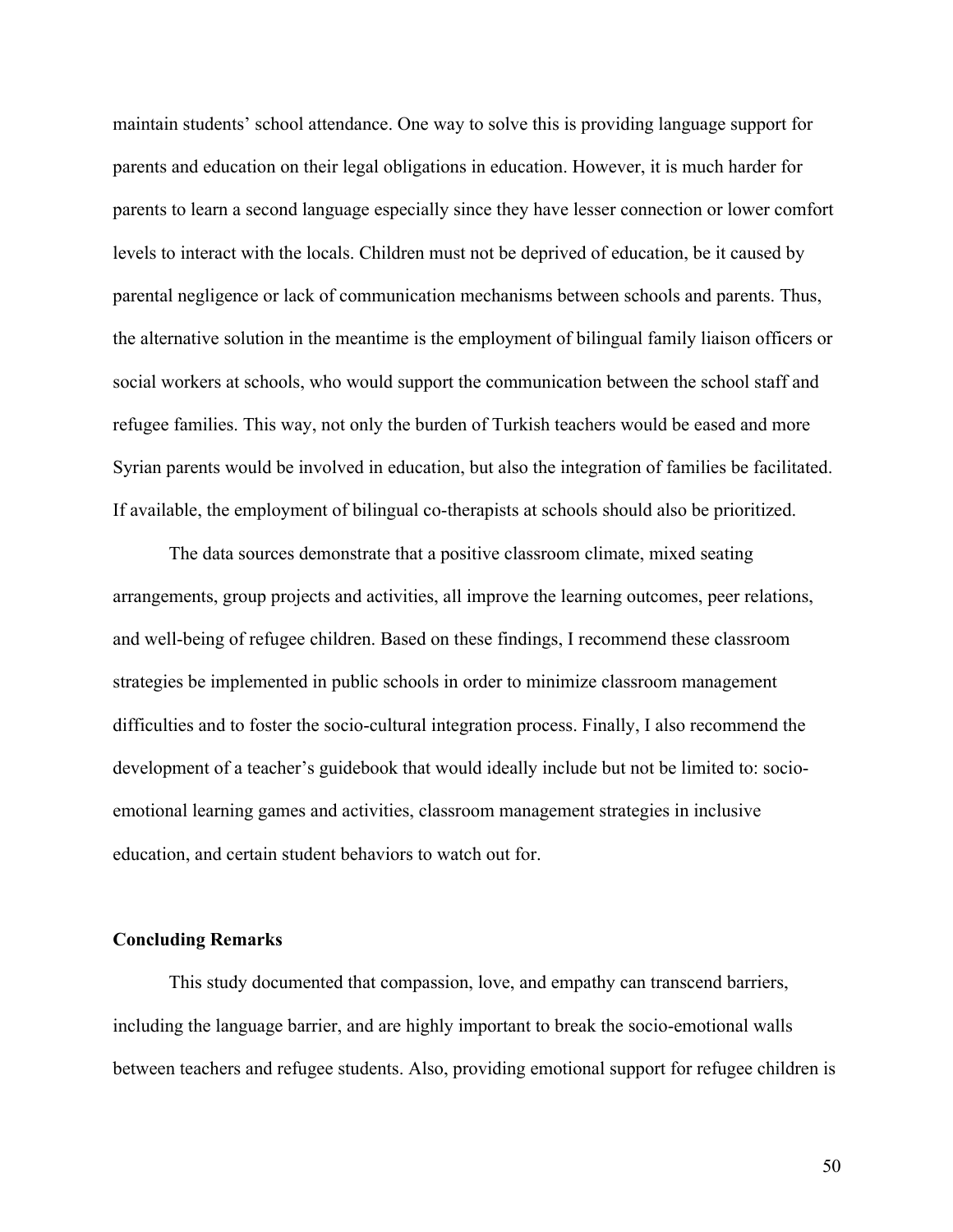a crucial step to make students feel welcome and prepare them to begin to learn again. Given the growing trend of integrating refugees into public institutions, schools must be prepared to cater the diverse needs of refugee learners because it is the teachers and administrators who translate policies into practical action. This study provided evidence that even in the absence of sufficient government support, strong leaders and dedicated, caring teachers can create positive learning environments for all. Indeed, the study found numerous good practice examples highlighted in the literature, but teachers have limits to what they can do unless they receive ongoing and sufficient support from the government because quality inclusive education requires development of the capacities of teachers and other education professionals (Dryden-Peterson, 2011; Mendenhall et al., 2015, 2017b). Learning an unfamiliar language and building relationships with peers are difficult endeavors that require competent facilitators. Otherwise, thousands of Syrian students would be at risk of repeating the grades and dropping out. Increasing access to schools must be supplemented with improving the quality of education. Given that TECs will be closed by the end of 2019, the prioritization of teacher training is critical to ensure positive learning climates and a healthy integration process. Therefore, in order for schools to contribute to the larger integration process, they must receive support from the government.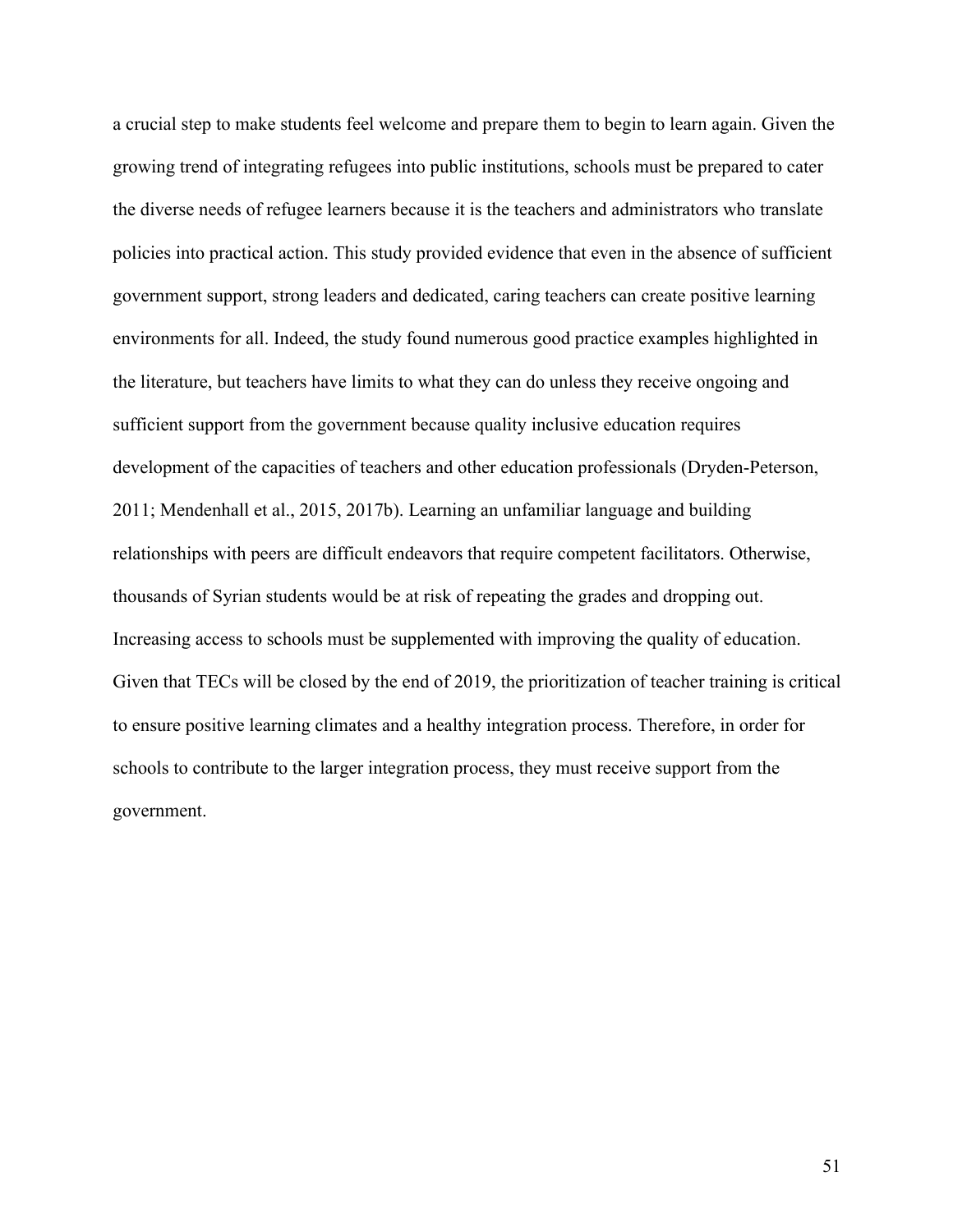## **References**

- Ager, A. and Strang, A. (2008). "Understanding Integration: A Conceptual Framework," *Journal of Refugee Studies 21* (2), 166-191.
- Aljazeera. (2016, July 3). *"Erdogan: Syrian Refugees Could Become Turkish Citizens"* . Retrieved from http://www.aljazeera.com/news/2016/07/erdogan-syrian-refugees-turkishcitizens-160703133739430.html
- American Psychological Association (APA). (2010). *Resilience and Recovery after War: Refugee Children and Families in the United States.* Washington, DC.
- Aras, B. and Yasun, S. (2016). "The Educational Opportunities and Challenges of Syrian Refugee Students in Turkey: Temporary Education Centers and Beyond." Istanbul Policy Center-Mercator Policy Brief, 1-15.
- Betancourt, T. S., & Khan, K. T. (2008). The Mental Health of Children Affected by Armed Conflict: Protective Processes and Pathways to Resilience. *International Review of Psychiatry 20* (3), 317-328.
- Beyer, O. (2017, April 19). *'Suriyeli çocuklar daha sağlıklı eğitim mekanlarına kavuşacak' ['Syrian children will have more healthy education places'].* Retrieved from Anadolu Ajansi: http://aa.com.tr/tr/egitim/suriyeli-cocuklar-daha-saglikli-egitim-mekanlarinakavusacak/800316
- Bircan, T. and Sunata, U. (2015). "Educational Assessment of Syrian Refugees in Turkey." *Migration Letters 12* (3), 226-237.
- Block, K., Cross, S., Riggs, E., & Gibbs, L. (2014). Supporting Schools to Create an Inclusive Environment for Refugee Students. *International Journal of Inclusive Education, 18* (12), 1337-1355.
- Bronfenbrenner, U. (1979). *The Ecology of Human Development: Experiments by Nature and Design.* Cambridge, MA: Harvard University Press.
- Coskun, I. and Emin, M. N. (2016) "A Road Map for the Education of Syrians in Turkey: Opportunities and Challenges." Seta Publications: Istanbul.
- Council of Ministers. (2016). *Regulation on Work Permits of Foreigners under Temporary Protection.*
- Cupolo, D. (2017a, October 19). "EU Money Can't Push Syrian Schoolkids over Turkey's Language Barrier." *Deutsche Welle*. Retrieved from: http://p.dw.com/p/2mAPl
- Cupolo, D. (2017b, March 18). "Money Makes the EU-Turkey Deal Go Round." *Deutsche Welle*. Retrieved from: http://p.dw.com/p/2ZOx7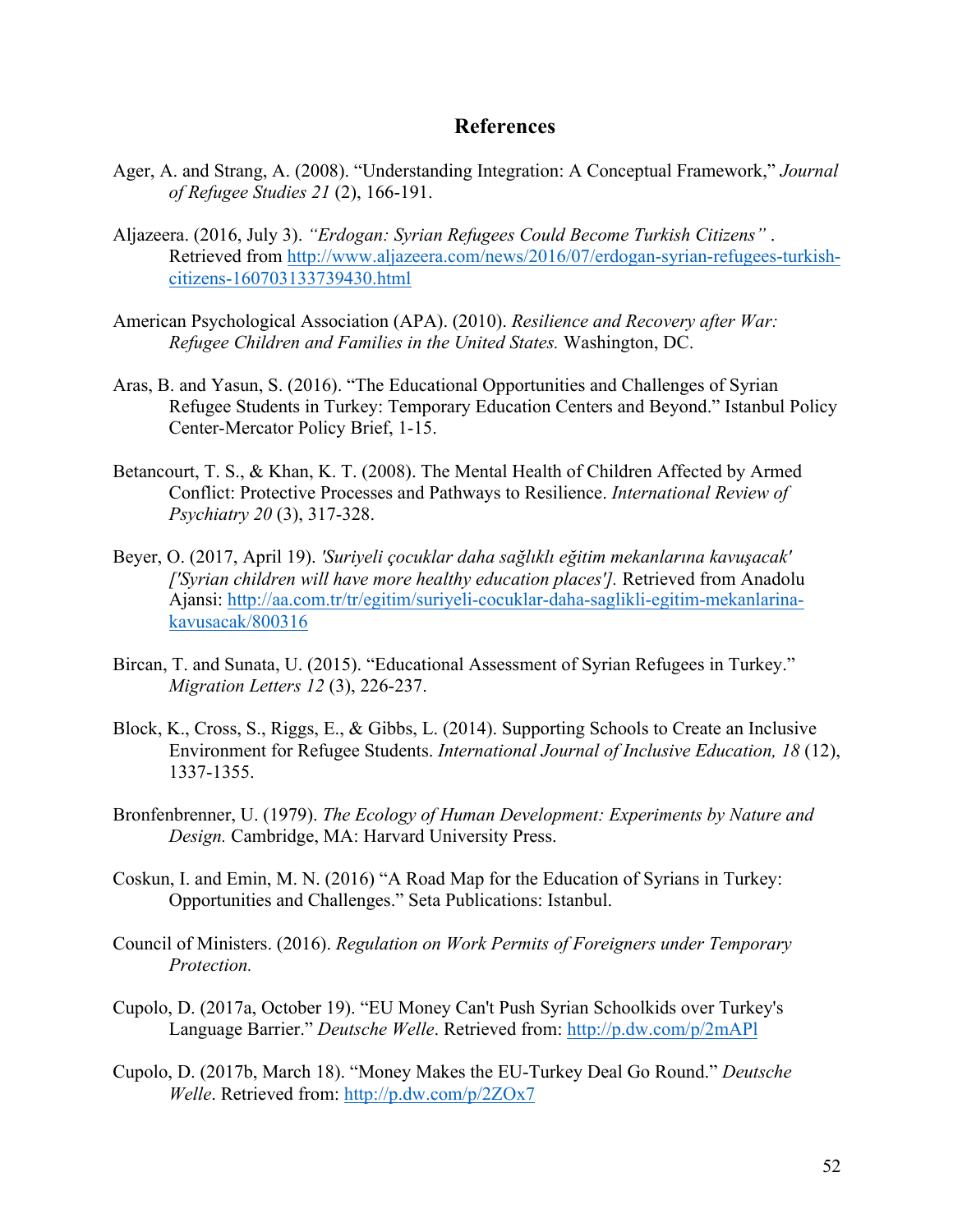Dogutas, Aysun. (2016). "Tackling with Refugee Children's Problems in Turkish Schools." *Journal of Education and Training Studies 4,* no. 8, 1-8.

Dryden-Peterson, S. (2011). Refugee Education: A Global Review. UNHCR: Geneva.

- Dryden-Peterson, S. (2015). *The Educational Experiences of Refugee Children in Countries of First Asylum.* Washington, DC: Migration Policy Institute.
- Dryden-Peterson, S. (2016). "Refugee Education in Countries of First Asylum: Breaking Open the Black Box of Pre-Resettlement Experiences." *Theory and Research in Education* 14, 2: 131-148.
- Dryden-Peterson, S. (2017). Refugee education: Education for an unknowable future. *Curriculum Inquiry , 47* (1), 14-24.
- Er, A. R. and Bayindir, N. (2015). "Ilkokula Giden Multeci Cocuklara Yonelik Sinif Ogretmenlerinin Pedagojik Yaklasimlari." [Pedagogical Approaches of Elementary Teachers for Primary Refugee Children]. *International Journal of Social and Educational Sciences 2* (4).
- Erdem, C. (2017). Sinifinda Multeci Ogrenci Bulunan Ogretmenlerin Yasadiklari Ogretimsel Sorunlar ve Cozume Dair Onerileri [Instructional Problems Experienced by Primary School Teachers Who Have Refugee Students in their Classess and Their Recommendations to Resolve Problems]. *Medeniyet Eğitim Araştırmaları Dergisi, 1* (1), 26-42.
- Gibbs, G. R. (2007). *Thematic Coding and Categorizing. Analyzing Qualitative Data.* London: SAGE Publications.
- Glaser, B. G., & Strauss, A. L. (1967). *The discovery of grounded theory.* NY: Aldine: Hawthorne.
- Goldlust, J. and Richmond, A. H. (1974). "A Multivariate Model of Immigrant Adaptation." *International Migration Review 8* (2), 193-223.
- Dryden-Peterson, S. and Hovil, L. (2003). "Local integration as a durable solution: Refugees, host populations and education in Uganda." *New Issues in Refugee Research*, Working Paper No. 93, UNHCR: Geneva.
- Human Rights Watch. (2015). *'When I picture my future, I see nothing': Barriers to Education for Syrian Refugee Children in Turkey.* New York: Human Rights Watch.
- Hurley, J. J., Medici, A., Stewart, E., & Cohen, Z. (2011). Supporting preschoolers and their families who are recently resettled refugees. *Multicultural Perspectives , 13* (3), 160-166.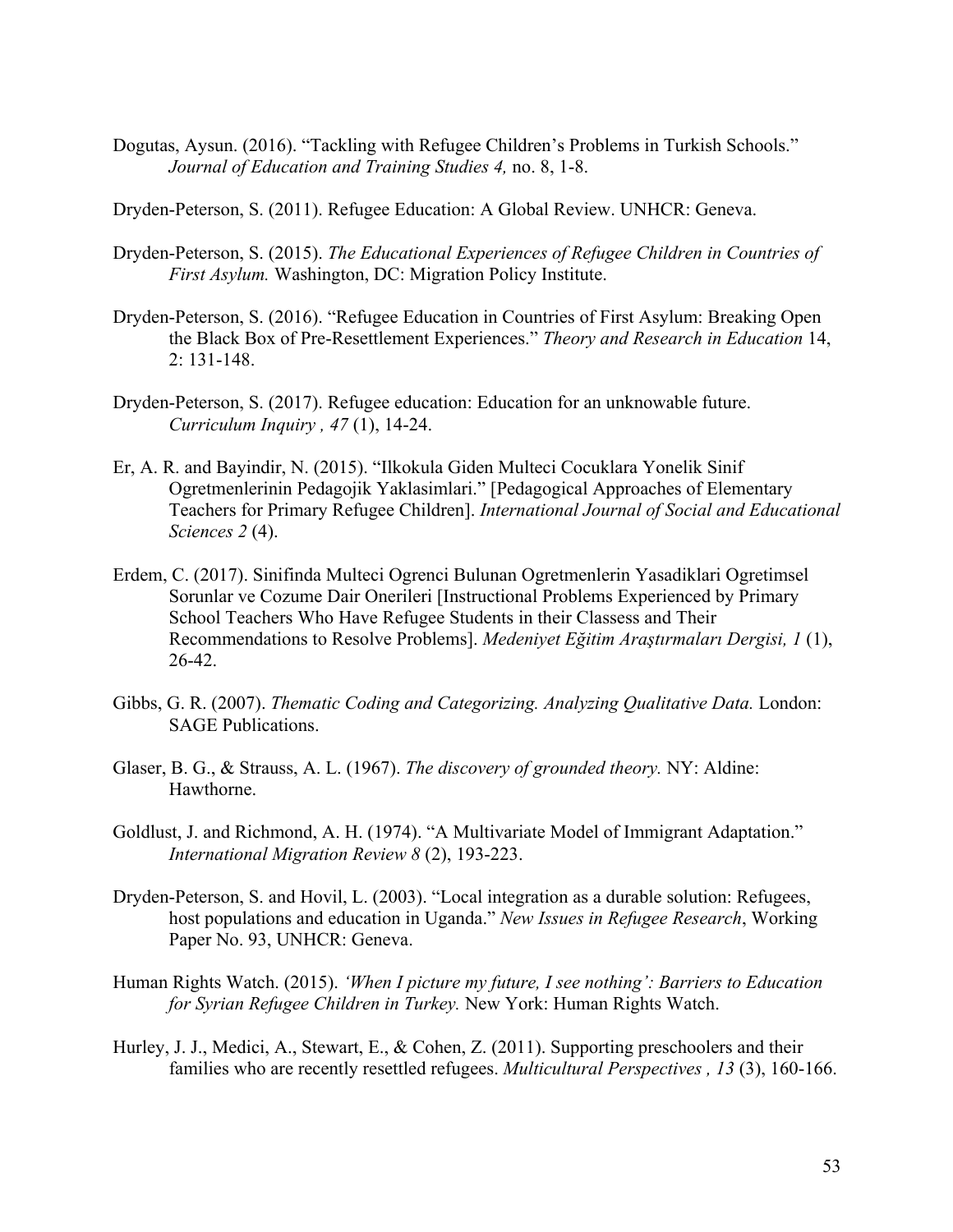- Icduygu, A., & Simsek, D. (2016). "Syrian Refugees in Turkey: Towards Integration Policies." *Turkish Policy Quarterly , 15* (3), 59-69.
- INEE. (2010). *Minimum Standards for Education: Preparedness, Response, Recovery.* New York: INEE.
- International Rescue Committee. (2004). *The IRC's Psychosocial Teacher Training Guide.* New York: International Rescue Committee.
- Kaymaz, T., and Kadkoy, O. (2016). "Syrians in Turkey The Economics of Integration." AlSharq Forum.
- Kirisci, K. (2014). *Syrian Refugees and Turkey's Challenges: Going Beyond Hospitality.* Washington DC: Brookings.
- Maxwell, J. A. (2013). *Qualitative Research Design: An Interactive Approach* (3rd Edition ed.). SAGE Publications, INC.
- Mendenhall, M., Dryden-Peterson, S., Bartlett, L., Ndirangu, C., Imonje, R., Gakunga, D., et al. (2015). "Quality Education for Refugees in Kenya: Pedagogy in Urban Nairobi and Kakuma Refugee Camp Settings." *Journal on Education in Emergencies, 1* (1), 92-130.
- Mendenhall, M., Garnett Russell, S., & Buckner, E. (2017a). *Urban Refugee Education: Strengthening Policies and Practices for Access, Quality, and Inclusion.* New York: Teachers College, Columbia University.
- Mendenhall et al. (2017b). "Culture in acculturation: Refugee youth's schooling experiences in international schools in New York City." *International Journal on Intercultural Relations 60*, 109-119.
- Merriam, S. B., & Tisdell, E. J. (2016). *Qualitative Research: A Guide to Design and Implementation* (4th Edition ed.). Jossey-Bass.
- Ministry of Interior. Directorate General of Migration Management. (2014). "Changes Provided by Temporary Protection Regulation," http://www.goc.gov.tr/files/files/changes\_provided\_by\_temporary\_protection\_regulation. pdf
- Ministry of Interior. Directorate General of Migration Management. (2015, March 31). "Harmonisation." Retrieved from http://www.goc.gov.tr/icerik6/aboutharmonisation 917 1066 1411 icerik
- Ministry of Interior. (2017, August). "Temporary Protection: Number of Syrians Under Temporary Protection Per Year." Retrieved from: http://www.goc.gov.tr/icerik3/temporary-protection\_915\_1024\_4748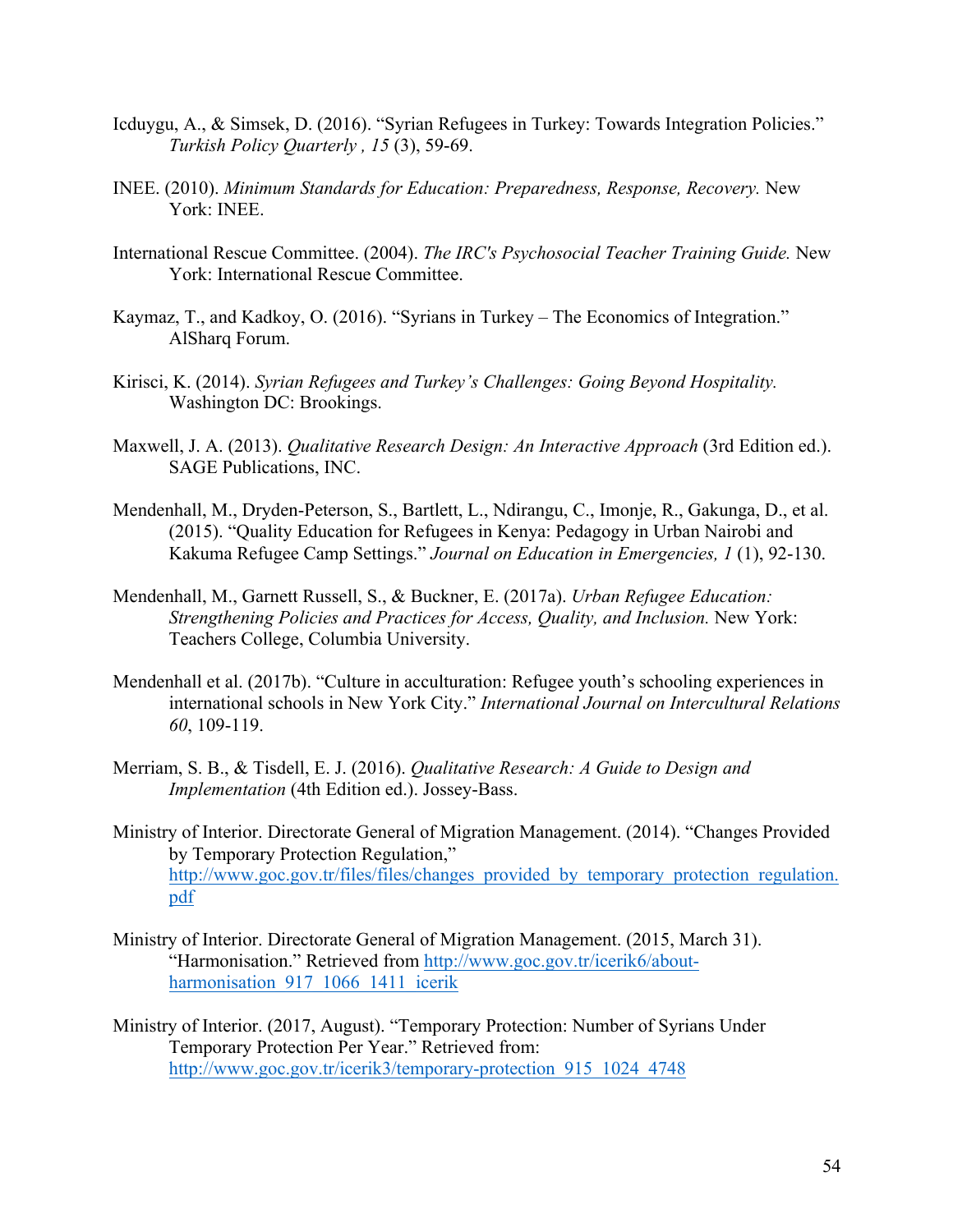- MoNE. (2012). *Circular 2012/13 on Permission for Research, Competition, and Social Activity*. Retrieved from http://www.meb.gov.tr/duyurular/duyurular2012/76/9347\_genelge13\_2012\_3\_9\_13\_40\_ 1.pdf
- MoNE. (2013). *Ülkemizde Geçici Koruma Altında Bulunan Suriye Vatandaşlarına Yönelik Eğitim Öğretim Hizmetleri [Education Services for Syrian Citizens under Temporary Protection in Turkey], Milli Eğitim Bakanlığı, No: 10230228/235/2693370, September 26, 2013.*
- MoNE. (2014). *Genelge no: 2014/21 Yabancilara Yonelik Egitim-Ogretim Hizmetleri. [Circular no: 2014/21 Education Services for Foreigners] of 23 September 2014.*
- MoNE. (2016a, November 22). "Öğretmenler Suriyeli çocuklara Türkçe öğretecek." [Teachers will teach Turkish to Syrian Children]. Retrieved from http://www.meb.gov.tr/ogretmenler-suriyeli-cocuklara-turkce-ogretecek/haber/12324/tr
- MoNE. (2016b, August 22). "Suriyeli çocukların eğitimi için yol haritası belirlendi." [Roadmap for Education of Syrian Children]. Retrieved from http://www.meb.gov.tr/suriyelicocuklarin-egitimi-icin-yol-haritasi-belirlendi/haber/11750/tr
- MoNE. (2017, February 28). "Suriyeli öğrenciler için 2 bin 78 geçici süreli öğretici alınacak." [2,078 teachers will be temporarily deployed for Syrian students]. Retrieved from http://www.meb.gov.tr/suriyeli-ogrenciler-icin-2-bin-78-gecici-sureli-ogreticialinacak/haber/13026/tr
- PICTES. (2016). *PICTES projesi nedir? [What is the PICTES project?].* Retrieved from https://pictes.meb.gov.tr/izleme
- Sabah. (2016, July 4). *"Suriyeliler nasil Turkiye vatandasi olacaklar?" [How will Syrians become Turkish citizens?]*. *Sabah*. Retrieved from: http://www.sabah.com.tr/gundem/2016/07/04/suriyeliler-nasil-turkiye-vatandasiolacaklar
- Saritas, E., Sahin, U. and Catalbas, G. (2016). "Ilkokullarda Yabanci Uyruklu Ogrencilerle Karsilasilan Sorunlar" [Problems Faced with Foreign Students in Primary Schools]. *Sosyal Bilimler Enstitusu Dergisi 25* (1), 208-229.
- Seker, B. D., & Sirkeci, I. (2015). "Challenges for Refugee Children at School in Eastern Turkey." *Economics and Sociology 8* (4), 122-133.
- Seydi, A. R. (2014). "Türkiye'nin Suriyeli Sığınmacıların Eğitim Sorununun Çözümüne Yönelik İzlediği Politikalar." [Policies of Turkey Regarding the Solution of Educational Problems of Syrian Refugees]. *Journal of Social Sciences 31*, 267- 305.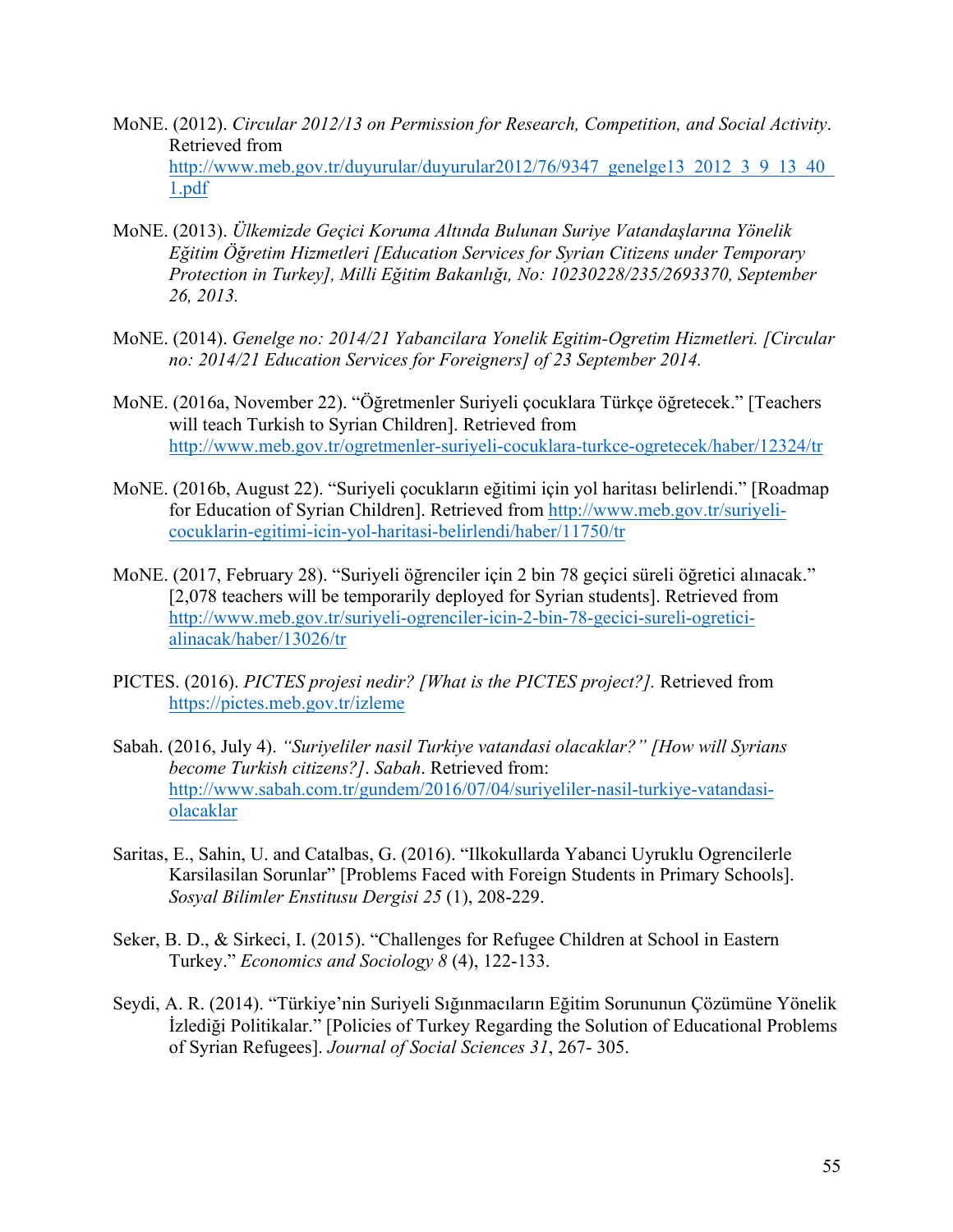- Sirin, S. and Roger-Sirin, L. (2015). *Educational and Mental Health Needs of Syrian Refugee Children.* Migration Policy Institute.
- Tafolar, M. (2017, March 9). "12 bin Suriyeli Turk Vatandasi oldu." [12 thousand Syrians have become a Turkish citizen]. *Milliyet*. Retrieved from: http://www.milliyet.com.tr/12-binsuriyeli-turk-vatandasi-oldu-gundem-2410069/
- Taylor, S., & Sidhu, R. K. (2012). Supporting Refugee Students in Schools: What Constitutes Inclusive Education? *International Journal of Inclusive Education 16* (1), 39-56.
- Tosten, R., Toprak, M. and Kayan, M. S. (2017). "An Investigation of Forcibly Migrated Syrian Refugee Students at Turkish Public Schools." *Universal Journal of Educational Research 5* (7), 1149-1160.

UNHCR. (2012). *2012-2016 Education Strategy.* Geneva: UNHCR.

UNHCR. (2016). *Missing Out: Refugee Education in Crisis.* Geneva: UNHCR.

UNHCR. (2017a). *Global Trends: Forced Displacement in 2016.* Geneva: UNHCR.

UNHCR. (2017b). *Left Behind: Refugee Education in Crisis.* Geneva: UNHCR.

- UNHCR Executive Committee of the High Commissioner (EXCOM) (2005). *Conclusion on Local Integration No. 104 (LVI)- 2005.* UNGA Document A/AC.96/1021 of 7 October 2005.
- UNHCR. (n.d.). *States Parties to the 1951 Convention relating to the Status of Refugees and the 1967 Protocol.*
- UNESCO & UNICEF. (2007). *A Human Rights-Based Approach to Education for All: A Framework for the Realization of Children's Right to Education and Rights within Education.* New York and Paris: UNESCO & UNICEF.
- UNICEF. (2015)*. Annual Report 2014 – Turkey.* https://www.unicef.org/about/annualreport/files/Turkey\_Annual\_Report\_2014.pdf
- Walker, A., Shafer, J., and Liams, M. (2004) "'Not in My Classroom': Teacher Attitudes Towards English Language Learners in the Mainstream Classroom." *NABE Journal of Research and Practice 2* (1).
- Waters, Tom and LeBlanc, Kim. (2005). "Refugees and Education: Mass Public Schooling Without a Nation-State." *Comparative Education Review* 49, no. 2, 144.
- Wessells, M. G. (2016). Strengths-based community action as a source of resilience for children affected by armed conflict. *Global Mental Health , 3* (1).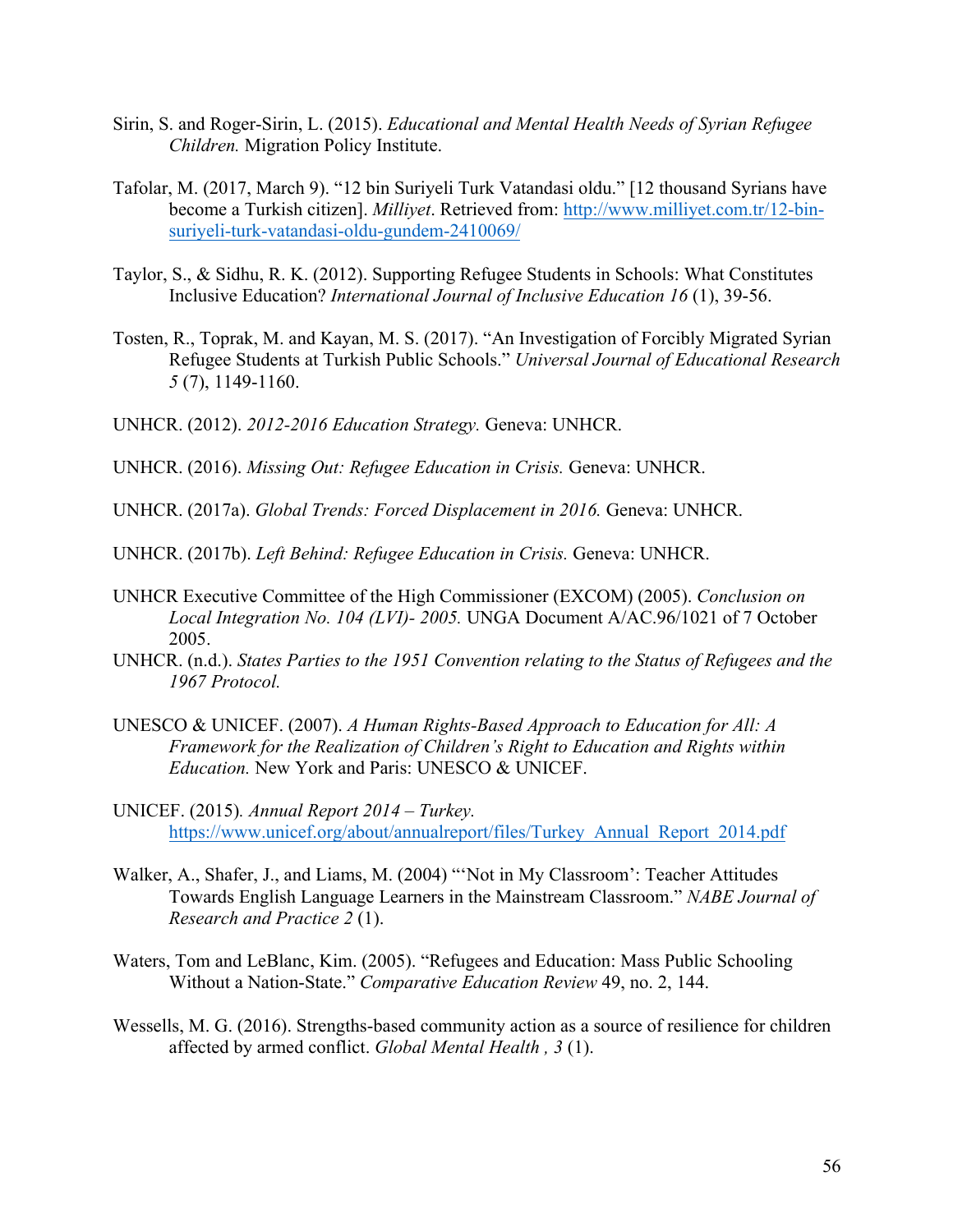# **Appendices**

# **Appendix 1: A List of UN Human Rights Instruments that Guarantee the Right to Education for All**

- Universal Declaration of Human Rights, 1948 (Art. 26);
- Convention Relating to the Status of Refugees, 1951 (1951 Refugee Convention; Art. 22);
- UNESCO's Convention against Discrimination in Education, 1960;
- Convention on the Elimination of All Forms of Racial Discrimination, 1965 (Art. 5, 7);
- International Covenant on the Economic, Social and Cultural Rights, 1966 (Art. 13, 14);
- Convention on the Elimination of All Forms of Discrimination against Women, 1979 (Art. 10);
- Convention on the Rights of the Child, 1989 (Art. 19, 22, 28, 29, 32);
- Convention on the Protection of the Rights of All Migrant Workers and Members of their Families, 1990 (Art. 12, 30, 43, 45);
- Convention on the Rights of Persons with Disabilities, 2006 (Art. 24).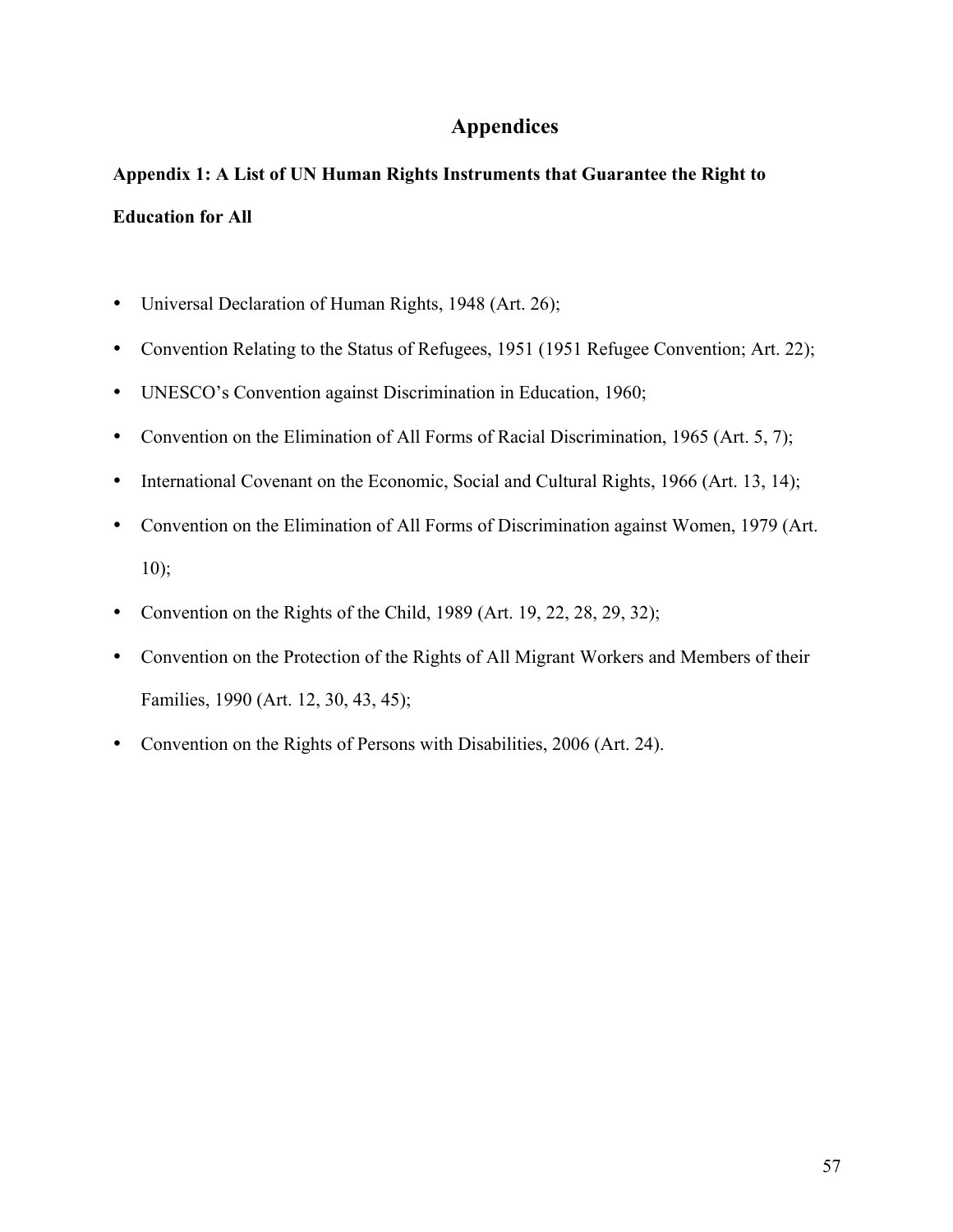## **Appendix 2: Letter of Consent Form (Turkish)**



Columbia Üniversitesi (New York, NY)

## BİLGİLENDİREN KABUL BELGESİ

Bursa Eyaletinde Suriyeli Mülteci Çocukların "Uyumlaştırılması" Konusunda Öğretmen ve Yöneticilerin Tecrübe ve Algıları

**Araştırmacı**: Benil Mostafa, Yüksek Lisans Öğrencisi, İnsan Hakları Araştırmaları Enstitüsü, Columbia Üniversitesi

**Araştırma Danışmanı**: Lara Nettelfield, İnsan Hakları Yüksek Lisans Programları Direktörü, Columbia Üniversitesi

## AMAÇ

Bu araştırmanın amacı, Bursa ilinde yaşayan okula kayıtlı Suriyeli öğrencilerin uyumlaştırılması / entegrasyonu konusunda Türk öğretmen ve idarecilerin algılarını bağlamsal olarak kavramak ve okullarda uyumlaştırma adına ne gibi yöntemler kullanıldığını açığa çıkarmaktır. Bu araştırmanın sonuçları tez projesinde kullanılacaktır.

## RİSKLER

Bu çalışmayla ilişkili riskler mümkün olan en aza indirgenmiştir. Bu röportaj sırasında herhangi bir soru karşısında ya da zamanda rahatsız olursanız görüşme durdurabilir.

## FAYDALAR

Bu çalışmaya katılmanızla kişisel (doğrudan) kazanç elde edebilir veya edemeyebilirsiniz. Bununla birlikte, bu araştırmadan elde edilen bilgiler gelecekte başkalarına yardımcı olabilir. Bu çalışmaya katılmanın olası faydaları şunları içermektedir: 1) İhtiyaç ve zorluklarınızın farkındalığının arttırılması; 2) İl ve ilçenizdeki durumun farkındalığının arttırılması; 3) Yerel / eyalet yetkililerinden destek sağlanması; 4) Savunmasız grubun (örneğin mültecilerin) ihtiyaçlarını karşılamak için gözden geçirilmiş politikaların sağlanması.

## PROSEDÜRLER

Katılımınız yaklaşık bir saat sürecektir. Bu röportajda herhangi bir noktada bir soruyu cevaplamayı reddedebilirsiniz. Çalışmanın bulgularını yazarken doğruluk sağlamak için mülakatlar kayıta alınacaktır. Kayıtlar, veri toplama ve analizini takiben araştırmacının şifre korumalı kişisel bilgisayarında saklanacaktır. Kayıtları dinleyecek tek kişi araştırmacının kendisidir ancak tez ve araştırma danışmanları veri çevriyazımı notlarını görebilir. Gizliliği korumak için okul, öğrenciler ve siz (öğretmen / müdür) de dahil olmak üzere tüm isimler için takma adlar kullanılacaktır.

Araştırmacıya bu röportajı kaydettirme yetkisi veriyorum. Lütfen isim ve soy isminizin baş harflerini yazınız.

EVET HAYIR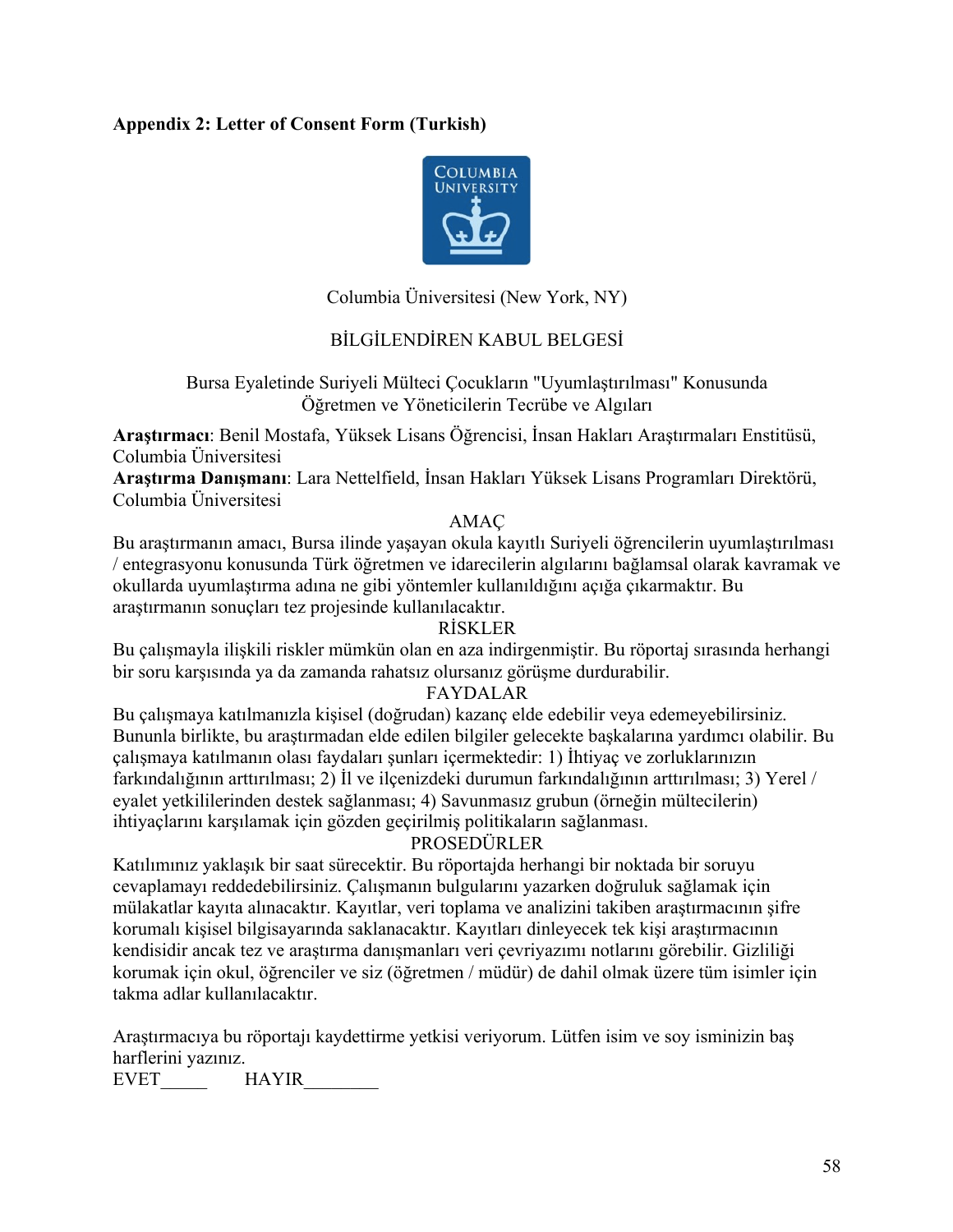Bu röportaj sırasında durdurmak istediğiniz herhangi bir noktada lütfen araştırmacıya bilgi verin. Bu röportajın ardından kaydın imha edilmesini istediğinize karar verirseniz, bunun yapılması için istekte bulunma hakkına sahipsiniz.

## DİĞER BİLGİLER

Görüşme konusu olarak size verilen atıf sizin takdirinize kalacaktır. Lütfen aşağıdaki boş bırakılan alana isim ve soy isminizin baş harflerini yazınız.

1. Araştırmacıya görüşmemden alıntı yapmasına izni veriyorum ama ismimi gizleme şartıyla. Bu, son araştırma ürünlerinin mülakat yapılan kişinin adını içermeyeceği anlamına gelir. EVET HAYIR

2. Araştırmacı beni bir öğretmen / okul idarecisi olarak tanımlayabilir. EVET HAYIR

3. Araştırmacı, bu röportajın içeriğini yalnızca arka plan amaçlarıyla kullanabilir. EVET HAYIR

## KATILIM

Araştırmaya katılmak tamamen gönüllüdür. Bu çalışmayla ilgili ödemeler olmayacaktır. Bu araştırma projesinden sizi kişisel olarak tanımlayan herhangi bir bilgi, kanunların gerektirdiği durumlar haricinde, sizin rızanız olmadan serbest bırakılmayacak veya açığa vurulmayacaktır.

# İLETİŞİM BİLGİLERİ

Herhangi bir zamanda araştırma veya katılımınızla ilgili sorularınız olursa, araştırmacı Benil Mostafa'ya sorularınızı yöneltebilirsiniz. E-posta bm2792@columbia.edu ile araştırmacıya ulaşabilirsiniz. Sorularınızı araştırma danışmanı Lara Nettelfield'e de yöneltebilirsiniz: ljn9@columbia.edu. Bir araştırma katılımcısı olarak haklarınızla veya sorumluluklarınızla ilgili sorularınız varsa lütfen Columbia Üniversitesi İnsan Araştırma Koruma Ofisi ile iletişime geçin: Telefon 212-851-7040; Askirb@columbia.edu adresine e-posta atın.

## KATILIMCI BİLDİRİMİ

Araştırmanın yukarıda belirtilen amaç, prosedür, risk ve diğer bilgilerini okudum ve araştırmaya katılmamdaki rolümü anladım. Soru sorma şansım oldu. Daha sonra araştırma ya da haklarıma ilişkin sorularım olursa, yukarıda listelenen kişi ve kurumlara ulaşabileceğimi anladım. 18 yaş üstü olduğumu onaylıyorum. Bu çalışmaya katılmak için serbestçe ve gönüllü olarak izin veriyorum. Bu belgenin imzalı bir kopyasını alacağım.

| Katılımcının imzası / Rızası: | Tarih: |  |
|-------------------------------|--------|--|
| İsim/Soy İsim:                |        |  |

# ARAŞTIRMACININ BİLDİRİMİ

Önerilen araştırmanın içeriği katılımcı ile paylaşılmıştır. Katılımcı araştırmanın önemini, yarar ve riskleri anlamıştır. Araştırmaya katılma konusunda özgürce izin verme ve reddetme yeteneğine sahiptir.

İmza \_\_\_\_\_\_\_\_\_\_\_\_\_\_\_\_\_\_\_\_\_\_\_\_\_\_\_\_\_\_\_ Tarih: \_\_\_\_\_\_\_\_\_\_\_\_\_\_\_\_\_

İsim / Soy İsim: Benil Mostafa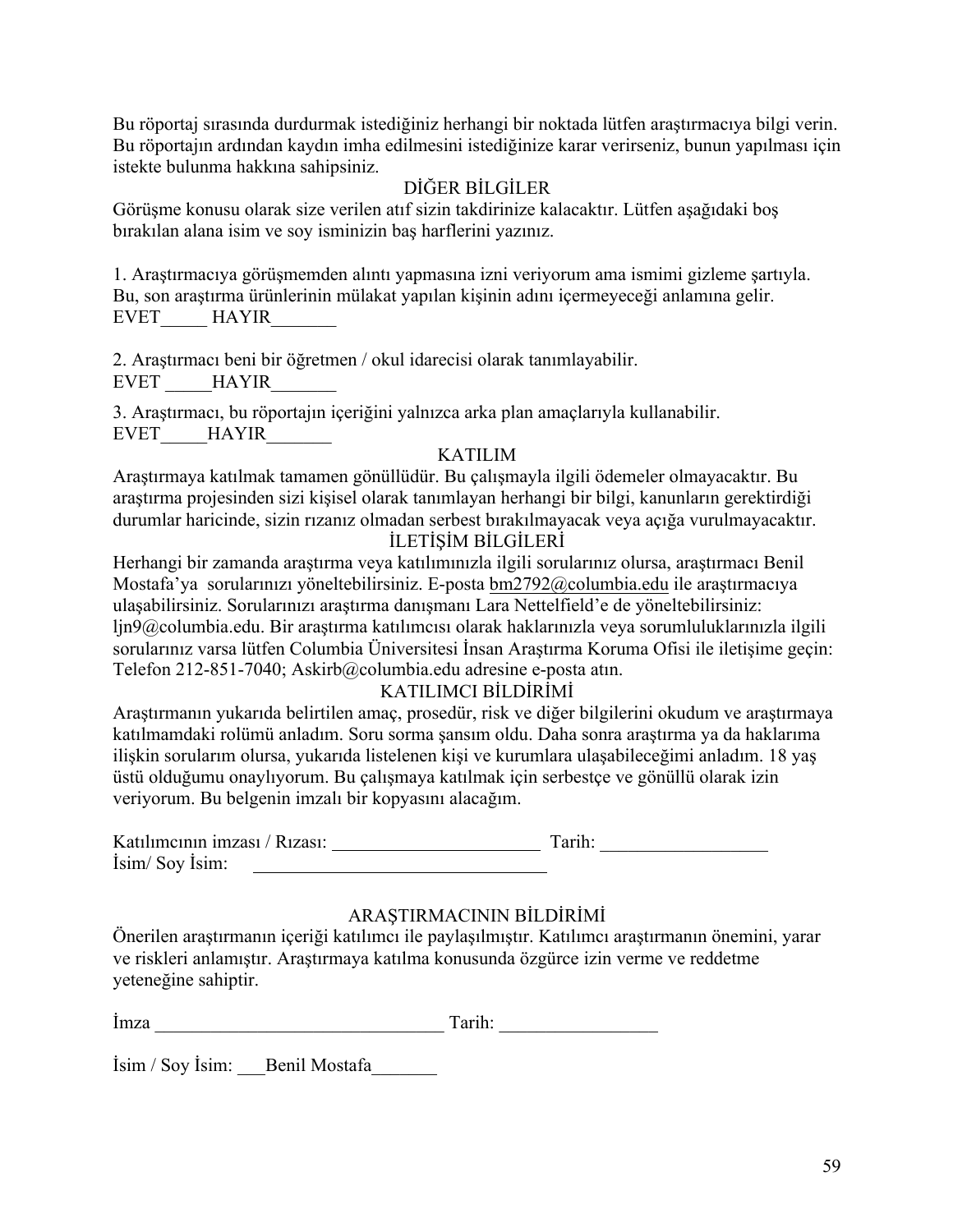## **Appendix 3: Letter of Consent Form (English)**



Columbia University (New York, NY)

INFORMED CONSENT DOCUMENT

The Perceptions and Experiences of Turkish Teachers and Administrators Regarding "Harmonization" of Syrian Refugee Students in the Province of Bursa

**Investigator**: Benil Mostafa, Graduate Student, Institute for the Study of Human Rights, Columbia **University** 

**Principal Investigator**: Lara Nettelfield, the Director of Graduate Studies, M.A. in Human Rights Studies, Columbia University

## PURPOSE

The purpose of this study is to gain a contextual understanding of the perceptions and experiences of Turkish teachers and administrators about harmonization/ integration of Syrian students in the Bursa province and to unearth the strategies that the school staff employ to facilitate the integration process. The results of this interview will be used for the thesis project.

RISKS

The risks associated with this study have been minimized to the extent possible. If at any time during this interview you feel distressed or uncomfortable, the interviewer can stop the interview. **BENEFITS** 

You may or may not receive personal (direct) benefit from taking part in this study. However, the information collected from this research may help others in the future. The possible benefits of taking part in this study include:

1) Increased awareness of your needs and challenges; 2) Increased awareness of the situation in your province and district; 3) Provision of support from the local/ provincial authorities; 4) Revised policies to meet the needs of the vulnerable group (e.g. refugees).

## PROCEDURES

Your participation will take approximately one hour. You may refuse to answer a question at any point in this

interview. Interviews will be audio-taped to ensure accuracy when writing up the study's findings. The researcher is the only person who will listen to the tapes but principal investigator and/or thesis advisor may have access to the transcriptions and field notes. All the names of participants, including the names of the schools, will be coded and disguised.

Please initial here that you authorize the researcher to tape this interview.

YES NO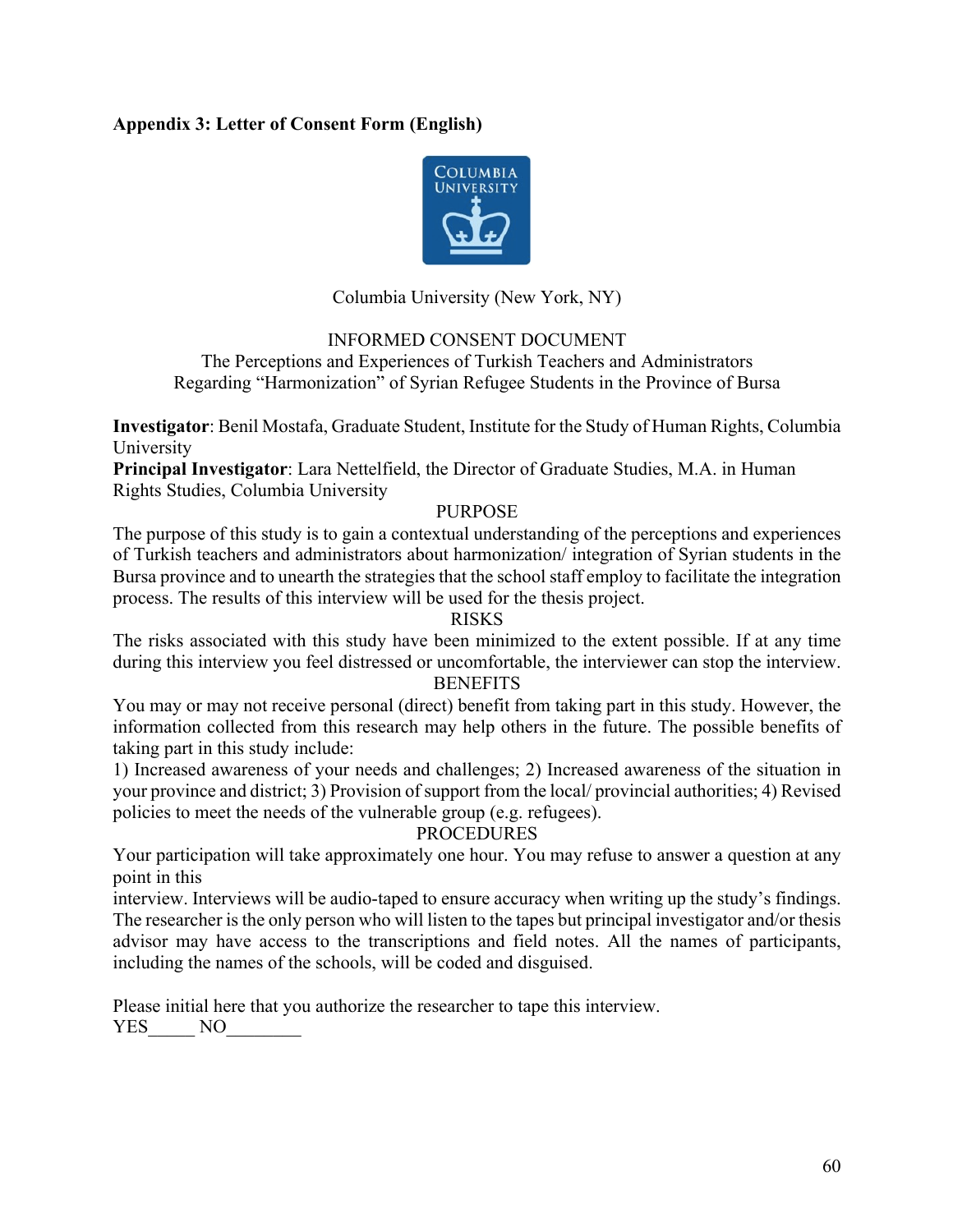If at any point during this interview you would like to stop, please inform the interviewer. After this interview, if you decide that you would like the recording be destroyed, you have the right to pursue such a request.

## OTHER INFORMATION

The attribution given to you as an interview subject will be at your discretion. Please check below. 1. I give the researcher permission to quote my interview but on the condition that my name is disguised. This means that final research products will not include the name of the interviewee. YES NO

2. The researcher may identify me as a teacher/ school administrator.

YES NO

3. The researcher may use the content of this interview for background purposes only. YES NO

## PARTICIPATION

Participation in this research is entirely voluntary. There are no payments associated with this study. You may refuse to participate or withdraw from participation at any time. I may withdraw your participation at my professional discretion. Any information derived from this research project that personally identifies you will not be voluntarily released or disclosed without your separate consent, except as specifically required by law.

## CONTACT INFORMATION

If at any time you have questions regarding the research or your participation, please contact the investigator, Benil Mostafa, via telephone email: bm2792@columbia.edu. You may also contact the principal investigator, Lara Nettelfield, at: ljn9@columbia.edu. If you have any questions about your rights or responsibilities as a research participant, please contact the Columbia University Human Research Protection Office at: Phone 212-851-7040; Email askirb@columbia.edu.

## PARTICIPANT'S STATEMENT

I have read the above-mentioned purpose, procedures, risks and other information, and understand my role in participating in the research. I have had a chance to ask questions. If I have questions later, about

the research or my rights as a research participant, I can contact the investigator and/or institutions listed above.

I certify that I am over 18 years of age and freely give my consent to participate in this study. I will receive

a copy of this document for personal records.

| Subject's signature/consent: | Date: |  |
|------------------------------|-------|--|
| Name/Last Name:              |       |  |

## INVESTIGATOR'S STATEMENT

I have discussed the proposed research with the participant. And in my opinion, the participant understands

the benefits and risks, and is capable of freely consenting to participate in the research.

| Signature |                           | Date: |  |
|-----------|---------------------------|-------|--|
|           | Print Name: Benil Mostafa |       |  |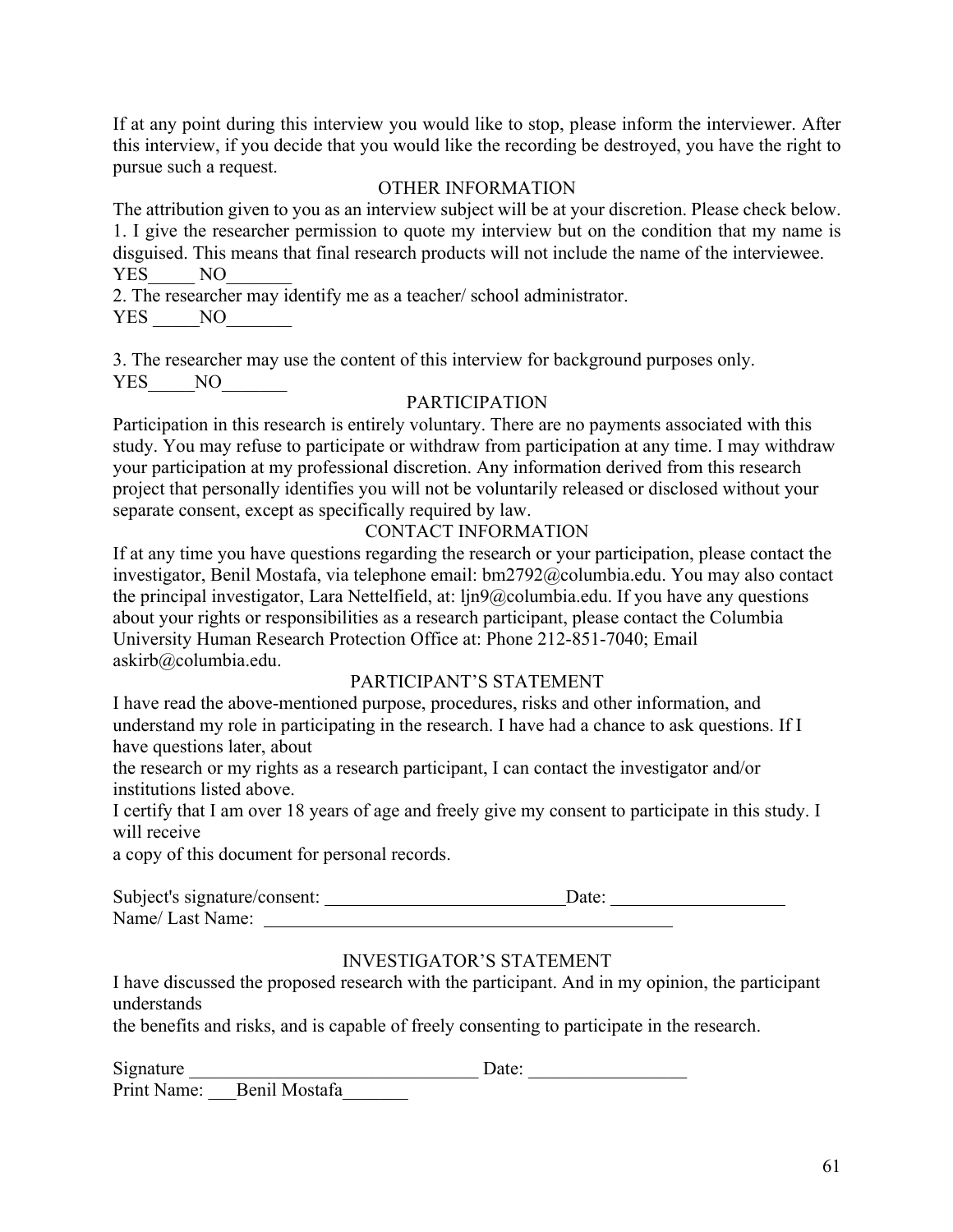## **Appendix 4: Interview Protocol for Teachers (English)**

Interview Protocol (For Teachers)

## **Introduction**

Hello! My name is Benil Mostafa, a Human Rights Master's student at Columbia University in New York. I would like to gather some information from you in order to better understand the experiences and perceptions of Turkish teachers and administrators regarding the integration of Syrian refugee students into public schools. This interview will last approximately 60 minutes. Your responses will remain confidential and anonymous. I am planning to record our conversation; may I request your permission?

## **Interview Questions:**

- How long have you been a teacher?
- How many Syrian refugee students do you have in your classroom?
- Do you usually know the names of your students? How about the Syrian students' names?
- Could you tell me what it's like to be a teacher of both native and refugee students?
- What does harmonization/integration mean to you?
- How can schools help foster the process?
- Do you have any knowledge about education for refugee children?
- Have you received any support or guidance from the government? If so, what kinds?
- Have you received an in-service training to teach refugee students? If yes, what was the content of it? If not, what kind of training would benefit you?
- How comfortable are you having Syrian students in your classroom?
- Have you experienced any challenges to integrate your Syrian students? What kinds?
- Have you overcome these challenges? How?
- Could you cite an example of your teaching and classroom strategies that fostered the integration process?
- What do you think worked best to foster social cohesion between refugee and local students in your classrooms or outside the classroom settings? Any examples?
- How would you describe the attitudes of Turkish students toward Syrian peers? Any discrimination? If so, what did you do when you were faced with that?
- How successful are Syrian students in their classes in comparison to their Turkish peers?
- Have you ever heard a complaint from Turkish parents about Syrian students being integrated into the schools?
- Is there any type of support you need from the local or national government?
- What kinds of support do you need from the authorities to meet your own needs in order to better integrate Syrian students?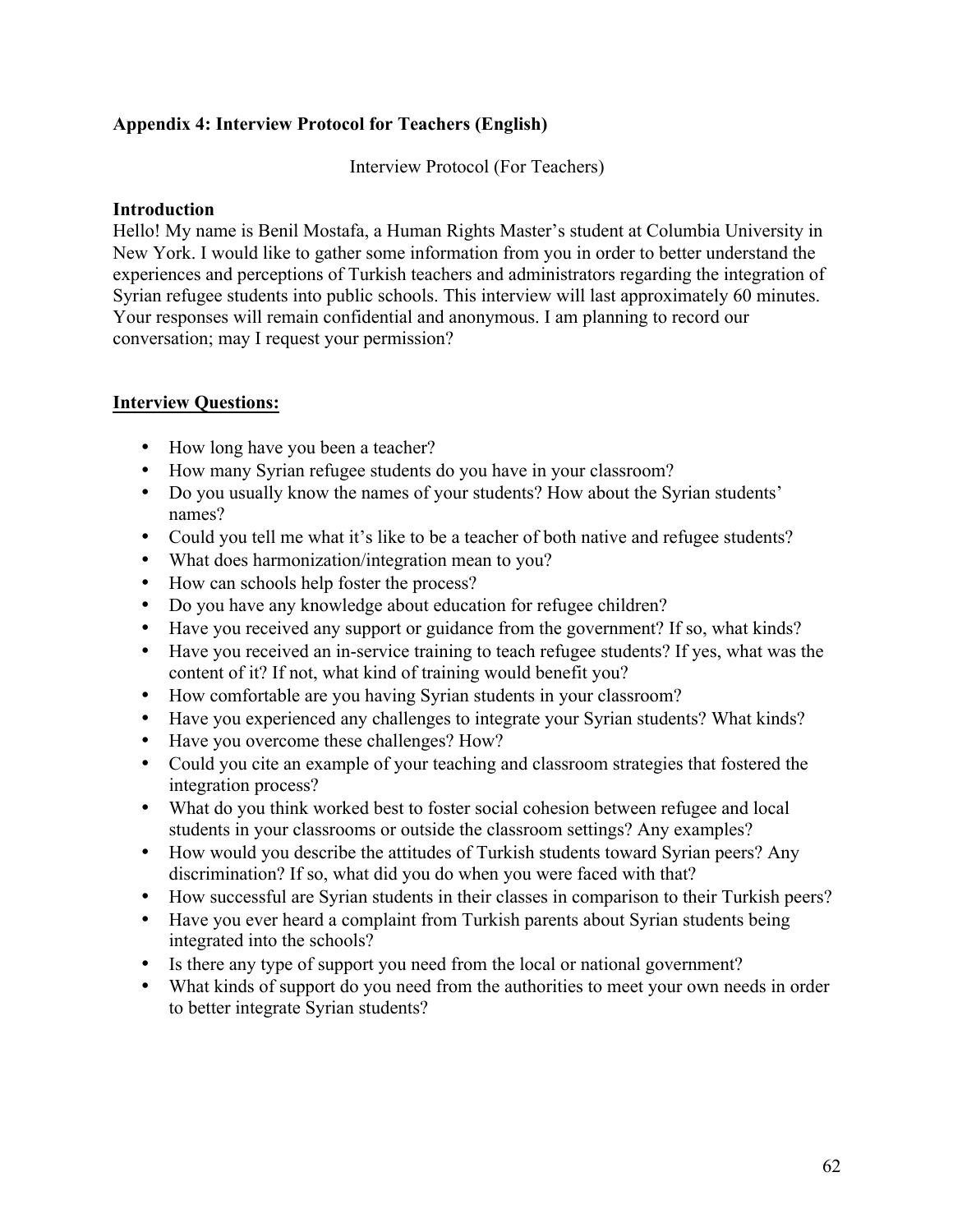## **Appendix 5: Interview Protocol for Administrators (English)**

Interview Protocol (For Administrators)

## **Introduction**

Hello! My name is Benil Mostafa, a Human Rights Master's student at Columbia University in New York. I would like to gather some information from you in order to better understand the experiences and perceptions of Turkish teachers and administrators regarding the integration of Syrian refugee students into public schools. This interview will last approximately 60 minutes. Your responses will remain confidential and anonymous. I am planning to record our conversation; may I request your permission?

## **Interview Questions:**

- How long have you been holding an administrative position? In this school?
- How many Syrian refugee students do you have in your school?
- When was the first enrolment of Syrian refugee students in your school?
- What does harmonization/ integration mean to you?
- How can schools help foster the process?
- Have you encountered any challenges to integrate Syrian students? If so, what kinds?
- Have you overcome these challenges? How?
- Was there any Turkish language course for Syrian refugee children in your school? If yes, when was it established?
- Were there any social cohesion projects or programs at your school? If so, what kinds? Please provide examples.
- Have you received any support or guidance from the government to integrate Syrian students into the school system and culture? If so, what kinds? If not, what did you do?
- Have you received any training to address the needs of Syrian refugee students? If so, what kind? Duration? Was it helpful? If not, would it benefit you and teachers?
- Based on your observations, how do teachers treat Syrian students?
- Do you think the teachers in your school are qualified to teach students with refugee backgrounds? Why?
- How do you think Syrian students are harmonized in the school climate and community?
- Is there any type of support you need from the government?
- What kinds of support do you need from the authorities to meet your own needs in order to better integrate Syrian students and to support the teachers?